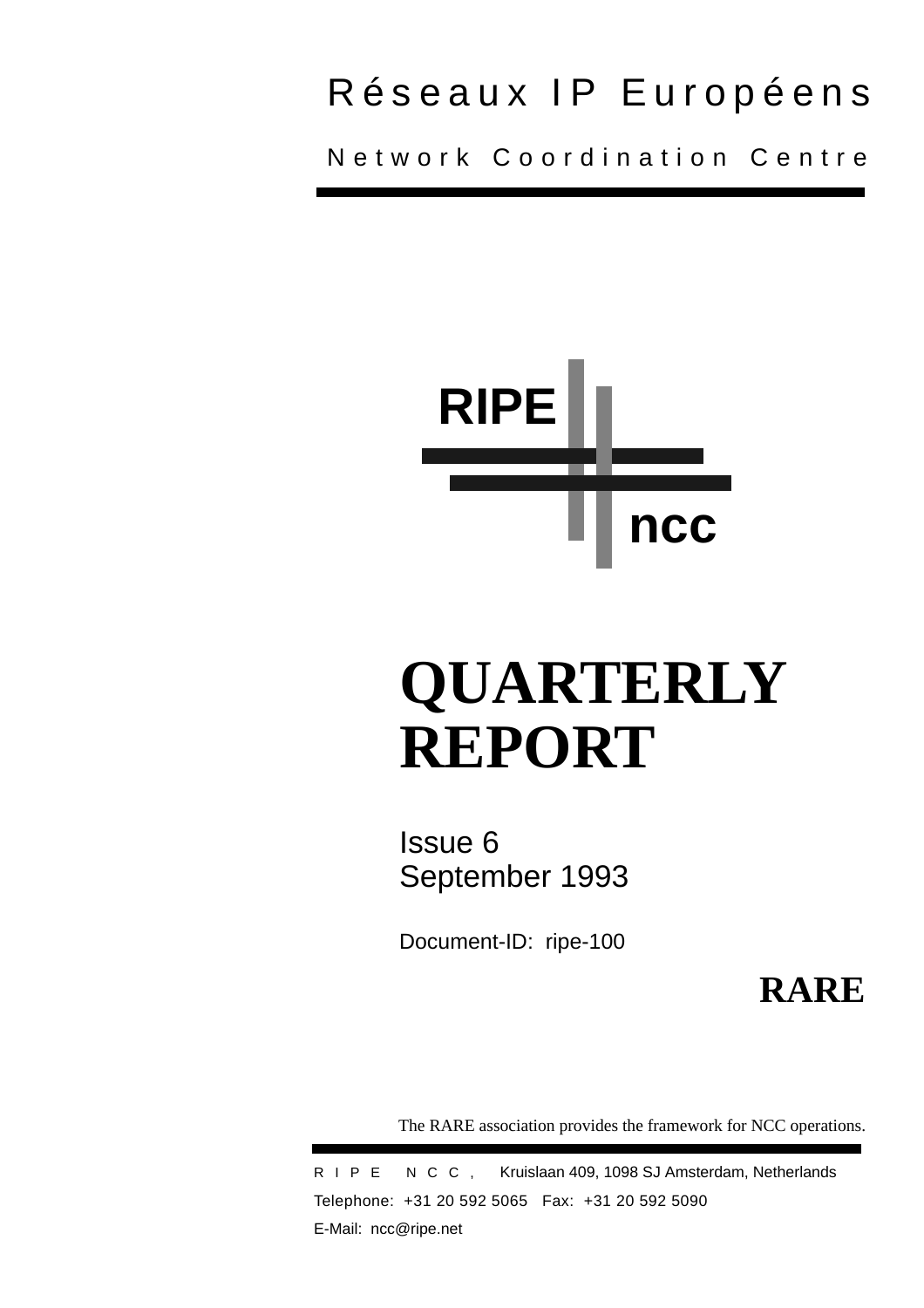RIPE Network Coordination Centre

Quarterly Report

Issue 6, September 1993

## Table of Contents

**ncc**

**RIPE**

| <b>Introduction</b>                       | $\mathbf 2$ |
|-------------------------------------------|-------------|
| <b>Management Summary</b>                 | 3           |
| <b>RIPE NCC Core Services</b>             | 4           |
| <b>DNS Coordination</b>                   | 4           |
| <b>Internet Registry</b>                  | 6           |
| <b>RIPE Network Management Database</b>   | 9           |
| <b>Document Store</b>                     | 13          |
| <b>Publications</b>                       | 24          |
| Presentations                             | 24          |
| <b>RIPE Support Activities</b>            | 25          |
| <b>Referrals and End-User Enquiries</b>   | 25          |
| <b>Joint Projects</b>                     | 26          |
| <b>PRIDE Project Status</b>               | 26          |
| <b>Acknowledgements</b>                   | 28          |
| <b>Appendix A</b>                         | 29          |
| Meetings Attended                         |             |
| <b>Appendix B</b>                         | 30          |
| <b>Class B Number Allocations to Date</b> |             |
| <b>Appendix C</b>                         | 33          |
| <b>Class C Block Allocations to Date</b>  |             |
| <b>Appendix D</b>                         | 40          |
| <b>Domain Table</b>                       |             |
| <b>Appendix E</b>                         | 42          |
| <b>Statistical Graphs</b>                 |             |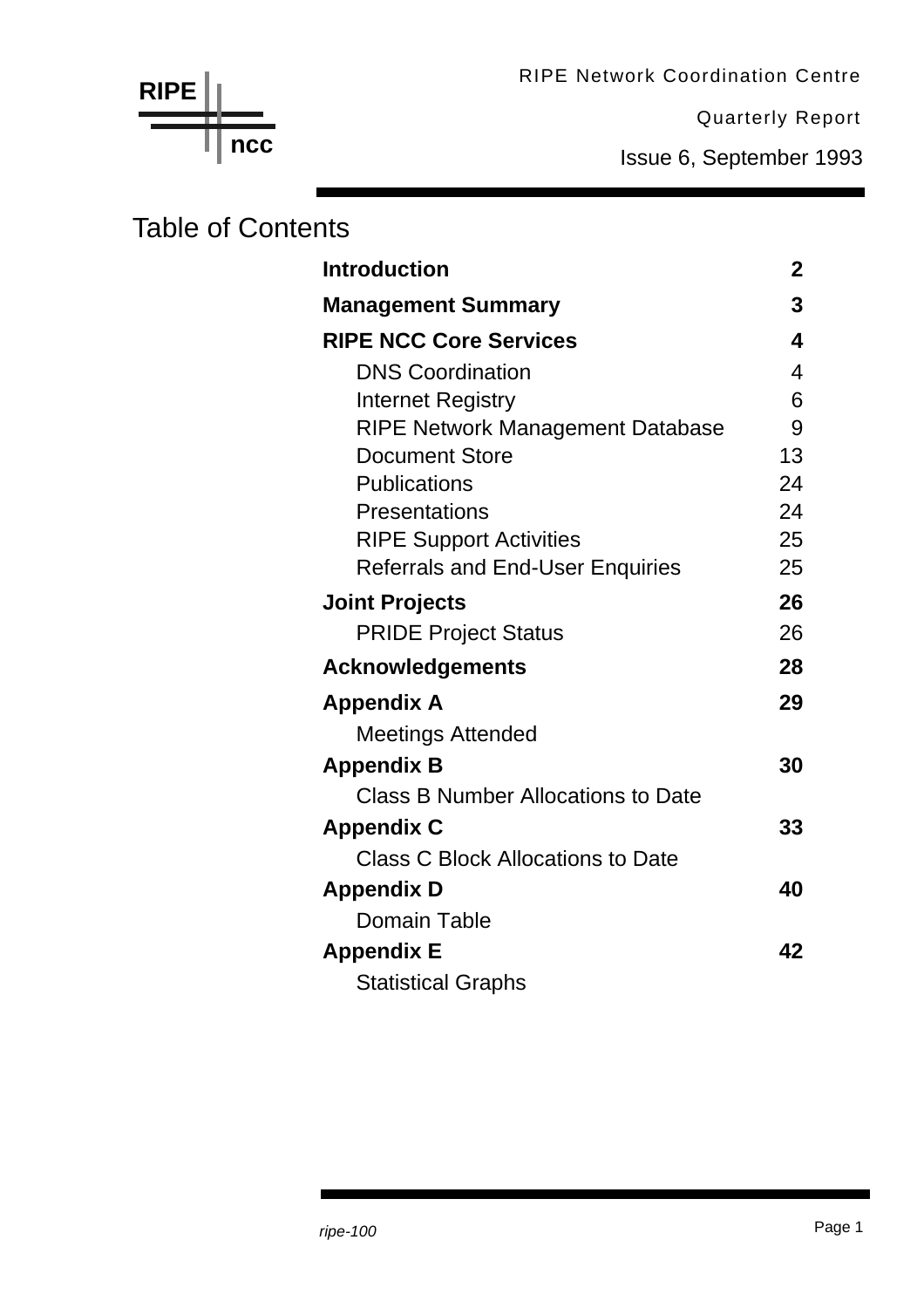

### Introduction

RIPE (Réseaux IP Européens) is a collaborative organisation open to all European Internet service providers. The objective of RIPE is to ensure the necessary administrative and technical coordination to allow the operation of a pan-European IP network. Much of this work is achieved through voluntary effort. RIPE does *not* operate a network of its own.

The RIPE Network Coordination Centre (RIPE NCC) is a European organisation with a charter to support RIPE. It is specifically focused on undertaking those activities which cannot be effectively performed by volunteers from the participating organisations.

The work of the RIPE NCC is divided into two areas: Core Activities and Development Projects. The former are defined in the RIPE NCC activity plan (document ripe-035) and are funded by European Internet Service Providers. The development projects are defined within RIPE and funded separately by interested organisations. Currently all development projects are run under the auspices of the RARE Technical Programme.

The RIPE NCC is located at NIKHEF in the Amsterdam Science Park. It has 3 staff members for the core activities and one staff member for the development projects. The RARE Association provides the legal and financial framework for the RIPE NCC.

This is the sixth quarterly report produced by the RIPE NCC and covers the core activities during the period July to September 1993. The development projects will be briefly mentioned as well. Again there has been a conscious effort to avoid duplication of information by including references to previous reports. As always, comments and suggestions are very welcome.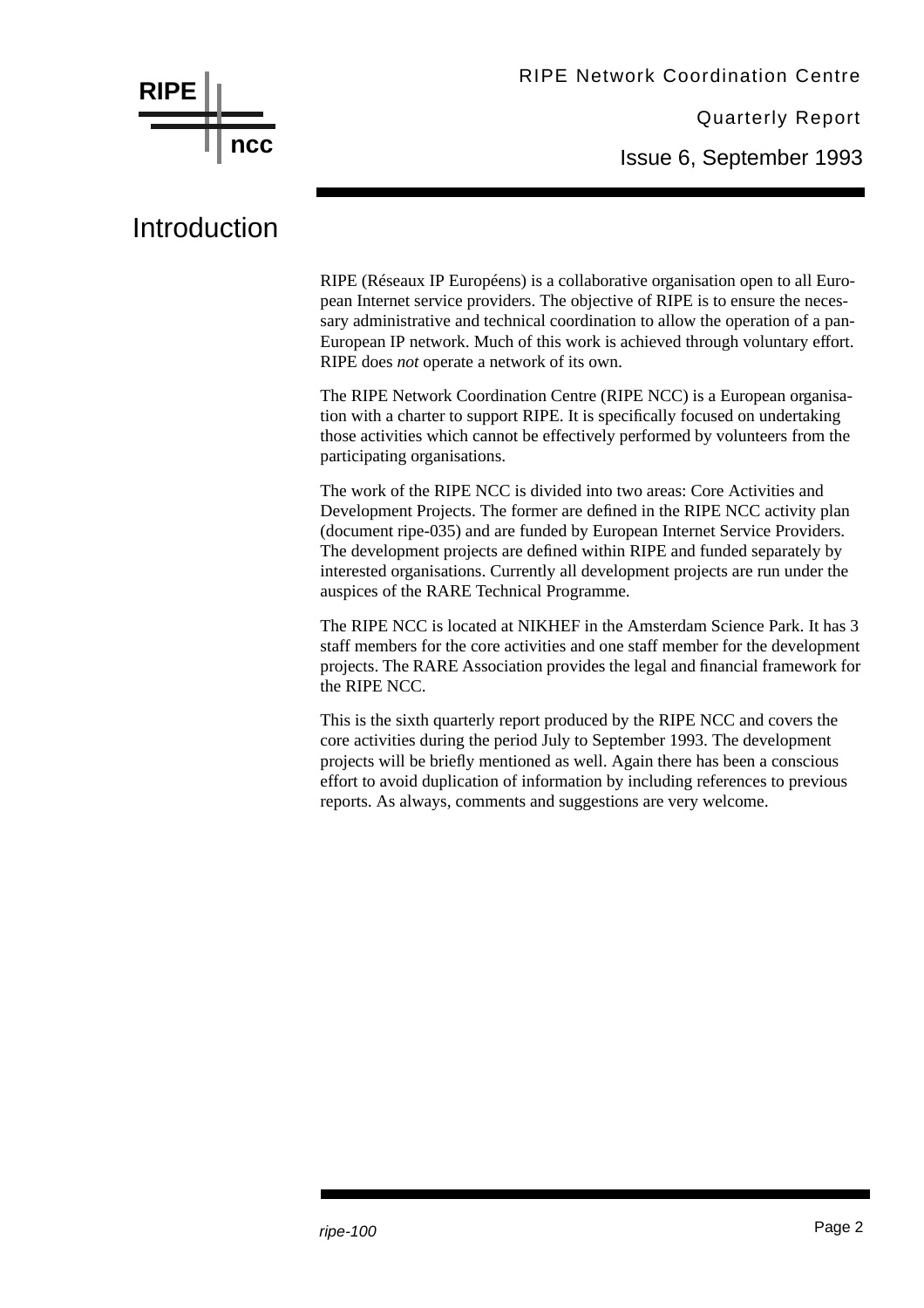

Issue 6, September 1993

## Management Summary

NCC activities have been running smoothly during the reporting period while we continue to provide a high level of service. The European part of the Internet as counted by the RIPE hostcount has grown by 16%.

#### **Registry**

Analysis shows that the Internet Registry function of the NCC uses an increasing amount of resources which is expected to exceed 1 FTE by early next year. This is a somewhat unexpected development due to an increasing number of requests for significant amounts of address space. It is important that the NCC be involved in the handling of these requests in order to ensure fair allocations across Europe.

Since routine registry activities have a high priority, it can be expected that other NCC activities will suffer if personnel resources cannot be extended by mid 1994. Currently there is no provision for that in the 1994 budget, so this would need to be covered by additional income.

Population of the RIPE Routing Registry has improved further to a point where the amount of registered information is sufficient to be useful for prototype tools such as prtraceroute.

#### Database

New database software has been deployed at the NCC, shortening update times to a few minutes and significantly reducing NCC staff resources needed for database updates. This new software is also more easily configurable and can be adapted for use at local registries.

Due to delays which are almost exclusively beyond our control there is still little progress in the area of automatic database alignment with the InterNIC.

#### Information Services

The GOPHER service has been significantly enhanced and a new WWW service introduced.

#### Joint Projects

The GISD and Route Server projects have been concluded successfully and the final reports are published as RIPE documents. A new project "Policy-based Routing Implementation and Deployment in Europe" has just started.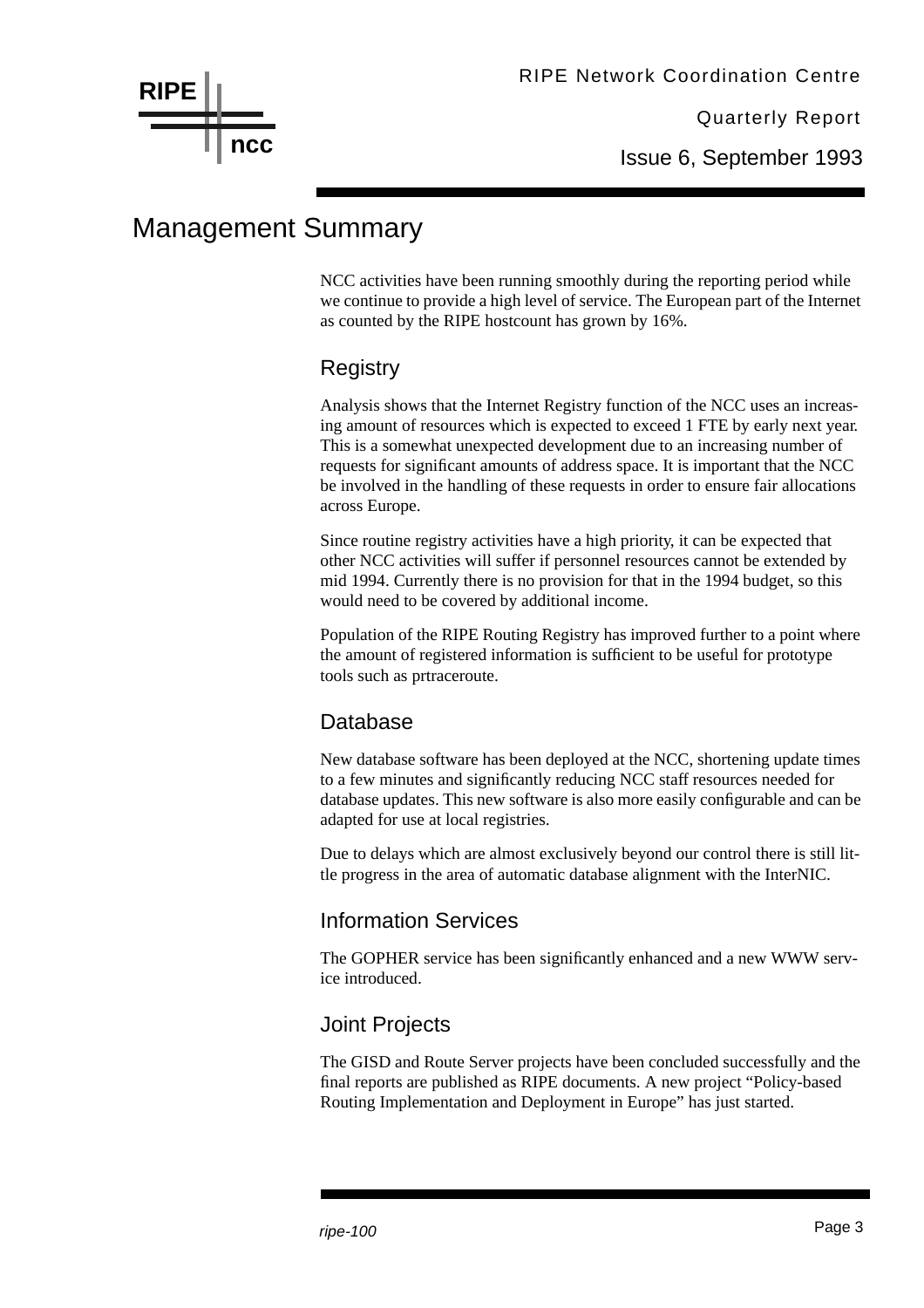**RIPE ncc**

## RIPE NCC Core Services

#### **DNS Coordination**

#### DNS Hostcount

Nothing has changed to the hostcount procedure. The September 1993 hostcount shows a total of over 469000 hosts in Europe. During the reporting period more than 65,000 were added during the reporting period, which represents an approximately 16% increase.

## RIPE DNS Hostcount History 1990-1993



In the hostcount, any machine that appears in the Domain Name System with an A record is counted as a host. Hosts with more than one A record are counted once, and hosts with the same A record, but different domain names inside the same top level domain are also counted just once.

All DNS output, not just the A records, are saved and are available in the RIPE document store, two files for each country: the standard output, and the error messages. Please check the README file for more details

ftp.ripe.net:ripe/hostcount/README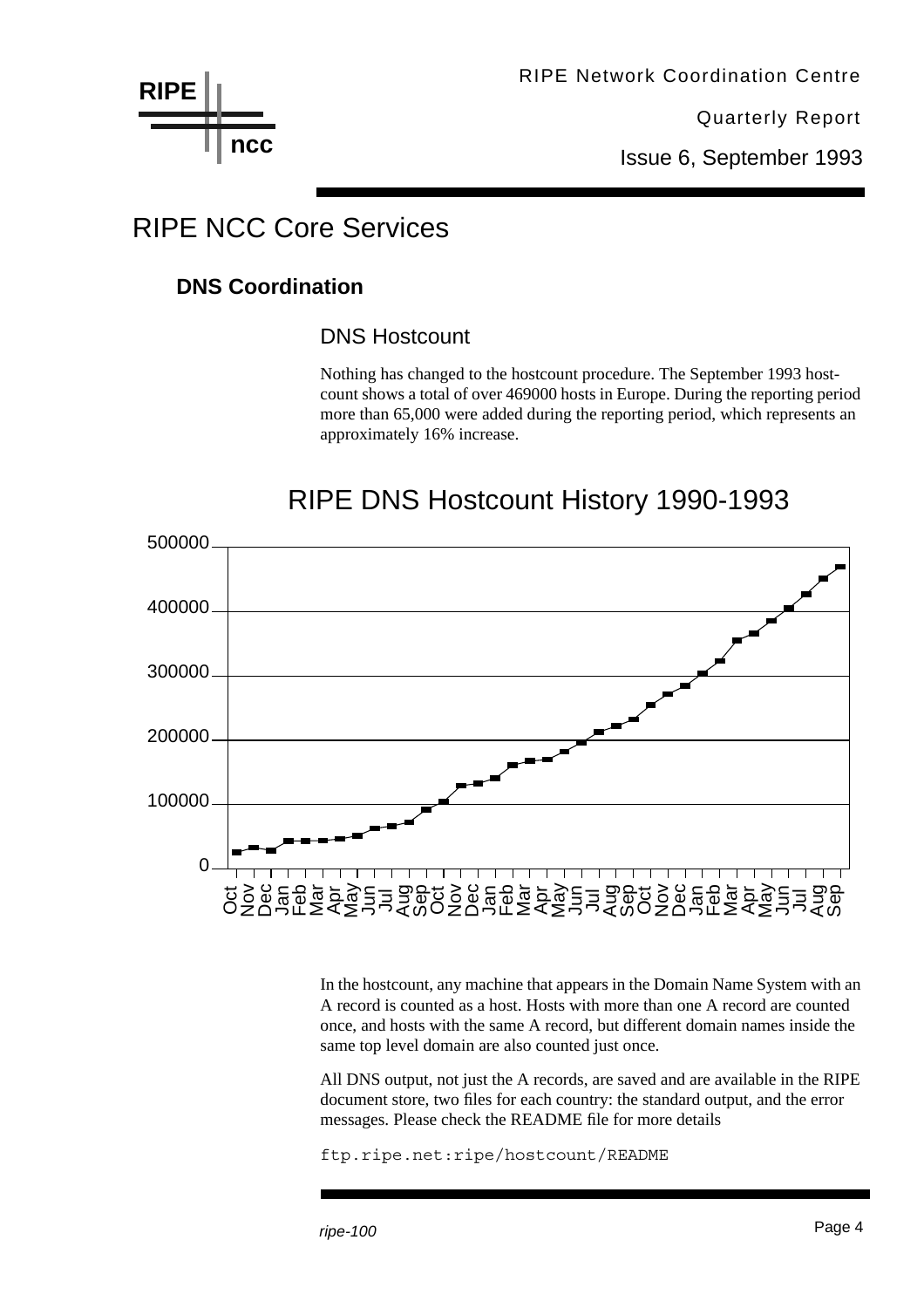## **RIPE ncc**

#### Quarterly Report

Issue 6, September 1993

#### Hostcount History

| 1990 | Oct | 26141  |
|------|-----|--------|
|      | Nov | 33665  |
|      | Dec | 29226  |
| 1991 | Jan | 43799  |
|      | Feb | 44000  |
|      | Mar | 44506  |
|      | Apr | 46948  |
|      | May | 52000  |
|      | Jun | 63267  |
|      | Jul | 67000  |
|      | Aug | 73069  |
|      | Sep | 92834  |
|      | Oct | 104828 |
|      | Nov | 129652 |
|      | Dec | 133000 |
| 1992 | Jan | 141308 |
|      | Feb | 161431 |
|      | Mar | 167931 |
|      | Apr | 170000 |
|      | May | 182528 |
|      | Jun | 196758 |
|      | Jul | 213017 |
|      | Aug | 221951 |
|      | Sep | 232522 |
|      | Oct | 254585 |
|      | Nov | 271795 |
|      | Dec | 284374 |
| 1993 | Jan | 303828 |
|      | Feb | 322902 |
|      | Mar | 355140 |
|      | Apr | 366164 |
|      | May | 385522 |
|      | Jun | 404930 |
|      | Jul | 426827 |
|      | Aug | 451116 |
|      | Sep | 469356 |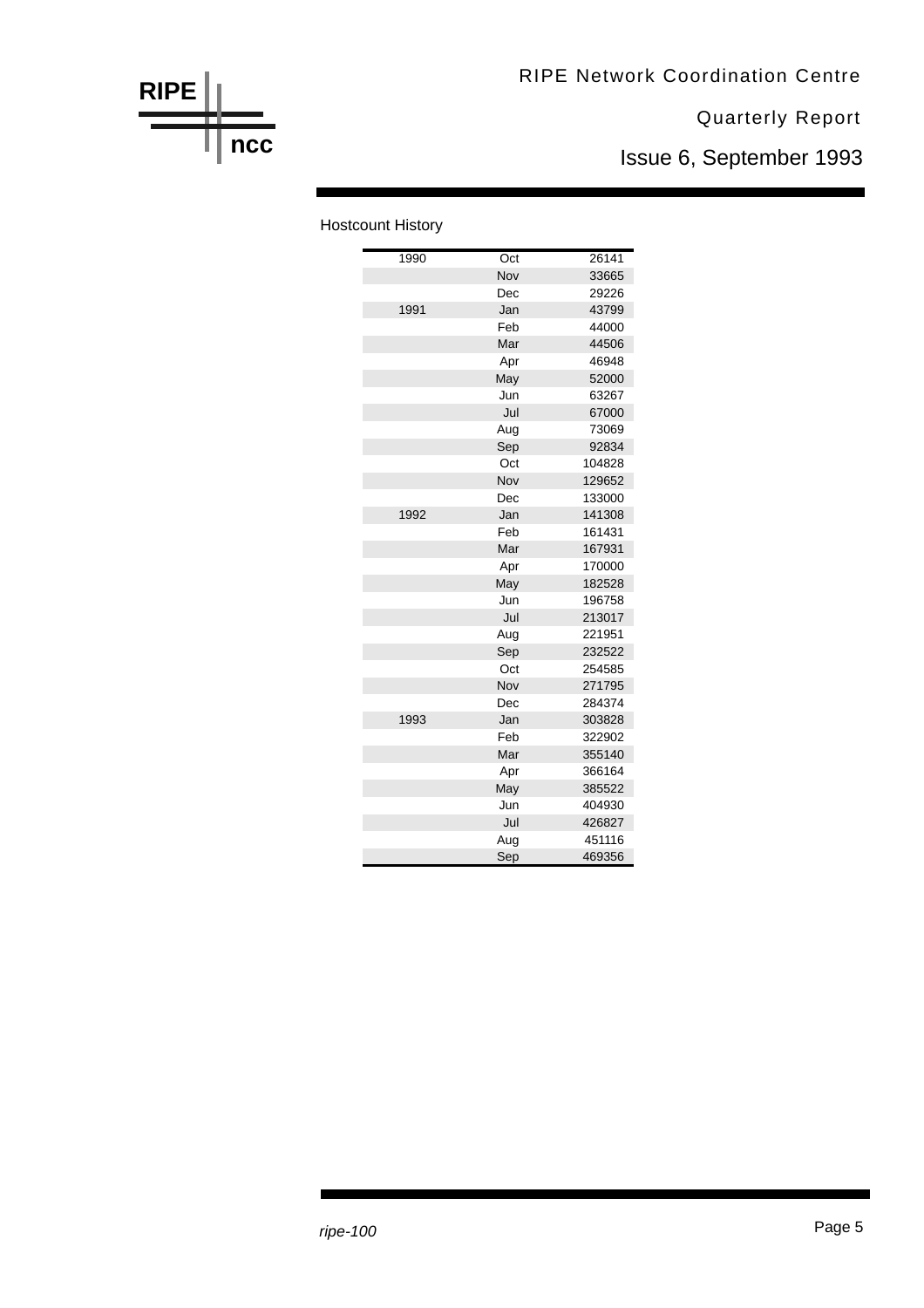

Issue 6, September 1993

#### **Internet Registry**

#### Delegated Internet Registry (IR)

The RIPE NCC has been the regional registry for Europe since August 1992. It coordinates the processing of all forms of IP network number requests. Following the success of the NCC operation in Europe, an Asian-Pacific NIC (AP-NIC) has started as a pilot project coordinating IP requests for Asia. Following this the diagram depicting the hierarchy of IP network number allocations can be redrawn as shown below.



#### Local Registries

There are now a total of 22 local non-provider IR's. New since the last quarterly report is Portugal. Coverage in Europe is progressing extremely well and the RIPE NCC is grateful to all those who perform this valuable service to the community.

As before the number of local registries continues to increase. There are now 75 local registries allocating class C network numbers in Europe. Organisations wishing to become local registries must first confirm that they have read and understood "RIPE NCC Internet Numbers Registration Procedures" (Current doc ID: ripe -072).

#### Internet Registry Workshop

The NCC organised a half-day informal workshop for local Internet registries in conjunction with the 16th RIPE meeting. With 29 participants the workshop was quite well attended. Registry procedures and experiences were discussed in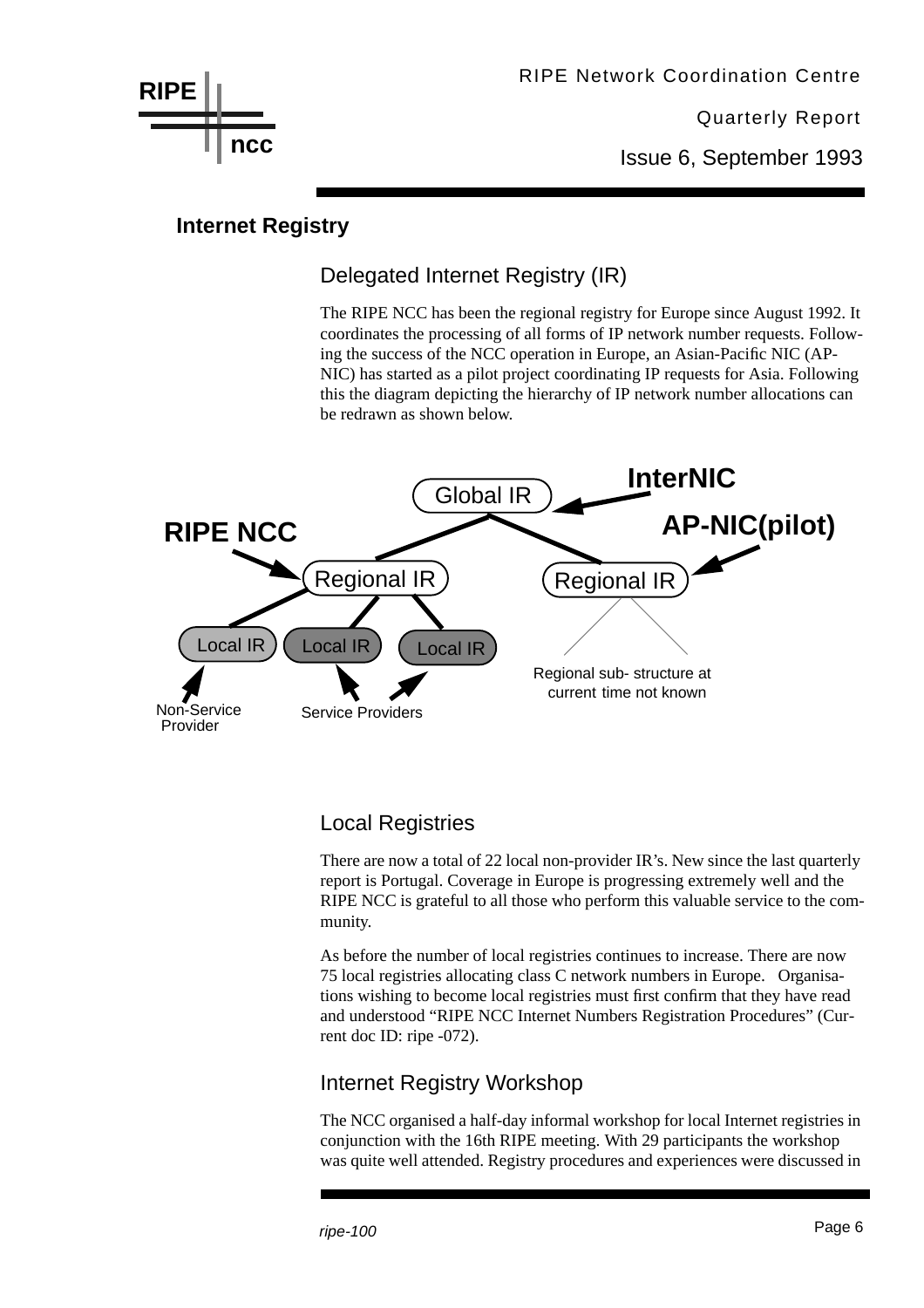Issue 6, September 1993

general as well as using example cases. The participants were very positive about the informal information exchange. Consequently the RIPE local-IR WG asked the NCC to organise such a workshop once a year in conjunction with a RIPE meeting.

#### Common Template

**RIPE**

**ncc**

The European IP network number template expired at the end of September. A revised document was sent out which included a new important text in the Additional notes section "Organisations requesting additional address space".

#### Address Space Policy 194.x.y.0

In September 1993, the RIPE NCC has been delegated the 194.x.y block of class C addresses. This was necessary because there are currently no big blocks of contiguous address space unassigned in block 193. This does not mean that block 193 is exhausted! In fact of the 65536 network numbers in that block there are currently 18463 assigned which represents about 28%. The lack of contiguous address space is caused by the many reservations in that block. These are due to the effort to maximise the effect of CIDR aggregation.

Meanwhile the expected use of CIDR for these addresses is much different from what was expected earlier. In particular we do not expect to be able to aggregate networks with different routing policies for quite some time to come, if at all. This means that the reservation policy can be much more conservative than earlier guidelines suggest. The NCC will propose such new guidelines in the next quarter.

#### Reverse Name Lookup for 193... and 194...Networks

The number of service providers providing reverse lookup name service for the address space delegated to them is increasing. Currently 86 of the associated inaddr.arpa zone are delegated. The same service is also available for the new 194... block.

#### NCC Workload and Performance

The number of requests that the NCC receives on a daily basis has stabilised for the moment. The nature of requests has changed significantly however. The NCC is receiving much less simple requests that only need to be forwarded to other registries or need small amounts of address space to be allocated. Instead the number of requests for significant amounts of address space (>32 class C numbers) has increased. Still all requests can be dealt with (in terms of forwarding, allocating or requesting further information) the same day. However an increasing number of requests need further information and multiple interac-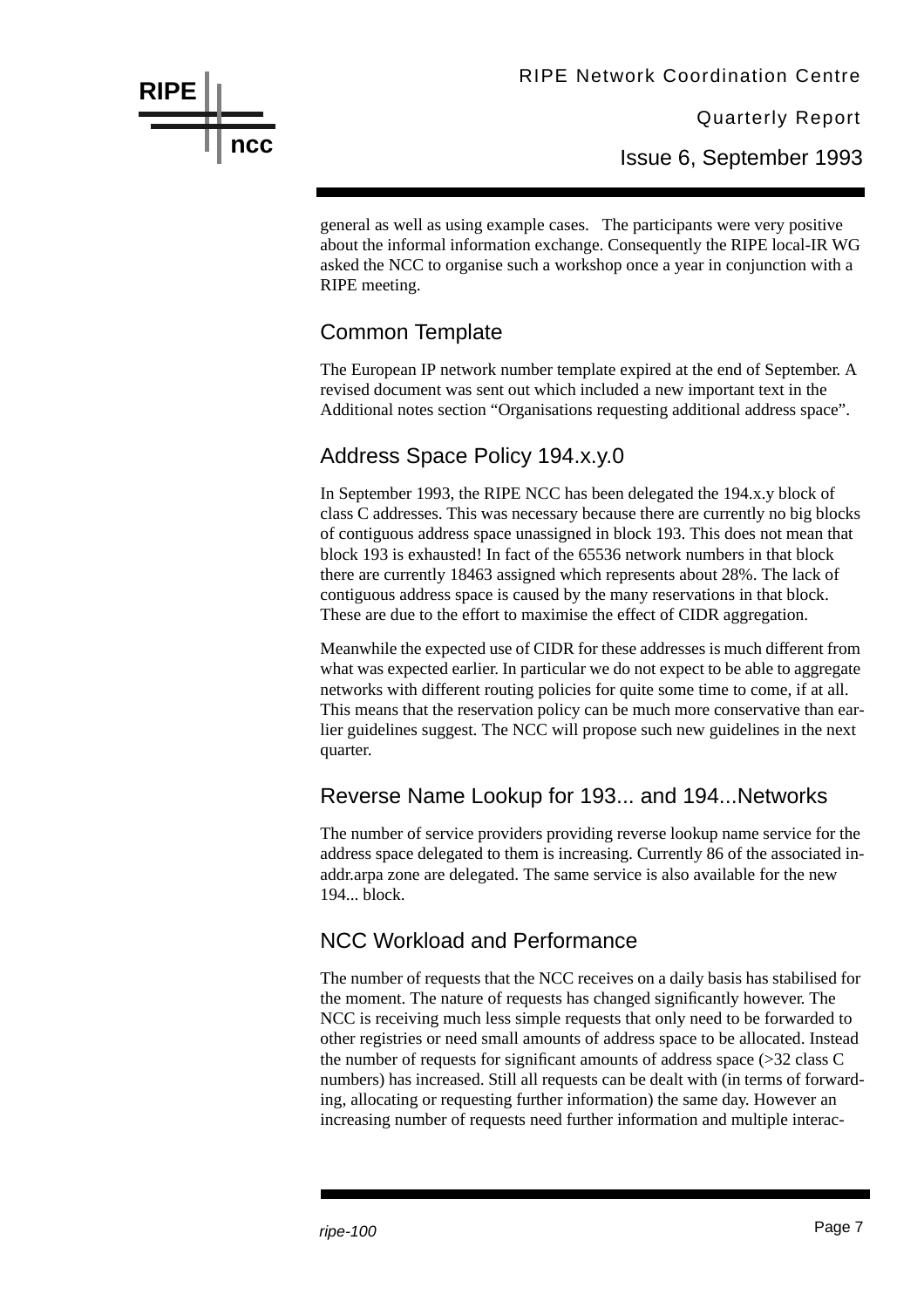Issue 6, September 1993

tions with the requestor and other registries. This means that more resources are now needed to deal with registry related activities than during the previous reporting period.

This trend is a consequence of the European Internet Registry system's better visibility and the RIPE recommendation to involve the NCC in assignments of significant amounts of address space. This involvement is necessary to ensure fairness of allocations across Europe and to support the local registries in these more difficult cases.

The NCC registry receives 11 mail messages and sends about the same amount on an average working day. Assuming an average 20 minutes to deal with each message, answering the mail alone takes more than 1/2 FTE. On busy days just processing routine requests can take much more time as it often involves evaluating extensive technical information, referring to earlier correspondance and registry records, coordination with local registries and phone calls.

In the future we do not expect the number of requests to be stable but to increase again. Besides the day-to-day operations the registry activity also needs to adapt to change: more registries come on-line and need support; procedures need to be adapted; general coordination between registries also needs resources. Considering all this we expect the resources necessary for the registry function will exceed one FTE by early next year.

#### Address Space Usage 193.x.y.0 and 194.x.y.0

During the reporting period, the NCC assigned a total of 18 class B network numbers (12 of which were referred via local registries), delegated 19 blocks of class C network numbers and have reserved 5 blocks of class C network numbers. The assignment and reservation of class C blocks was done in accordance with the CIDR scheme to allow route aggregation in the future. It should be noted that blocks are reserved based on usage estimates given by the local registries for a period of about 24 months. Should the assignment rate differ from the estimated one, reserved blocks can and will be used for other purposes.

During the reporting period the European registries have assigned a total of 4591 class C networks.

The detailed status of the address space delegated to the RIPE NCC can be found in Appendix B and C for class B and class C network numbers respectively.

## **RIPE ncc**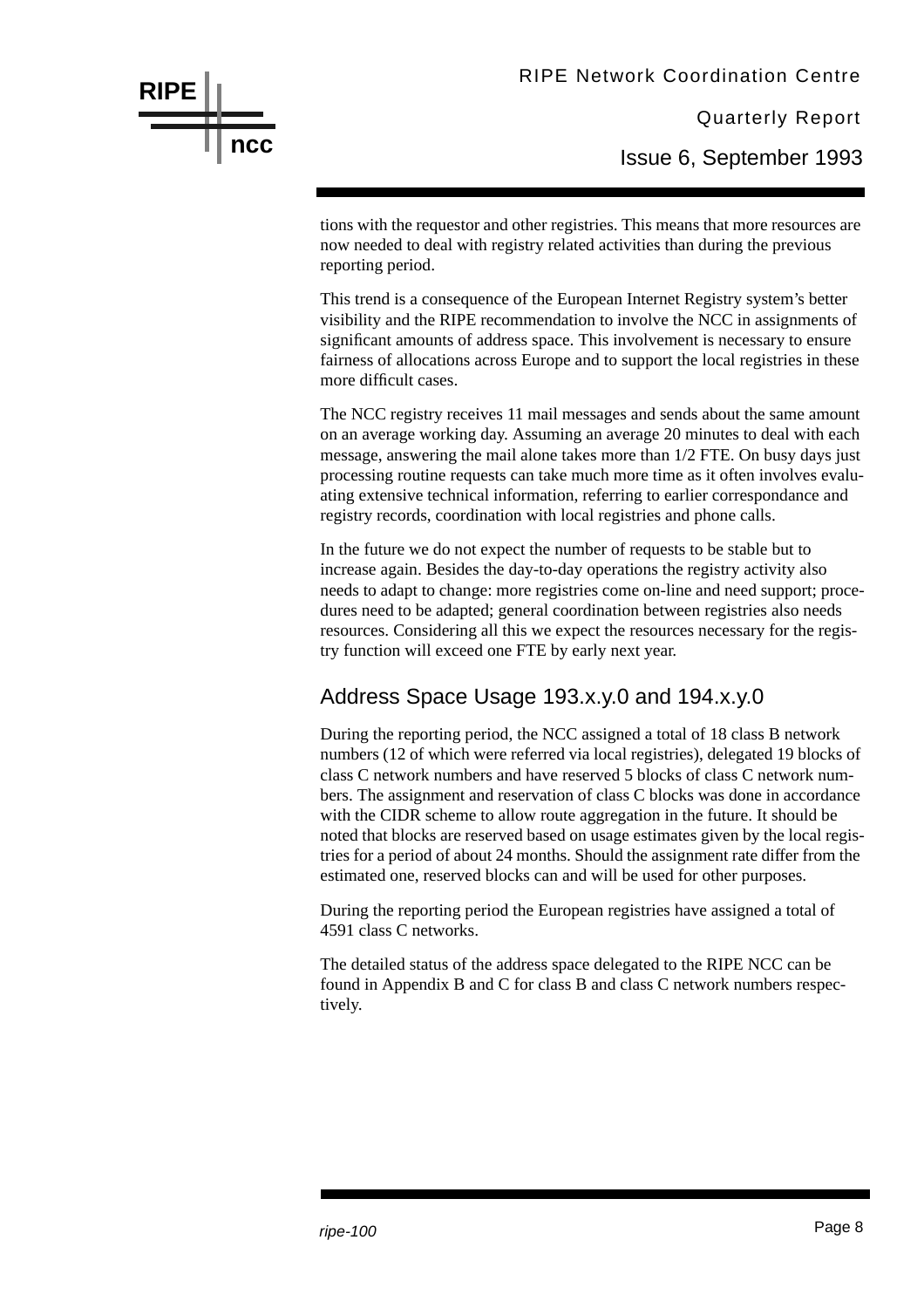Issue 6, September 1993

#### **RIPE Network Management Database**

#### New Database Software

As announced in the pervious quarterly report, during this quarter the NCC has implemented and deployed new software to maintain the RIPE database. The reasoning behind a new implementation of the software was that the manpower involved in processing database updates was consistently increasing. At the same time new functionality was needed for the routing registry. Improvements in update response times -although not absolutely needed- were welcome too.

The new software was designed with the following aspects in mind:

- ❍ decrease manpower needed
- ❍ lower turn-around times
- ❍ strengthen syntax checking
- ❍ allow easy extension
- ❍ provision for guarded attributes

The new software was completed and tested in August and September. The most important new features are:

- $\overline{O}$  on the fly updates, i.e. updates are immediately visible in whois
- ❍ turn around times of minutes instead of a day
- ❍ completely written in Perl
- ❍ strong syntax checking
- ❍ guarded attributes provision

The software has been taken into production early September, and so far no major failures have been found. There are some slight changes in the way updates should be sent to the RIPE NCC:

- ❍ ripe-dbm@ripe.net becomes **auto-dbm@ripe.net**
- ❍ assign@ripe.net becomes **auto-assign@ripe.net**

For normal updates and assignments please use the new mailboxes. Updates sent here will be processed immediately without intervention by NCC staff. Except for mail system delays the turnaround time should be significantly less than 5 minutes.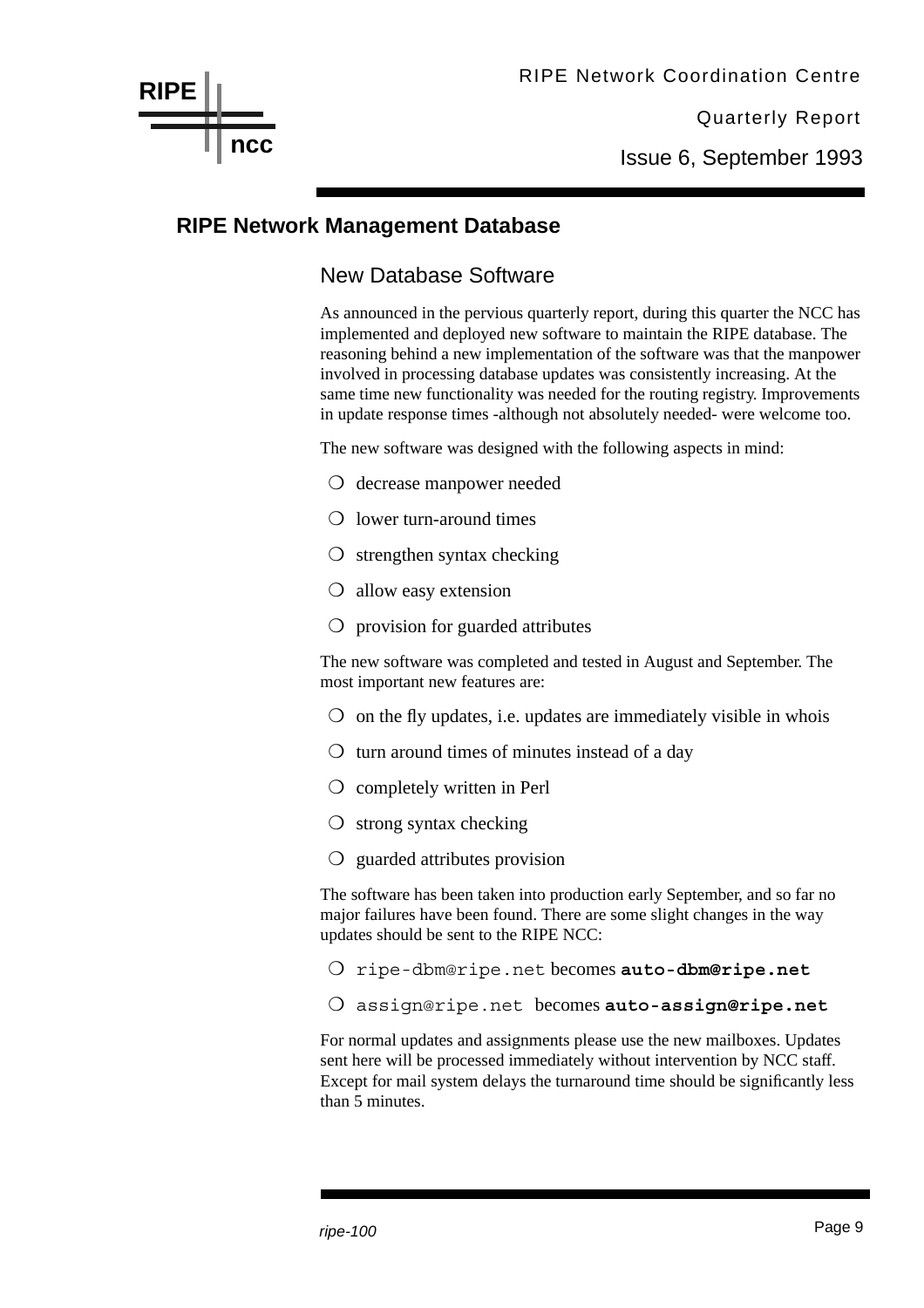An interim implementation of guarded *objects* has been done.The guarded objects are the Autonomous System, the Boundary Gateway, Routing Privilege, and Community. The boundary gateway and routing privilege will disappear as soon as ripe-081 takes full effect. These objects can *not* be changed through the automatic update procedure, but should still be sent to  $\langle$ ripedbm@ripe.net $\rangle$ , and will be processed after authorization by the NCC.

We have put out the current software as used at the NCC as a beta release to several sites. Due to time constraints on NCC staff, an official release should not be expected until November. Please contact the NCC for the beta software.

We are open to suggestions about the new software, especially on the syntaxchecking. We realize that in some areas we have implemented fairly strict syntax rules, in some cases very strict. This has been necessary because there is no human plausibility checking involved any more. Questions about error and or warning messages should be send to <ripe-dbm@ripe.net>.

#### Database updates

**RIPE**

**ncc**

During the reporting period the NCC has processed 58189 object updates, an average of almost 1000 per working day. This amount of represents a significant increase over last quarter's. This is only partly due to installation and testing of the new database software. It shows that most Internet service providers take the maintenance of RIPE database information seriously. Almost all these updates are now being processed without intervention by NCC staff.

The updates consist of additions and changes as well as so called "NOOPS". NOOPS are updates received which do not differ from the information already recorded in the database. The NCC accepts such requests because it makes bulk updates from secondary NICs easier: secondary NICs can just send in their whole database without having to select just the records which changed since the last bulk update was sent to the NCC.

| Database<br>Action | Q1 1993<br>(number) | Q1 1993<br>(perc) | Q <sub>2</sub> 1993<br>(number) | Q <sub>2</sub> 1993<br>(perc) | Q3 1993<br>(number) | Q3 1993<br>(perc) |
|--------------------|---------------------|-------------------|---------------------------------|-------------------------------|---------------------|-------------------|
| Updated            | 18586               | 66%               | 12840                           | 46%                           | 35021               | 60%               |
| Added              | 3885                | <b>20%</b>        | 4578                            | 38%                           | 5992                | 30%               |
| <b>NOOP</b>        | 5467                | 14%               | 10692                           | 16%                           | 17246               | 10%               |
| TOTAL              | 27938               |                   | 28110                           |                               | 58189               |                   |

NOTE: Update statistics for September 1993 are not 100% exact due to the change of database software.

#### Database Statistics

Again the number of networks in the database has increased significantly due to the large number of newly assigned class C network numbers (see the table overleaf).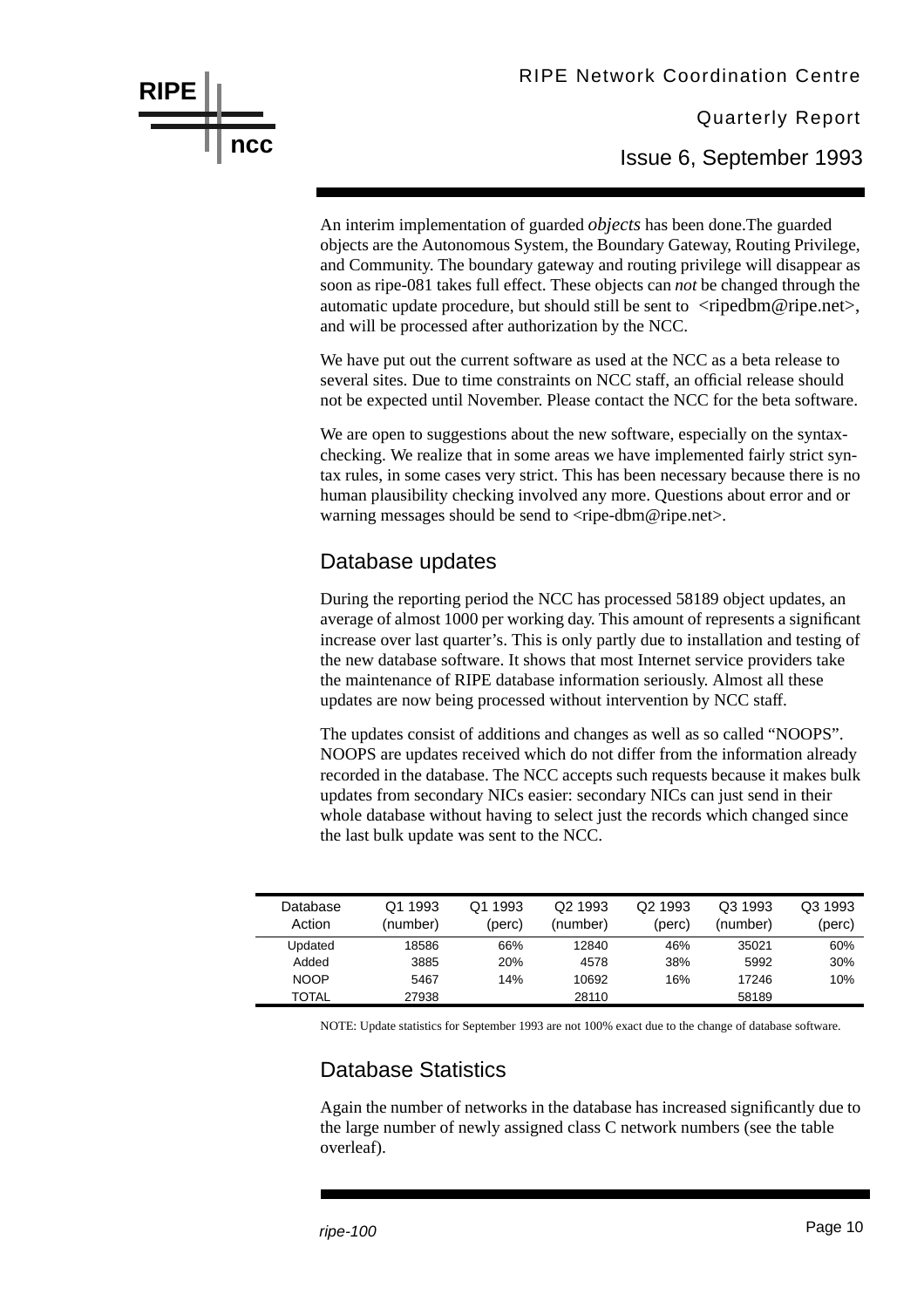



### RIPE Database Objects

| Month         | <b>Nets</b> | Persons | Domains | Autonomous<br>Systems |
|---------------|-------------|---------|---------|-----------------------|
| <b>Nov 90</b> | 643         | 670     | 0       |                       |
| <b>Jun 91</b> | 1270        | 1053    | 845     |                       |
| Jan 92        | 2728        | 1792    | 1254    |                       |
| Apr 92        | 3365        | 2242    | 1360    |                       |
| <b>Jun 92</b> | 3797        | 2736    | 1422    |                       |
| Sep 92        | 4172        | 4594    | 1549    |                       |
| Dec 92        | 11080       | 6116    | 1680    |                       |
| <b>Mar 93</b> | 15281       | 7846    | 1894    |                       |
| <b>Jun 93</b> | 19523       | 9423    | 2134    | 85                    |
| Sep 93        | 24077       | 11267   | 2382    | 153                   |

#### Database Coverage

The following table shows the database coverage as compared against previous quarters. Significantly there have been more reductions in coverage than increases in coverage over the quarter. Coverage is particularly low in Finland and in Denmark. Any effort to attack this problem requires a high level of resources which need to be applied constantly. These resources are currently not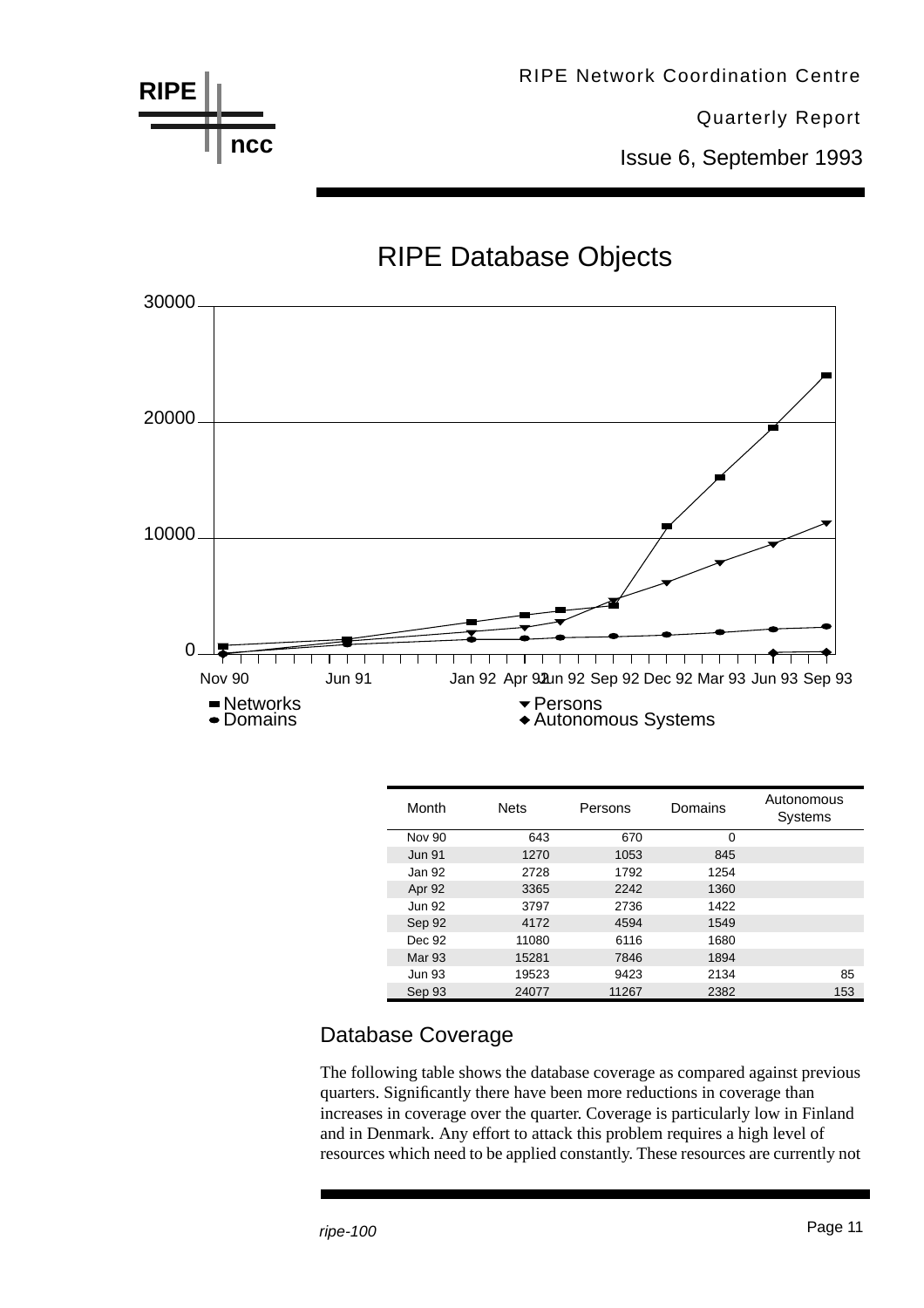## RIPE Network Coordination Centre

Quarterly Report

Issue 6, September 1993

available due to other activities. In our view this is an important area where additional resources are needed and could have significant impact and this is one area where effort applied by the local registries (where resources permit) could have an impact. The importance of this becomes even more pronounced as the database slowly assumes its additional function as European Routing Registry.

| Country         | Nets in<br><b>DNS</b><br>Q <sub>3</sub><br>1993 | Nets in<br>DB Q3<br>1993 | Perc. Q3<br>1993 | Perc.<br>Q2<br>1993 | Perc.<br>Q1<br>1993 | Perc.<br>Q4<br>1992 | Perc.<br>Q3<br>1992 |
|-----------------|-------------------------------------------------|--------------------------|------------------|---------------------|---------------------|---------------------|---------------------|
| $\overline{BG}$ | $\overline{2}$                                  | $\overline{2}$           | 100              | 100                 | 100                 | $\overline{0}$      | $\overline{0}$      |
| CY              | 3                                               | $\mathfrak{B}$           | 100              | 100                 | 100                 | $\mathbf 0$         | $\pmb{0}$           |
| LI.             | 1                                               | $\mathbf{1}$             | 100              | 50                  | $\mathbf 0$         | 0                   | $\mathbf 0$         |
| LV              | $\mathbf{1}$                                    | $\mathbf{1}$             | 100              | 100                 | 100                 | $\mathbf 0$         | 0                   |
| PL              | 26                                              | 26                       | 100              | 97                  | 92                  | 100                 | 90                  |
| <b>RO</b>       | $\mathsf 3$                                     | 3                        | 100              | 100                 | 100                 | $\pmb{0}$           | $\pmb{0}$           |
| SK              | 14                                              | 14                       | 100              | 100                 | 0                   | 0                   | 0                   |
| HU              | 33                                              | 32                       | 97               | 96                  | 100                 | 100                 | 100                 |
| CZ              | 51                                              | 49                       | 96               | 97                  | 0                   | 0                   | 0                   |
| FR.             | 657                                             | 612                      | 93               | 94                  | 91                  | 94                  | 95                  |
| AT              | 126                                             | 116                      | 92               | 94                  | 89                  | 82                  | 63                  |
| ES              | 37                                              | 34                       | 92               | 92                  | 87                  | 95                  | 88                  |
| CH              | 152                                             | 136                      | 89               | 92                  | 87                  | 85                  | 93                  |
| DE              | 574                                             | 512                      | 89               | 89                  | 87                  | 83                  | 80                  |
| EE              | 29                                              | 26                       | 89               | 58                  | 0                   | 0                   | 0                   |
| UA              | 9                                               | 8                        | 89               | 100                 | $\mathbf 0$         | $\mathbf 0$         | $\mathbf 0$         |
| IL.             | 62                                              | 54                       | 87               | 87                  | 75                  | 76                  | 71                  |
| <b>NL</b>       | 165                                             | 143                      | 86               | 88                  | 86                  | 86                  | 80                  |
| UK              | 475                                             | 399                      | 84               | 84                  | 70                  | 70                  | 67                  |
| PT              | 89                                              | 74                       | 83               | 84                  | 86                  | 86                  | 80                  |
| IS              | 32                                              | 26                       | 81               | 75                  | 84                  | 83                  | 50                  |
| BE              | 30                                              | 24                       | 80               | 95                  | 82                  | 100                 | 100                 |
| GR              | 20                                              | 16                       | 80               | 80                  | 73                  | 75                  | 66                  |
| HR              | $\sqrt{5}$                                      | $\overline{4}$           | 80               | 80                  | 83                  | $\mathsf{O}\xspace$ | $\mathbf 0$         |
| IE.             | 50                                              | 40                       | 80               | 81                  | 82                  | 86                  | 90                  |
| LU              | 10                                              | 8                        | 80               | 70                  | 50                  | 60                  | 50                  |
| TR              | 10                                              | 8                        | 80               | 71                  | 0                   | 0                   | 0                   |
| ΙT              | 218                                             | 174                      | 79               | 83                  | 81                  | 81                  | 82                  |
| NO.             | 111                                             | 87                       | 78               | 76                  | 76                  | 70                  | 58                  |
| <b>SE</b>       | 243                                             | 180                      | 74               | 74                  | 70                  | 59                  | 49                  |
| SI              | 15                                              | 10                       | 67               | 63                  | 75                  | 100                 | 0                   |
| YU              | $\mathbf 2$                                     | $\overline{1}$           | 50               | 50                  | 50                  | 50                  | 100                 |
| FI              | 333                                             | 158                      | 47               | 45                  | 44                  | 39                  | 6                   |
| DK              | 34                                              | 12                       | 35               | 33                  | 35                  | 39                  | 40                  |
| SU              | 66                                              | 1                        | 1                | 3                   | 16                  | 0                   | 0                   |
| CS              | 45                                              | $\mathsf 0$              | $\mathbf 0$      | $\mathbf 0$         | 27                  | 100                 | 100                 |
| TN              | 0                                               | 0                        | 0                | 50                  | 100                 | 100                 | 100                 |

**RIPE**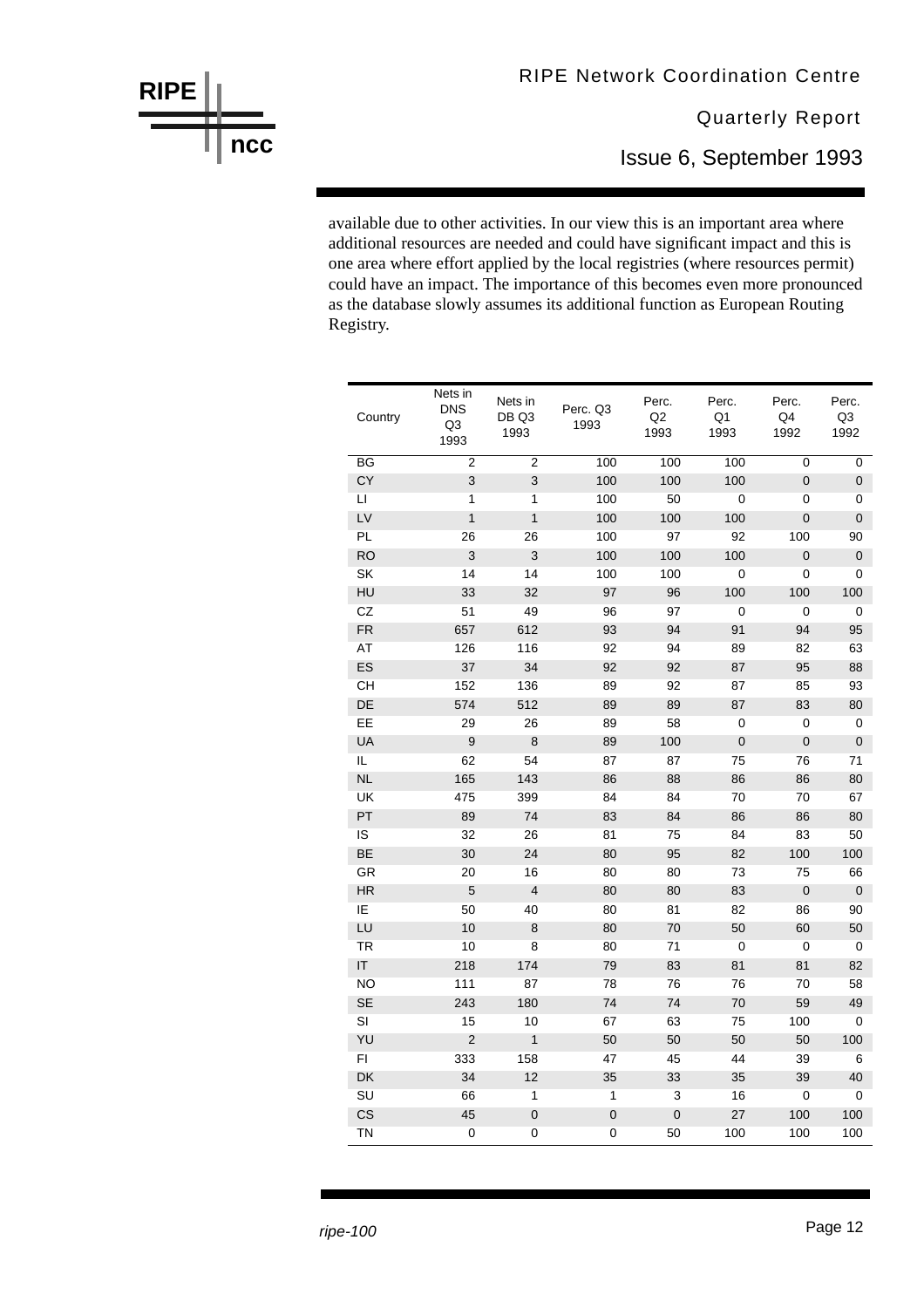Issue 6, September 1993

#### **Document Store**

**ncc**

**RIPE**

#### Gopher Reorganisation

A new gopher server has been installed at the RIPE NCC and the structure of the gopher data has been improved. The server can be accessed in the same way as the old server at:

❍ gopher gopher.ripe.net

The top level menu is shown below:

```
 Root gopher server: gopher.ripe.net
--> 1. How this Gopher server is organised.
   2. RIPE Gopher Information Server/
   3. InterNIC Gopher Server/
   4. Info on European Networks & Organisations/
   5. Related Internet Documents/
   6. ISO country code information/
   7. Keyword Searches from menu of documents/
      Press ? for Help, q to Quit, u to go up a menu
```
As a general design principle, the most relevant areas of interest were kept as close to the top level menu as possible. Thus the description of how the server is organised is the first entry in the menu and the second entry takes the user to a sub-menu of all RIPE specific information. This menu is shown overleaf.

Links to the RFC, FYI, IETF, IESG and separately to the InterNIC gopher server were also felt to be important and useful reference sources for the RIPE community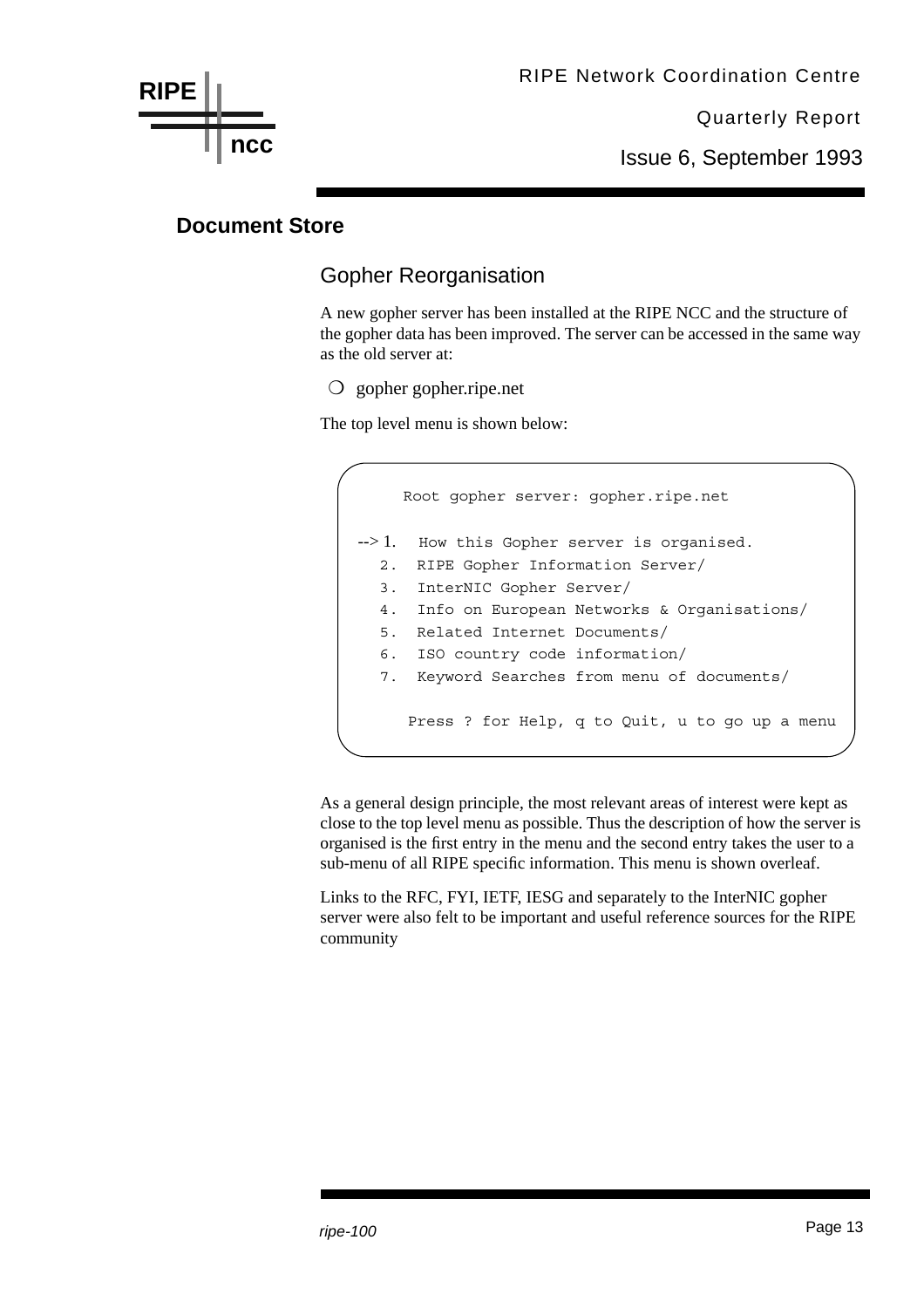

Press ? for Help, q to Quit, u to go up a menu

Please try it! As always we are happy to receive comments and suggestions for improvement. In fact since this report was written the gopher server has been rewritten to include links to new directories.s

#### Operational WWW server

The RIPE NCC now has WWW server in operation. The document URL for the RIPE NCC home page is http://www.ripe.net/ripe/default.html. The server can be accessed at:

❍ www.ripe.net

**RIPE**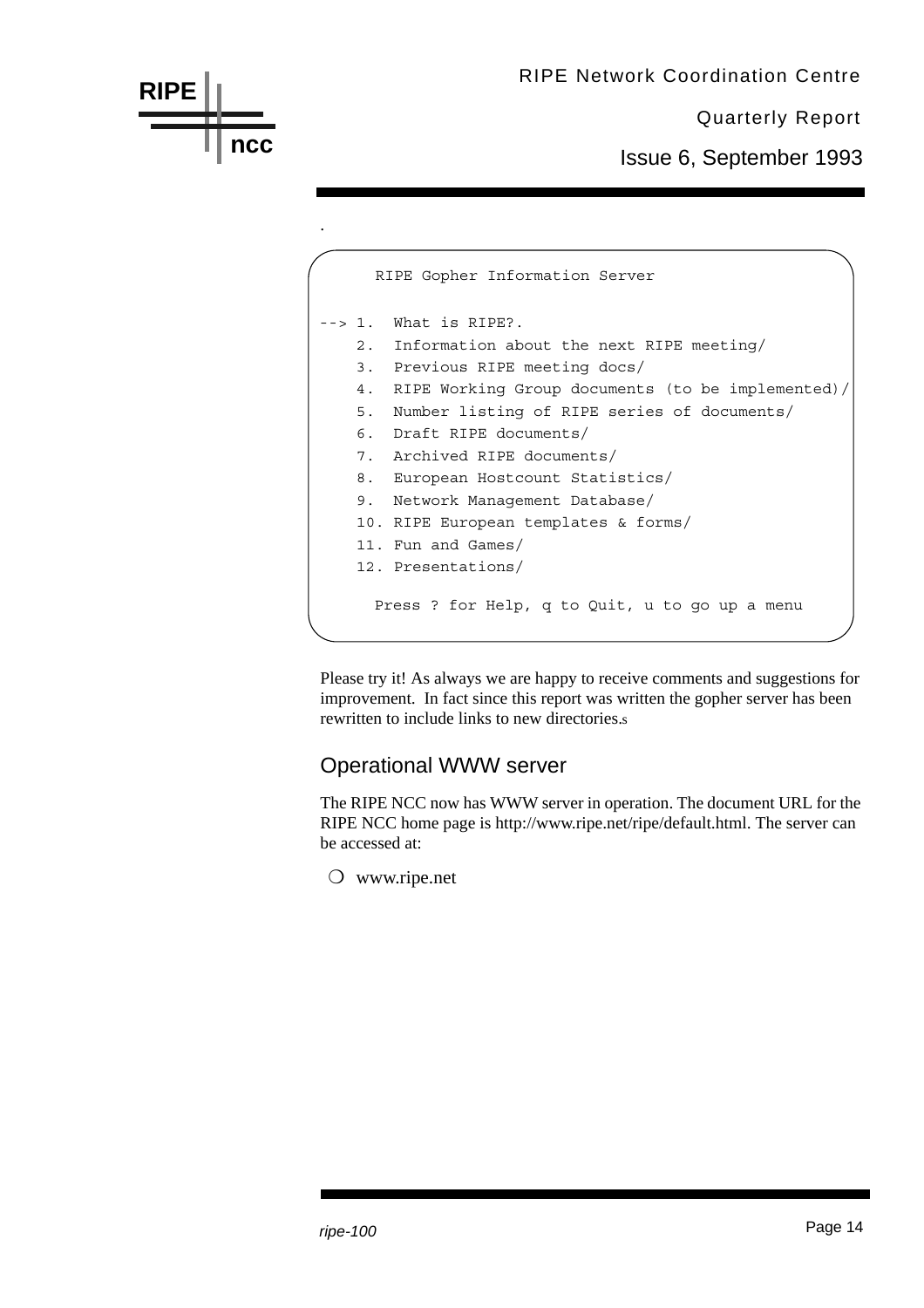## **RIPE ncc**

#### RIPE Network Coordination Centre

Quarterly Report

Issue 6, September 1993

 The server has been reorganised to offer access to useful documents and information specific to the RIPE community. The home page is shown below:

```
 WELCOME TO THE RIPE NCC
Welcome to the RIPE Network Coordination Centre.If you are
not familiar with us, we can be briefly explained as pro-
viding a support service to Internet Service Providers in
Europe.
What's on offer ?
  About RIPE[1] and the RIPE NCC[2]
  Next RIPE meeting, IETF and other meetings, news etc[3]
 The RIPE document store[4](FTP)
  Search[5] RIPE Network Management Database
  Access Gopher at the RIPE NCC[6]
  Quick Access[7] to all RIPE Documents (ASCII only)
  Projects[8] at the RIPE NCC
  Pictures[9] of the RIPE NCC Staff
  Click here[10] for related WWW/Gopher servers
For general queries, comments please don't hesitate to
contact us at ncc@ripe.net[11]
     1-11, Up, <RETURN> for more, Quit, or Help:
```
Users of graphical WWW clients such as the NCSA Xmosaic browser will be able to access some of the more "fun" parts of the server - like the voices and pictures of some of the NCC staff (the more beautiful ones are still to be added however).

From the HOME page of the RIPE NCC WWW server you can directly access information relating to RIPE and other related network information. For example, [7] gives you direct access to all the ascii versions of the RIPE documents; [3] will take you to a sub-menu with links to information about forthcoming IETF meetings; RIPE meeting information and the RARE compiled list of network related meetings and conferences. [5] is a WAIS search of the RIPE Network Management database and [8] takes you to information about the joint RARE/RIPE development projects being carried out at the NCC.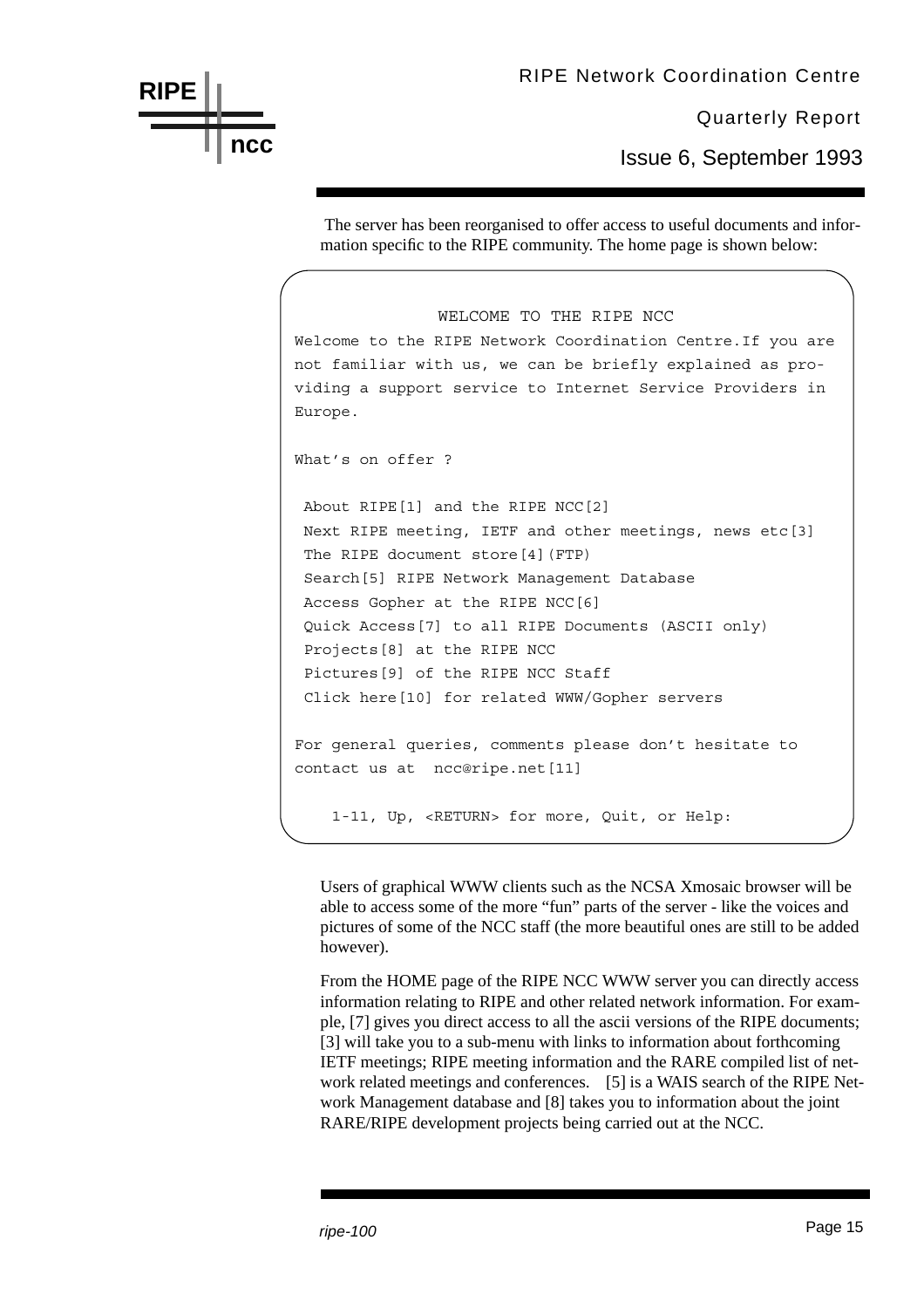

Issue 6, September 1993

Again, please try it! We are happy to receive comments and suggestions to improve the service as this is part of an ongoing reorganisation of the RIPE document store.

#### Document Store Statistics

In total the document store contains approximately 6174 documents. By volume, it accounts for over 297 Megabytes.



| Area             | Files | Kbytes |
|------------------|-------|--------|
| earn             | 15    | 804    |
| ebone            | 39    | 534    |
| iesg             | 69    | 971    |
| ietf             | 920   | 6882   |
| internet-drafts  | 805   | 51280  |
| internet-society | 1019  | 22590  |
| nsf              | 157   | 18321  |
| rare             | 1006  | 50145  |
| rfc.             | 911   | 51842  |
| ripe             | 750   | 45661  |
| tools            | 404   | 45015  |
| Total            | 6174  | 297502 |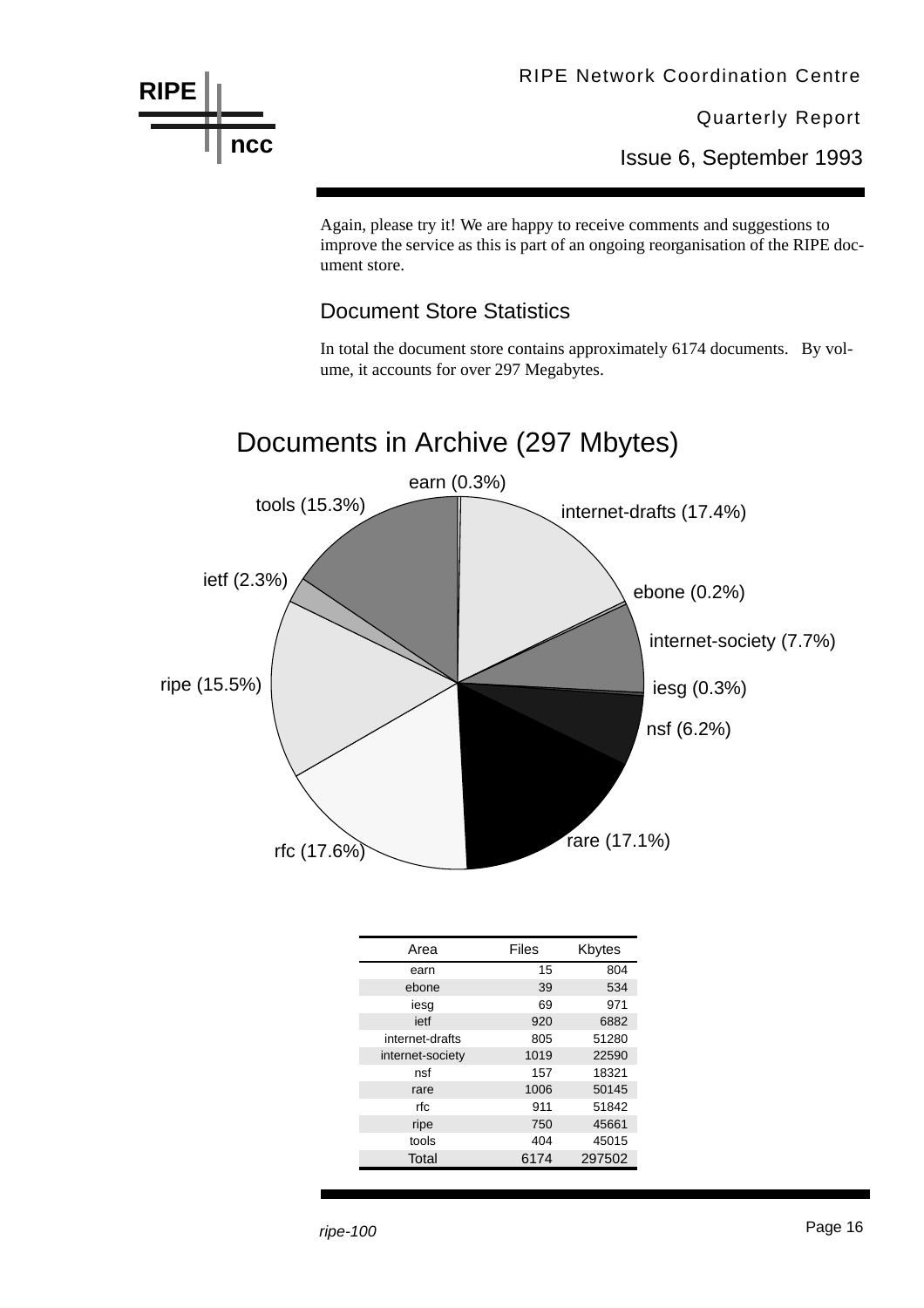

Issue 6, September 1993

#### RIPE documents

The following documents were added to the document store during the reporting period:

- ❍ ripe-089 Delegated Internet Registry Leaflet
- ❍ ripe-090 RIPE NCC Quarterly Report, Issue 5, June 1993
- ❍ ripe-091 European Autonomous System Number Application Form and Supporting Notes
- ❍ ripe-092 The First Year of the RIPE NCC Report
- ❍ ripe-093 Implementation of a Route Server for Policy Based Routing across the GIX Project - Final Report
- ❍ ripe-094 Generic Internet Service Specification (GISS) Project Final Report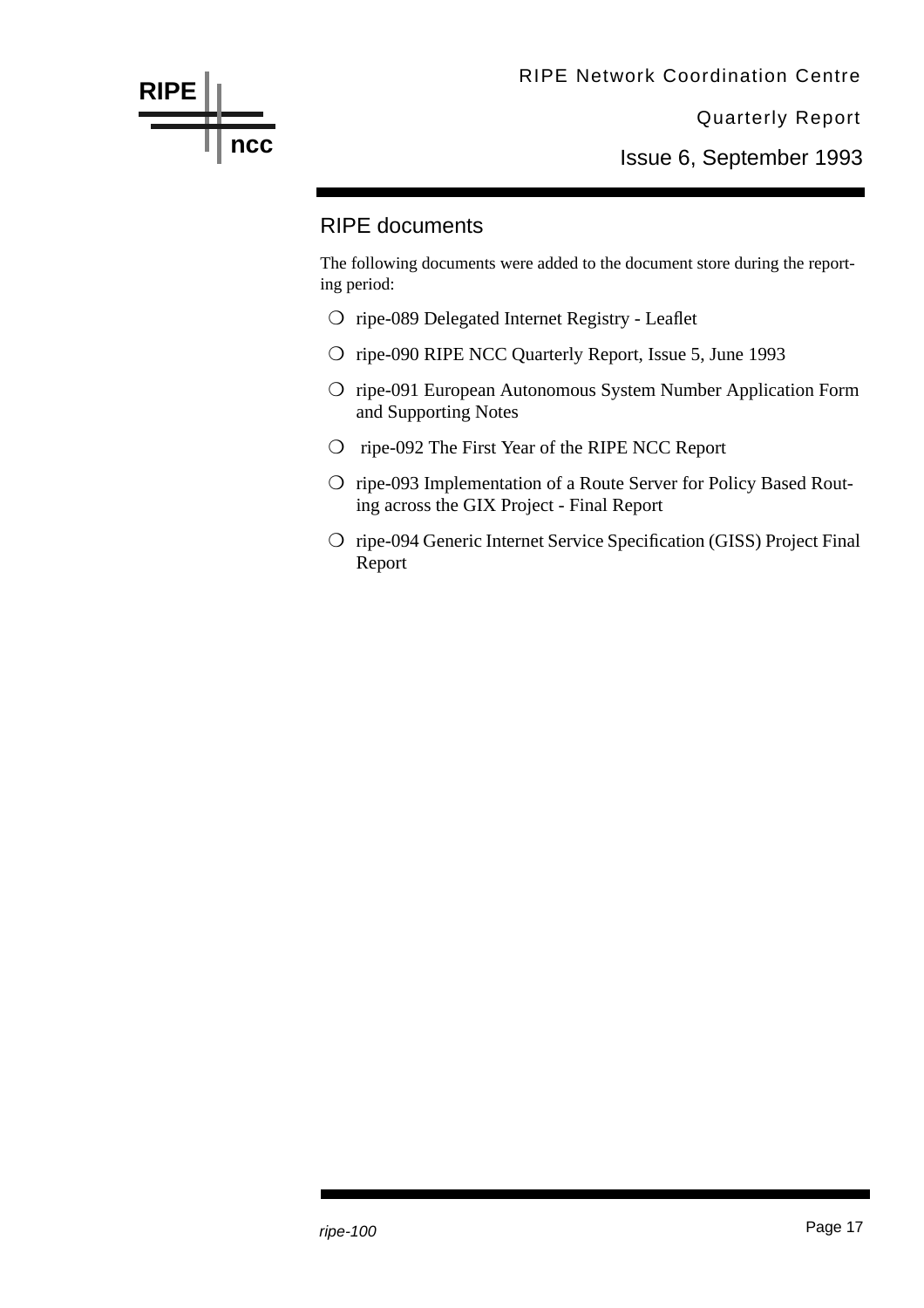

Issue 6, September 1993

#### FTP Usage Statistics

The most popular archive sections of the RIPE document store are tabulated below. This displays the top 15 most popular sections which were accessed using ftp.The most popular section is the ripe database, with approximately 5000 Megabytes transferred.

## Most Popular Archive Sections Q3 1993

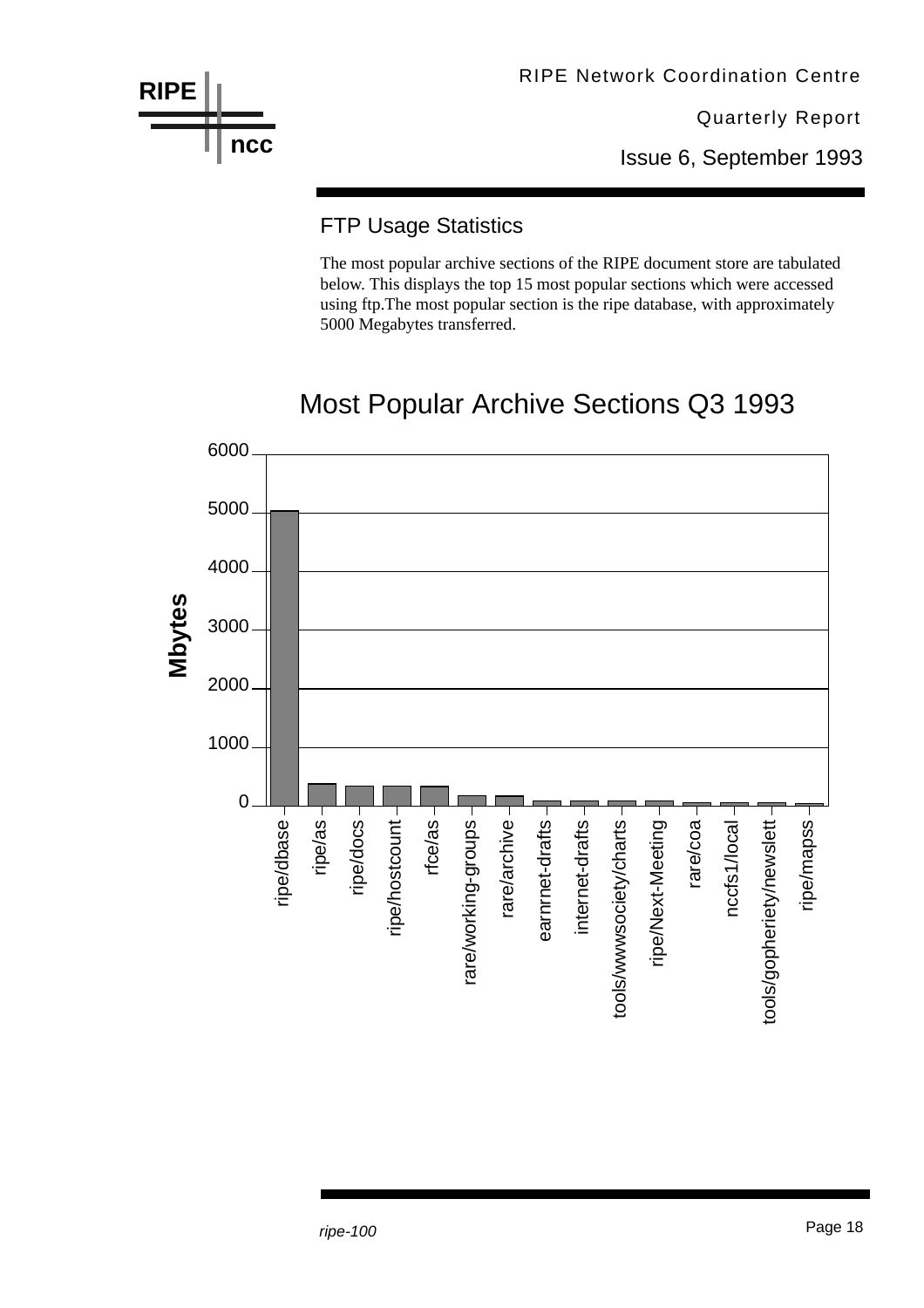Issue 6, September 1993

The number of Megabytes transferred using ftp per top level domain is shown below:

| <b>Archive Section</b> | Files Sent | <b>KBytes Sent</b> | $%$ of<br>Files<br>Sent | $%$ of<br><b>Bytes</b><br>Sent |
|------------------------|------------|--------------------|-------------------------|--------------------------------|
| ripe/dbase             | 6173       | 5039473            | 6.61                    | 65.83                          |
| ripe/as                | 54437      | 376203             | 58.31                   | 4.91                           |
| ripe/docs              | 5612       | 337383             | 6.01                    | 4.41                           |
| ripe/hostcount         | 2701       | 332103             | 2.89                    | 4.34                           |
| rfc                    | 5664       | 331239             | 6.07                    | 4.33                           |
| rare/working-groups    | 2699       | 180818             | 2.89                    | 2.36                           |
| rare/archive           | 2655       | 168761             | 2.84                    | 2.20                           |
| earn                   | 383        | 90537              | 0.41                    | 1.18                           |
| internet-drafts        | 1824       | 85852              | 1.95                    | 1.12                           |
| tools/www              | 429        | 83208              | 0.46                    | 1.09                           |
| ripe/Next-Meeting      | 373        | 80714              | 0.40                    | 1.05                           |
| rare/coa               | 579        | 54379              | 0.62                    | 0.71                           |
| tools/gopher           | 2789       | 50333              | 2.99                    | 0.66                           |
| ripe/maps              | 794        | 46632              | 0.85                    | 0.61                           |

| Domain Name    | <b>Files Sent</b> | <b>Bytes Sent</b> | % of Files<br>Sent | % of Bytes<br>Sent |
|----------------|-------------------|-------------------|--------------------|--------------------|
| <b>UNKNOWN</b> | 998               | 185191873         | 1.07               | 2.42               |
| at             | 664               | 338828138         | 0.71               | 4.43               |
| au             | 101               | 10700540          | 0.11               | 0.14               |
| be             | 1119              | 57416280          | 1.20               | 0.75               |
| br             | 7                 | 422305            | 0.01               | 0.01               |
| ca             | 82                | 6992747           | 0.09               | 0.09               |
| ch             | 3425              | 496728858         | 3.67               | 6.49               |
| cl             | 1                 | 163616            | 0.00               | 0.00               |
| com            | 438               | 36207742          | 0.47               | 0.47               |
| cr             | 5                 | 270956            | 0.01               | 0.00               |
| <b>CS</b>      | 16                | 1000719           | 0.02               | 0.01               |
| <b>CZ</b>      | 966               | 59208722          | 1.03               | 0.77               |
| de             | 1637              | 318535514         | 1.75               | 4.16               |
| dk             | 32                | 1485115           | 0.03               | 0.02               |
| edu            | 666               | 140341146         | 0.71               | 1.83               |
| ee             | 21                | 4126745           | 0.02               | 0.05               |
| es             | 934               | 85127116          | 1.00               | 1.11               |
| fi             | 5734              | 372609193         | 6.14               | 4.87               |
| fr             | 828               | 153394672         | 0.89               | 2.00               |
| gb             | 1                 | 61239             | 0.00               | 0.00               |
| gov            | 133               | 18673466          | 0.14               | 0.24               |
| gr             | 1834              | 68879532          | 1.96               | 0.90               |
| hk             | 3                 | 2124945           | 0.00               | 0.03               |
| hr             | 11                | 246004            | 0.01               | 0.00               |

**RIPE**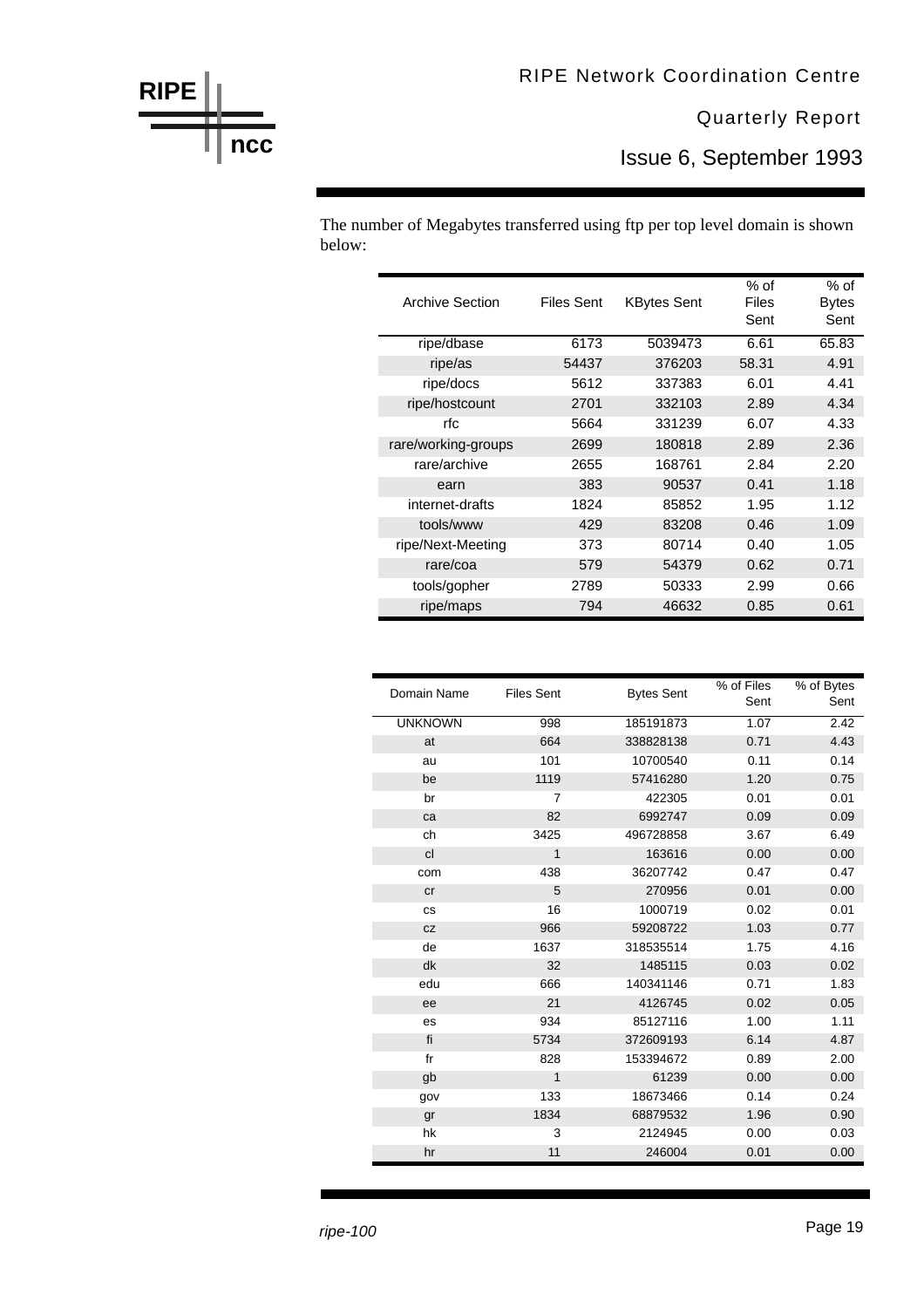Issue 6, September 1993

| Domain Name | <b>Files Sent</b> | <b>Bytes Sent</b> | % of Files<br>Sent | % of Bytes<br>Sent |
|-------------|-------------------|-------------------|--------------------|--------------------|
| hu          | 605               | 47817088          | 0.65               | 0.62               |
| ie          | 190               | 17594556          | 0.20               | 0.23               |
| il          | 943               | 407657494         | 1.01               | 5.33               |
| in          | $\overline{2}$    | 3748              | 0.00               | 0.00               |
| int         | $\overline{2}$    | 505569            | 0.00               | 0.01               |
| is          | 5                 | 1205722           | 0.01               | 0.02               |
| it          | 4793              | 854877586         | 5.13               | 11.17              |
| jp          | 17936             | 979659916         | 19.21              | 12.80              |
| kr          | 2063              | 88350541          | 2.21               | 1.15               |
| lu          | 9                 | 261827            | 0.01               | 0.00               |
| mil         | 36                | 1958049           | 0.04               | 0.03               |
| net         | 29523             | 2038538150        | 31.63              | 26.63              |
| nl          | 1621              | 150928171         | 1.74               | 1.97               |
| no          | 200               | 36485209          | 0.21               | 0.48               |
| org         | 147               | 18223986          | 0.16               | 0.24               |
| pl          | 530               | 35827958          | 0.57               | 0.47               |
| pt          | 548               | 29487498          | 0.59               | 0.39               |
| ro          | 1                 | 46283             | 0.00               | 0.00               |
| se          | 13466             | 514597543         | 14.42              | 6.72               |
| sg          | 6                 | 127126            | 0.01               | 0.00               |
| si          | 79                | 2513916           | 0.08               | 0.03               |
| sk          | 162               | 10976373          | 0.17               | 0.14               |
| su          | 19                | 891473            | 0.02               | 0.01               |
| tr          | 22                | 1218628           | 0.02               | 0.02               |
| tw          | 19                | 4220215           | 0.02               | 0.06               |
| ua          | 40                | 590637            | 0.04               | 0.01               |
| uk          | 702               | 49222605          | 0.75               | 0.64               |
| <b>us</b>   | 19                | 1205389           | 0.02               | 0.02               |
| ve          | 9                 | 1459001           | 0.01               | 0.02               |

These statistics show clearly that the RIPE document store is a very focused resource being used by the right community. It is also evident that it is regarded as an important source for European information worldwide rather than only locally.

#### Interactive Information Server

The NCC Interactive Information Server is a popular method of access to the RIPE document store catering for users with minimal hardware and/or software support to access information stored by the NCC. Full details on access methods are given in the RIPE NCC information leaflet "Interactive Information Server" and in the first edition of the NCC Quarterly Report.

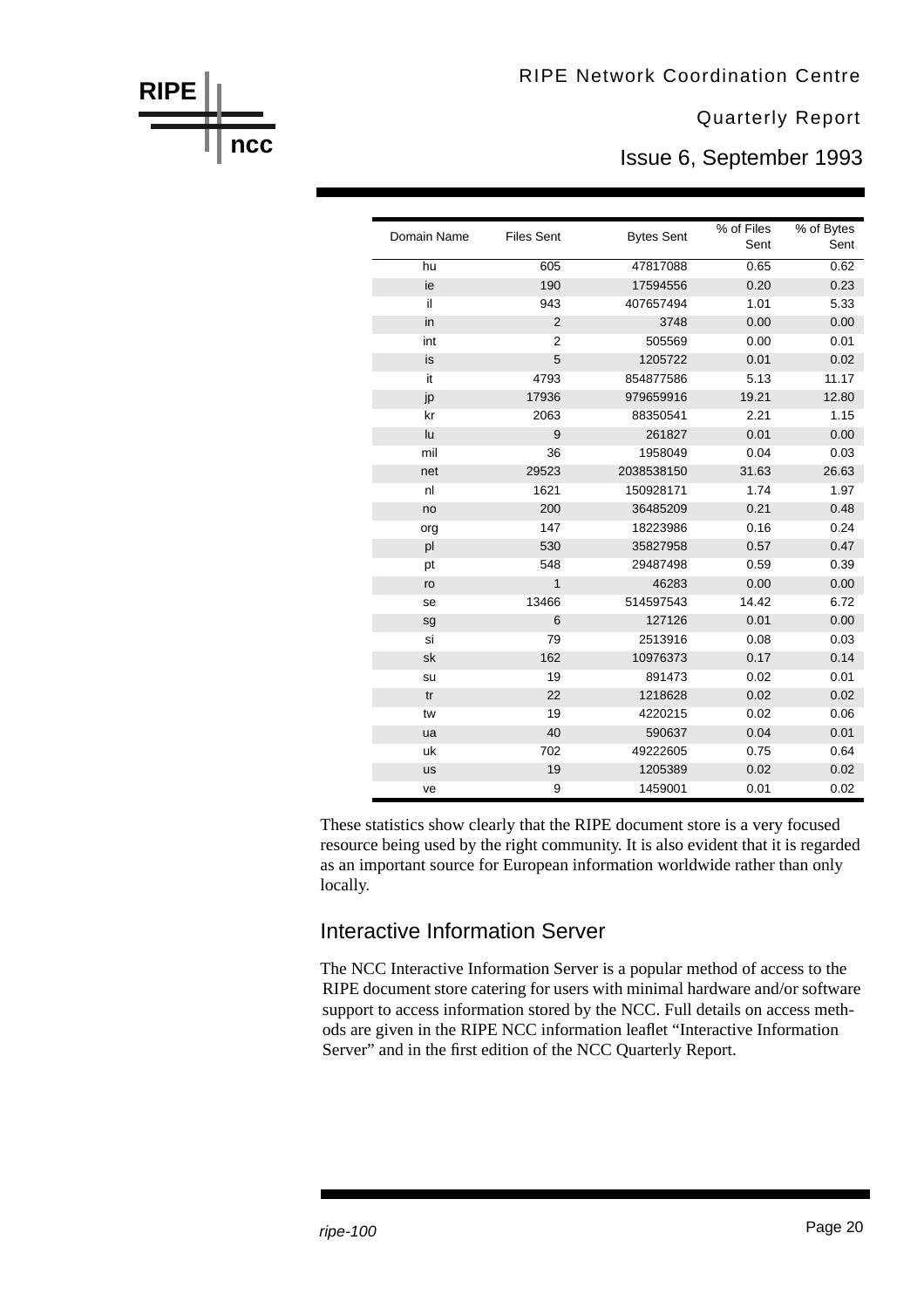

RIPE Network Coordination Centre

Quarterly Report

Issue 6, September 1993

#### General Service Usage Statistics

Statistics for the use of the various NCC information services were collected for the third quarter of 1993. The table below shows the total number of connections made for each service from July 1992 (Whois, IIS, Wais, Ftp and Gopher) contacted either directly from a user client or from the NCC Interactive Information Service. The breakdown is given as total number of connections per month:

## NCC Services February 1993 - September 1993



The provisional access from the EuropaNet (formerly IXI) network has been used 1234 times during the reporting period, which is approximately 20 times per working day on average. The figure for this quarter is down on the previous quarter (51) because the X.25 access to the IIS was out of service for 2/3 of the reporting period due to X.29 software problems. The resolution of these problems had low priority since the X.25 access is provided on a resources available basis.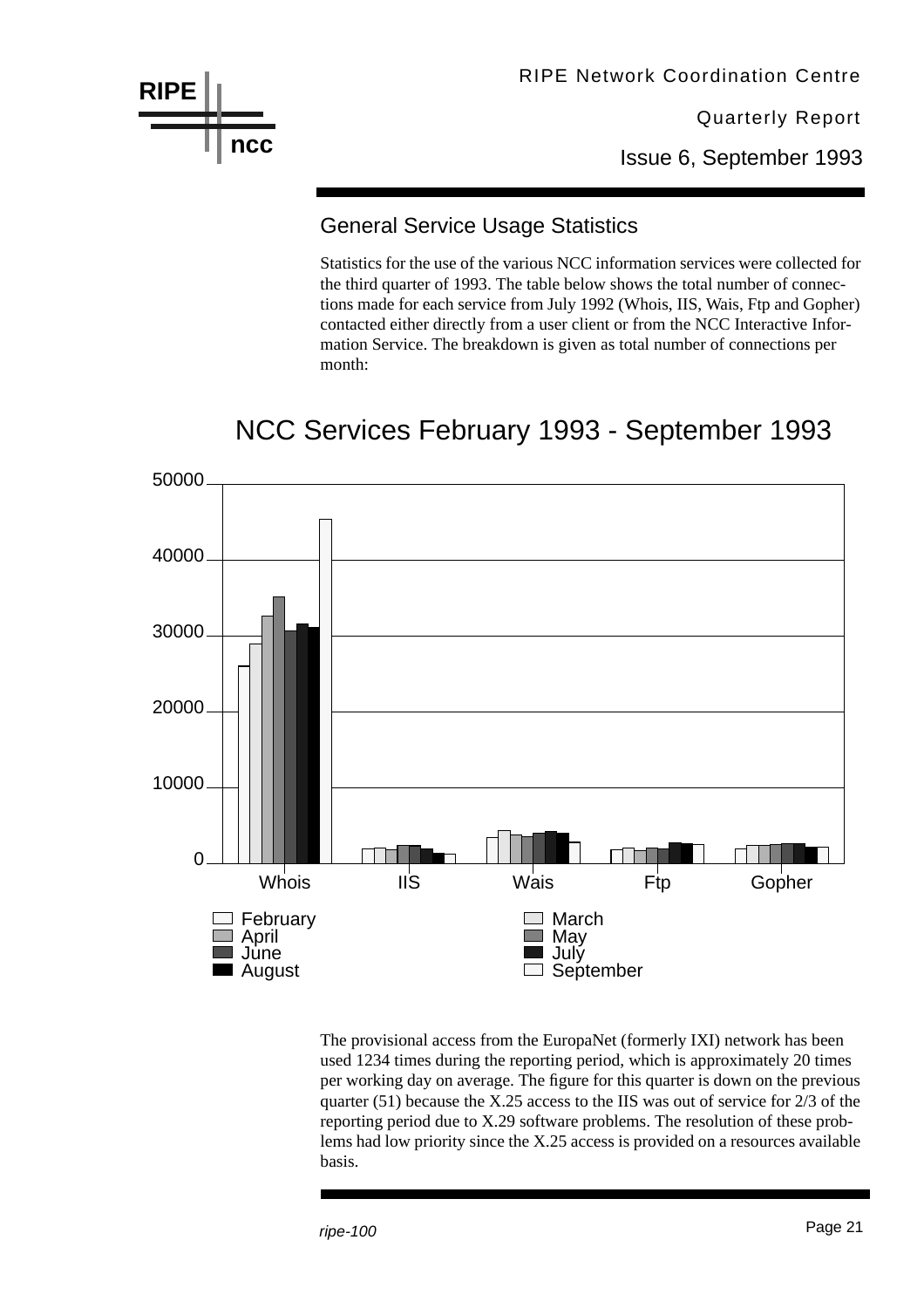Issue 6, September 1993

| Service    | 1992<br>Jul | Aug  | Sep  | Oct   | Nov  | Dec   | 1993<br>Jan | Feb   |
|------------|-------------|------|------|-------|------|-------|-------------|-------|
| Whois      | 7909        | 7845 | 8044 | 12373 | 9769 | 19255 | 24299       | 26027 |
| <b>IIS</b> | 669         | 591  | 628  | 1027  | 1018 | 1148  | 1662        | 1924  |
| Wais       | 1040        | 682  | 816  | 2552  | 2460 | 2240  | 2316        | 3359  |
| <b>FTP</b> | 849         | 645  | 625  | 1173  | 1344 | 1757  | 1443        | 1816  |
| Gopher     | 371         | 337  | 340  | 1115  | 1318 | 1156  | 1310        | 1882  |

| Service    | 1993<br>Mar | Apr   | Mav   | Jun   | Jul   | Aua   | Sep   |
|------------|-------------|-------|-------|-------|-------|-------|-------|
| Whois      | 28961       | 32660 | 35215 | 30721 | 31655 | 31150 | 45410 |
| <b>IIS</b> | 2040        | 1785  | 2326  | 2313  | 1978  | 1311  | 1236  |
| Wais       | 4375        | 3764  | 3564  | 3994  | 4162  | 3996  | 2776  |
| <b>FTP</b> | 2067        | 1735  | 2038  | 1891  | 2693  | 2610  | 2521  |
| Gopher     | 2394        | 2345  | 2439  | 2559  | 2563  | 2120  | 2178  |

The number of connections to the various servers at the NCC broken down by the source of the request is shown in the table below.

| <b>Top Level</b>       | Whois          | <b>IIS</b>     | Wais         | Ftp            | Total        |                          |
|------------------------|----------------|----------------|--------------|----------------|--------------|--------------------------|
| $\overline{\text{II}}$ | 9233           | $\overline{0}$ | 8658         | $\overline{0}$ | 17891        | $\overline{\text{II}}$ s |
| IXI                    | 29             | 1205           | $\mathbf{0}$ | $\mathbf 0$    | 1234         | X                        |
| <b>LOCAL</b>           | 2282           | 95             | 20           | 458            | 2855         | <b>LOCAL</b>             |
| NCC-X25                | $\mathbf 0$    | 23             | $\mathbf 0$  | $\mathbf 0$    | 23           | NCC-X25                  |
| <b>PSPDN</b>           | $\mathbf 0$    | $\mathbf{1}$   | $\mathbf 0$  | $\mathbf 0$    | $\mathbf{1}$ | <b>PSPDN</b>             |
| <b>UNKNOWN</b>         | 1260           | 481            | 108          | 437            | 2286         | <b>UNKNOWN</b>           |
| arpa                   | $\mathbf{1}$   | $\mathbf 0$    | $\mathbf 0$  | 0              | $\mathbf{1}$ | arpa                     |
| at                     | 676            | 129            | 47           | 196            | 1048         | at                       |
| au                     | 34             | 14             | 18           | 110            | 176          | au                       |
| be                     | 1042           | 34             | $\mathbf 0$  | 75             | 1151         | be                       |
| bg                     | 3              | 0              | 0            | 0              | 3            | bg                       |
| br                     | 9              | $\overline{7}$ | $\mathbf 0$  | 6              | 22           | br                       |
| ca                     | 138            | 37             | 14           | 88             | 277          | ca                       |
| ch                     | 808            | 98             | 72           | 403            | 1381         | ch                       |
| cl                     | 3              | 2              | $\pmb{0}$    | $\mathbf{1}$   | 6            | cl                       |
| com                    | 199            | 110            | 536          | 248            | 1093         | com                      |
| cr                     | 2              | $\mathbf 0$    | 0            | 2              | 4            | cr                       |
| <b>CS</b>              | 153            | 32             | $\mathbf{0}$ | 3              | 188          | <b>CS</b>                |
| CZ                     | 534            | 92             | 0            | 170            | 796          | CZ                       |
| de                     | 7079           | 191            | 49           | 641            | 7960         | de                       |
| dk                     | 229            | 17             | $\mathbf 0$  | 25             | 271          | dk                       |
| ec                     | $\mathbf{1}$   | $\overline{0}$ | $\mathbf 0$  | $\mathbf 0$    | $\mathbf{1}$ | ec                       |
| edu                    | 7726           | 273            | 628          | 594            | 9221         | edu                      |
| ee                     | 53             | 42             | $\mathbf{0}$ | 9              | 104          | ee                       |
| es                     | 297            | 83             | 8            | 89             | 477          | es                       |
| fi                     | 628            | 49             | 513          | 120            | 1310         | fi                       |
| fr                     | 4428           | 68             | 28           | 603            | 5127         | fr                       |
| gb                     | $\overline{0}$ | $\mathbf 0$    | $\mathbf 0$  | $\mathbf{1}$   | $\mathbf{1}$ | gb                       |

**RIPE**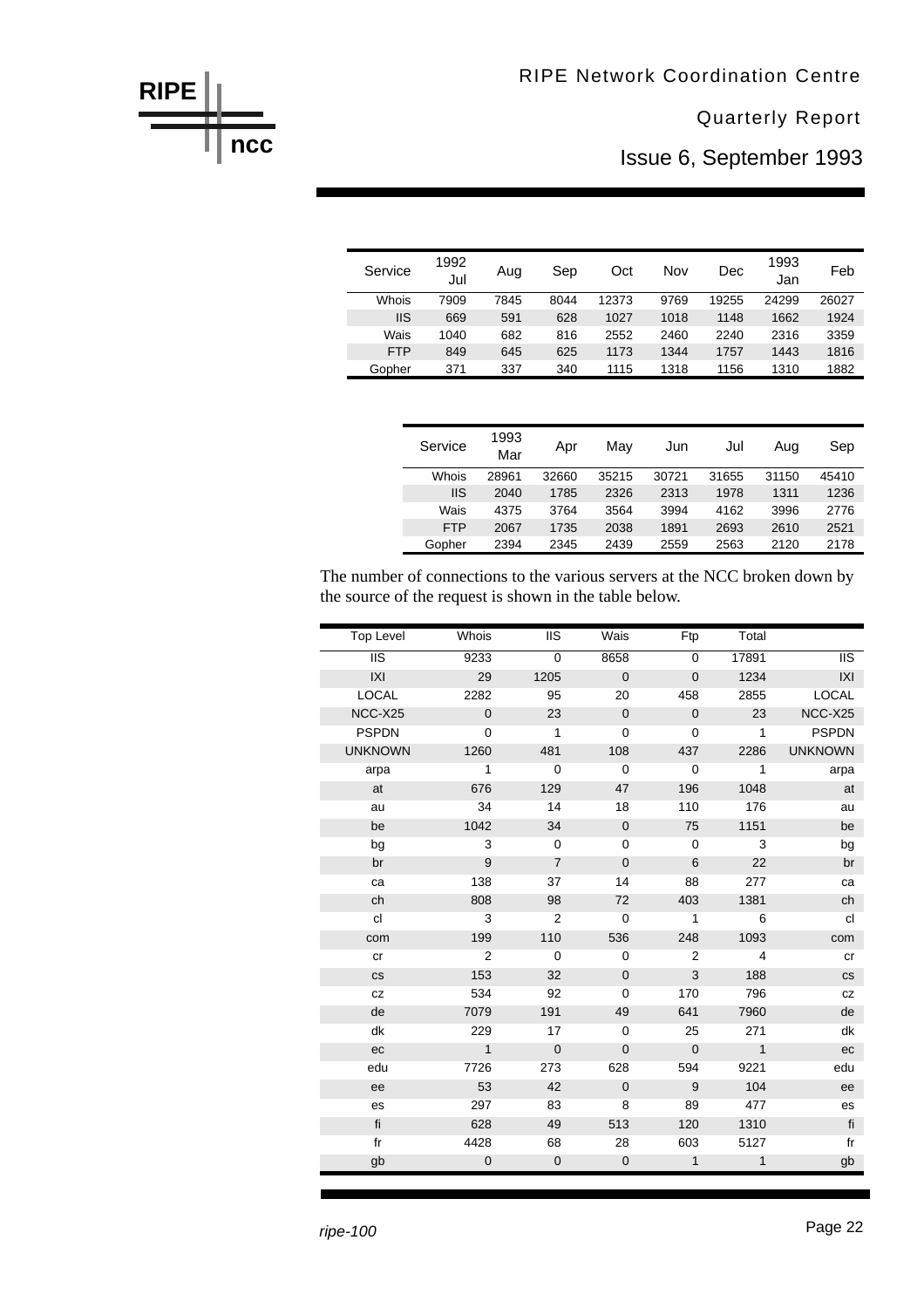RIPE Network Coordination Centre

Quarterly Report

Issue 6, September 1993

| <b>Top Level</b> | Whois          | <b>IIS</b>   | Wais           | Ftp            | Total        |     |
|------------------|----------------|--------------|----------------|----------------|--------------|-----|
| gov              | 252            | 29           | 14             | 86             | 381          | gov |
| gr               | 422            | 39           | $\overline{2}$ | 228            | 691          | gr  |
| hk               | 0              | 0            | 0              | $\overline{2}$ | 2            | hk  |
| hr               | 6              | 24           | $\overline{2}$ | $\overline{c}$ | 34           | hr  |
| hu               | 296            | 130          | 1              | 160            | 587          | hu  |
| ie               | 693            | 30           | $\mathsf 0$    | 170            | 893          | ie  |
| il               | 10             | 17           | 0              | 165            | 192          | -il |
| in               | $\mathbf 0$    | $\mathbf{1}$ | $\mathbf 0$    | 3              | 4            | in  |
| int              | 0              | 1            | 0              | 1              | 2            | int |
| is               | 149            | 3            | $\mathbf 0$    | 8              | 160          | is  |
| it               | 1239           | 132          | 27             | 368            | 1766         | it  |
| jp               | 56             | 11           | 11             | 94             | 172          | jp  |
| kr               | 6              | 5            | 1              | 151            | 163          | kr  |
| lu               | 122            | 18           | $\mathbf 0$    | 14             | 154          | lu  |
| lv               | 0              | 1            | 0              | $\pmb{0}$      | 1            | lv  |
| mil              | 28             | 25           | $\overline{2}$ | 10             | 65           | mil |
| mx               | 0              | 1            | 3              | $\mathbf 0$    | 4            | mx  |
| my               | $\mathbf{1}$   | $\mathbf 0$  | $\mathbf 0$    | $\mathbf 0$    | $\mathbf{1}$ | my  |
| net              | 6549           | 130          | 18             | 645            | 7342         | net |
| nl               | 4746           | 362          | 59             | 639            | 5806         | nl  |
| no               | 1890           | 84           | 13             | 99             | 2086         | no  |
| nz               | $\mathbf 2$    | $\mathbf 2$  | $\mathsf 0$    | $\pmb{0}$      | 4            | nz  |
| org              | 1665           | 26           | 33             | 31             | 1755         | org |
| pl               | 681            | 84           | $\pmb{0}$      | 75             | 840          | pl  |
| pr               | 2              | 1            | 0              | $\pmb{0}$      | 3            | pr  |
| pt               | 346            | 18           | 3              | 74             | 441          | pt  |
| ro               | 0              | 18           | 0              | 3              | 21           | ro  |
| se               | 368            | 37           | 39             | 227            | 671          | se  |
| sg               | $\mathbf 1$    | $\mathbf{1}$ | 0              | 6              | 8            | sg  |
| si               | 98             | 20           | $\mathsf 0$    | 18             | 136          | si  |
| sk               | 103            | 14           | 3              | 14             | 134          | sk  |
| su               | 108            | 16           | $\pmb{0}$      | 16             | 140          | su  |
| tr               | 51             | 27           | 0              | 11             | 89           | tr  |
| tw               | $\overline{c}$ | $\mathbf{1}$ | $\mathbf 0$    | 6              | 9            | tw  |
| ua               | 262            | 5            | 0              | 3              | 270          | ua  |
| uk               | 872            | 123          | 24             | 217            | 1236         | uk  |
| us               | 49676          | 3            | 0              | 8              | 49687        | us  |
| ve               | 0              | $\pmb{0}$    | $\mathbf 0$    | 11             | 11           | ve  |
| yu               | 0              | 0            | 1              | 0              | 1            | yu  |
| za               | 6              | 3            | $\overline{4}$ | $\mathbf 0$    | 13           | za  |
| Total            | 107555         | 4525         | 10959          | 7844           | 130883       |     |

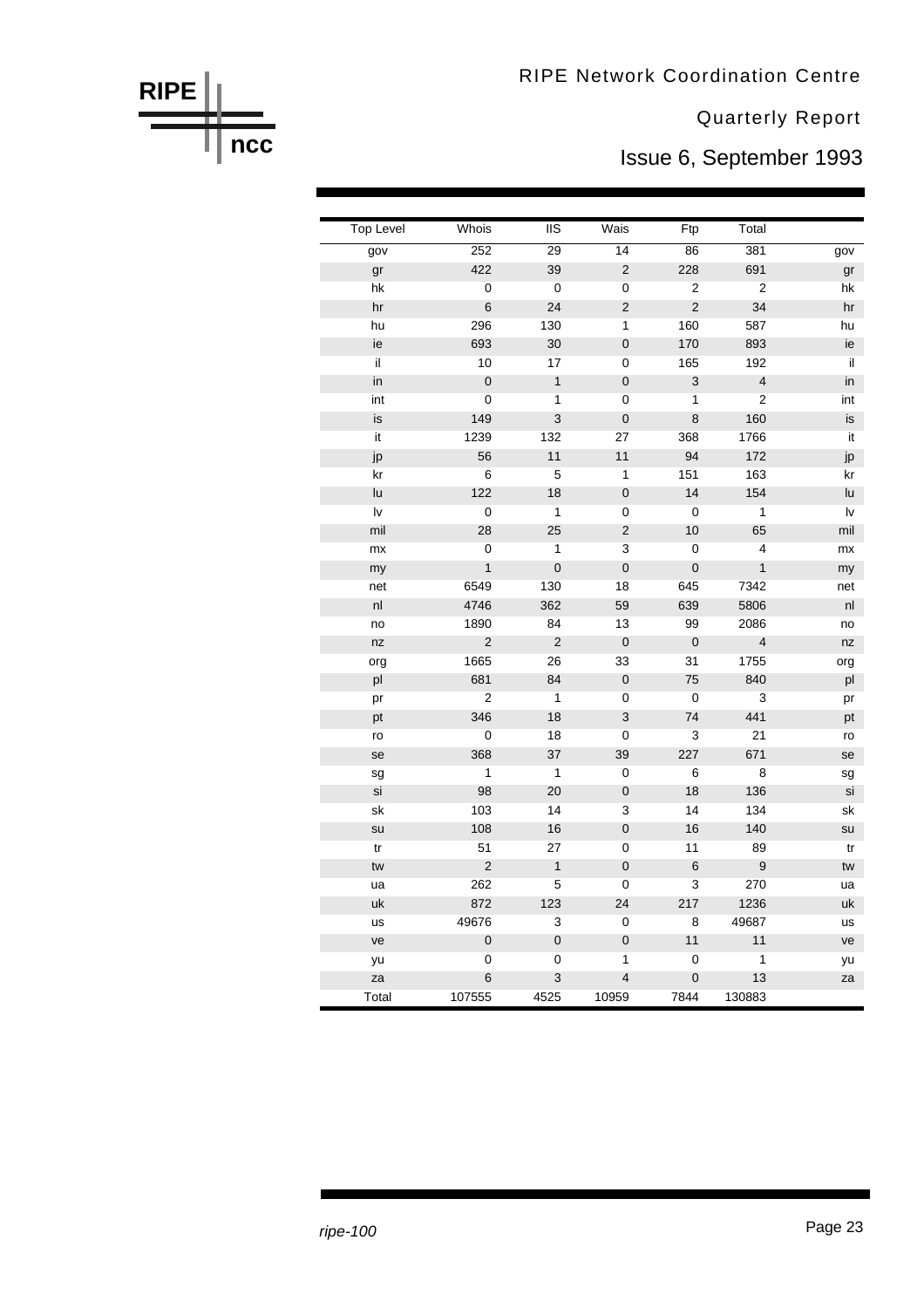

Issue 6, September 1993

#### **Publications**

#### Journals/Newsletters

Articles about and relating to the RIPE NCC were published in the following:

- ❍ Internet Monthly Report, August 1993
- ❍ Internet Society News "RIPE NCC Coordinating European Internetworking", Summer 1993, vol. 2, no. 2

#### RIPE NCC Information Leaflets

As previously reported, the RIPE NCC has produced a series of information leaflets which comprise the following:

- ❍ Interactive Information Server
- ❍ Network Management Database
- ❍ Delegated Internet Registry

You can obtain copies of these leaflets by sending email to ncc@ripe.net stating how many copies you would like to receive.

#### **Presentations**

Over the reporting period the following external presentations were delivered by the RIPE NCC:

- ❍ IETF, July 12-18, Amsterdam, Netherlands, Daniel Karrenberg: "The European Routing Registry", plenary presentation
- ❍ INET'93, San Francisco, Tony Bates: "Technical Implementation of the RIPE Route Server", published in proceedings
- ❍ CCIRN/IEPG, San Francisco, Daniel Karrenberg: "New developments in the European Internet and at the RIPE NCC"
- ❍ German EUnet Workshop, Dortmund, Daniel Karrenberg: "Internet in Europa, Bemerkenswertes aus der Sicht eines Beteiligten"

Again the RIPE NCC encourages organisations who feel they would benefit from a presentation by the RIPE NCC to contact them.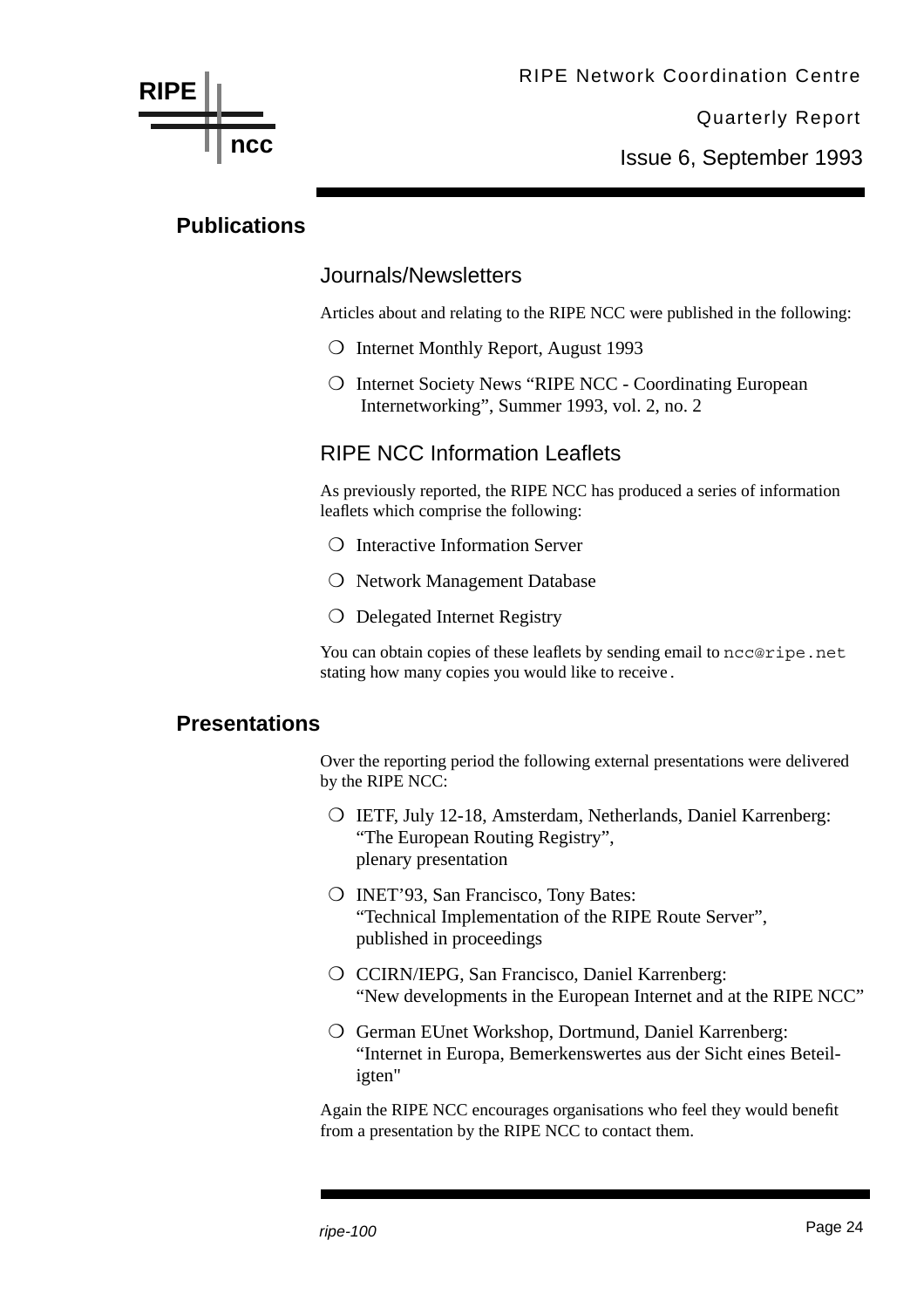Issue 6, September 1993

#### **RIPE Support Activities**

**ncc**

**RIPE**

#### RIPE meetings - minutes

The proposal to improve minute taking at RIPE meetings was outlined in the previous quarterly report (doc ID: ripe-090). The deadline for submitting summaries of presentations or working group reports was one week after the meeting. The level of cooperation from both speakers and working group chairs was very high and this enabled the minutes to be circulated in just over two weeks after the meeting. Thanks to all those who contributed to this success.

In the same proposal, speakers at RIPE meetings were invited to store their presentations in the RIPE document store. The response to this invitation was good and the following presentations were added after the 16th RIPE meeting in Amsterdam.

- ❍ ripe-m16-dfk-NCC-REPORT.ps.Z
- ❍ ripe-m16-ejb-DANTE.ps.Z
- ❍ ripe-m16-hd-DANTE.txt
- ❍ ripe-m16-marten-DBDETAILS.ps.Z
- ❍ ripe-m16-marten-DBPLEN.ps.Z
- ❍ ripe-m16-pwj-JIPS.txt
- ❍ ripe-m16-tony-GISSREP.ps.Z
- ❍ ripe-m16-tony-PRIDE.ps.Z
- ❍ ripe-m16-tony-RRSTATS.ps.Z
- ❍ ripe-m16-tony-RSREP.ps.Z

#### NCC Funding

During the reporting period the NCC has also supported the RIPE chair and the RARE treasurer in their efforts to collect funding for the NCC. Specifically the NCC has contacted all potential contributors which had not yet made a formal commitment. As a result further funding was secured. from commercial service providers. This support has hence been taken over by the RARE secretariat.

#### **Referrals and End-User Enquiries**

It follows that as the RIPE NCC receives more general exposure, so the number of end-user enquiries received will increase. This has indeed been the case, where Increasingly the RIPE NCC receives requests for general information concerning the it's activities. The number of queries relating to how to obtain IP numbers or how to register domain names has remained constant.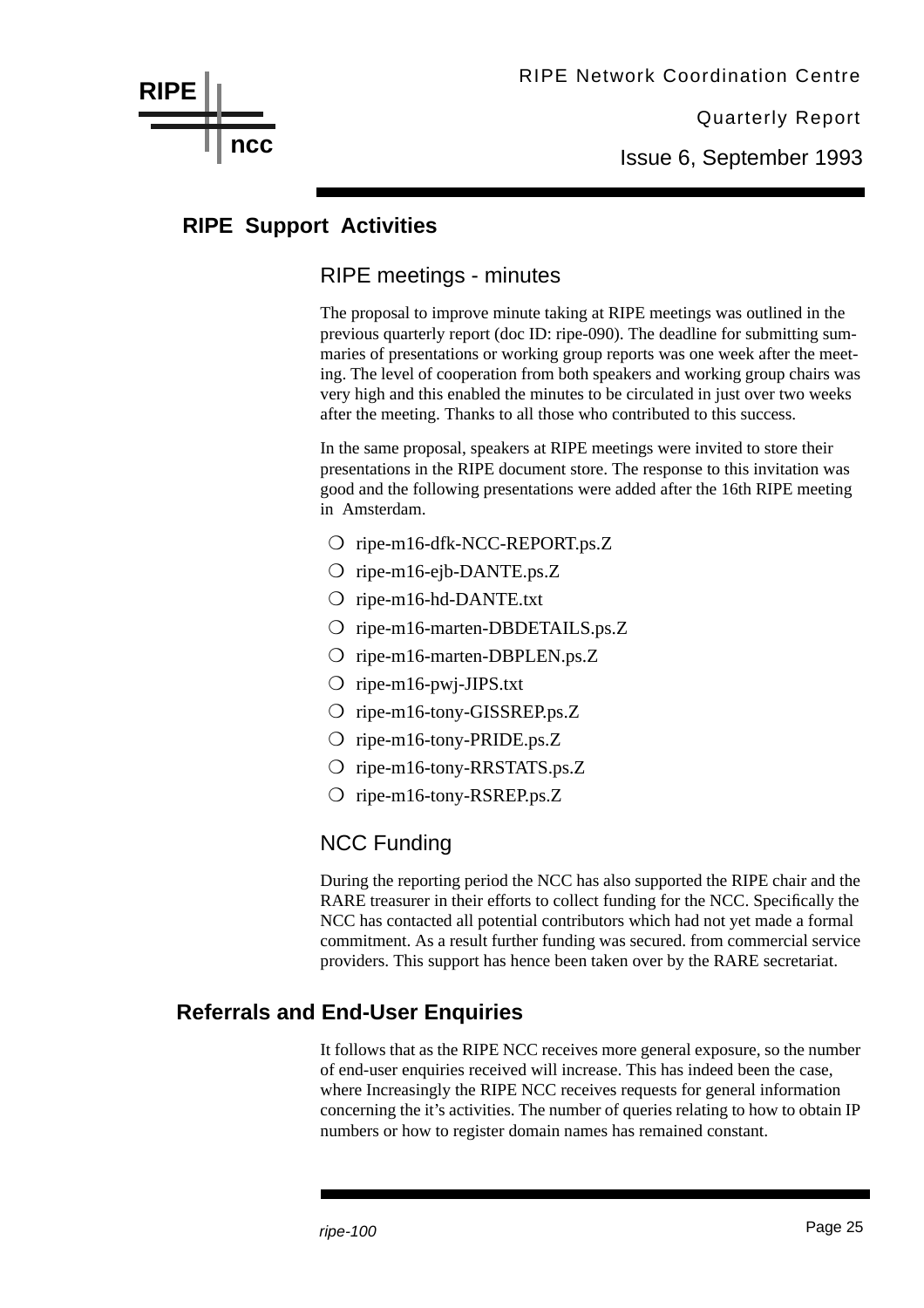

Issue 6, September 1993

## Joint Projects

The joint development projects described here are not part of the NCC core activities funded out of the NCC budget. These projects are separate activities funded exclusively by interested parties through RARE.

The co-location of project staff at the NCC and common management of the projects and NCC core activities has been very beneficial to both the NCC and the projects. While striving to maximise the synergetic effects, NCC management takes great care to clearly divide NCC and project resources.

Both the Generic Internet Service SPecification (GISS) and Route Server (RS) projects have been concluded successfully. The final reports of both have been published as RIPE documents. GISS will continue as an IETF working group under the new name GISD as it has been realised that Description describes the intention better than Specification. A new project called "Policy-based Routing Implementation and Deployment in Europe" PRIDE is just starting up taking up where the RS Project stopped.

#### **PRIDE**

The PRIDE project is just starting. The project description is available in the RIPE document store. A short summary is given below:

In order for the Internet to cope with its current growth, the routing problem will also need to be solved at the regional and local levels. The RS project has recognised this by spending significant resources on establishing consensus within RIPE on how routing policies are stored in the European routing registry [ripe-81]. Once registered the information can be used to ensure proper operation of the European part of the Internet. In order to promote the European routing registry and the associated technology two key ingredients are needed:

#### Implementation

A set of tools for use by local network operators needs to be developed. The RS project deals only with the tools needed by the route server itself. While some of these can be adapted there are not sufficient resources to properly produce tools for local network operators. These tools will enable them to use the routing policy stored in the routing registry to perform such tasks as check actual routing against policies defined, ensure consistency of policies set by different operators, and simulate the effects of policy changes.

#### Deployment

In order to be useful the routing registry and associated tools need to be deployed rapidly by all significant network operators in the European Internet. This means there is a big need for information and training of the network operator staff, coordination of deployment and support activities. If enough informa-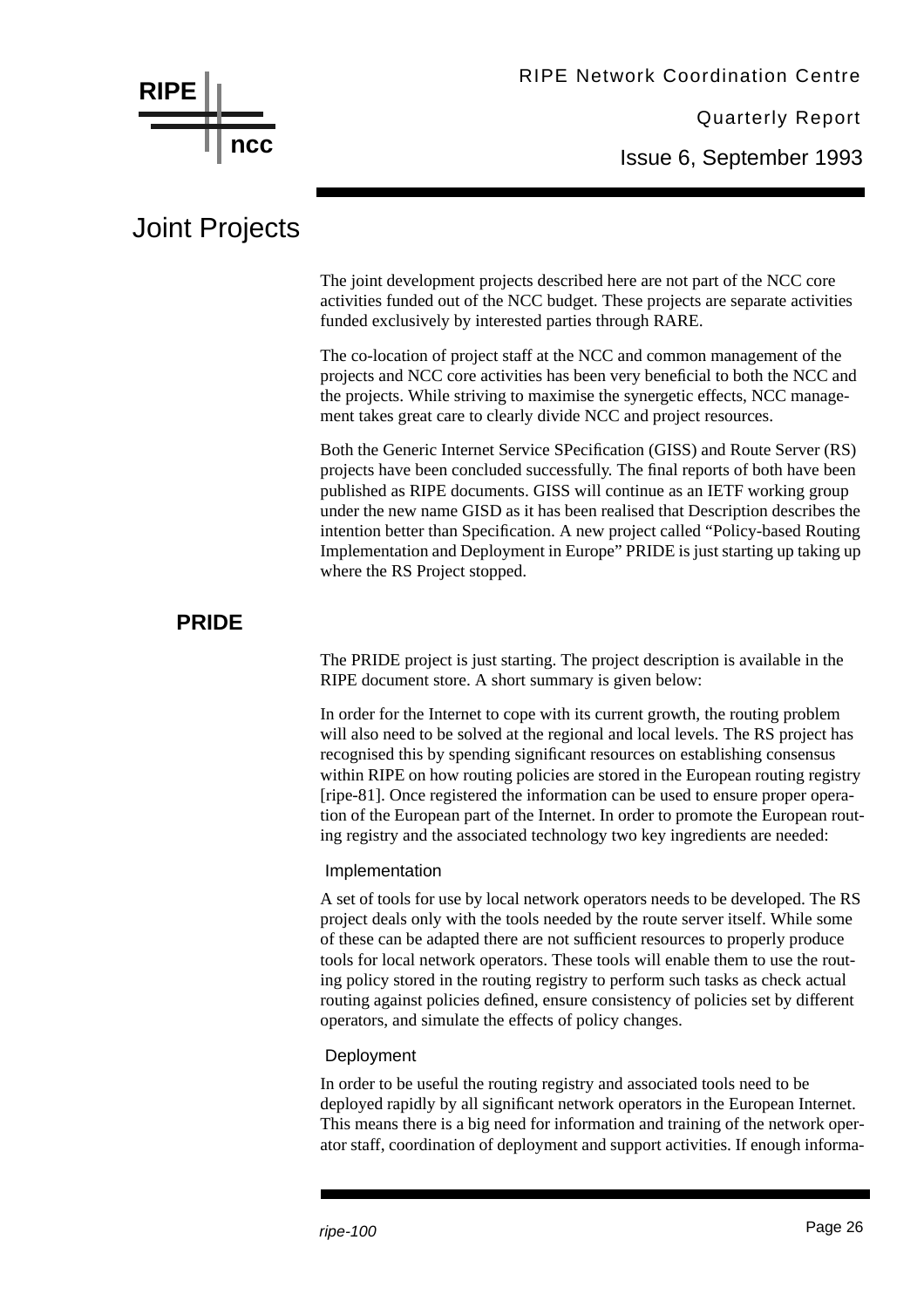

RIPE Network Coordination Centre

Quarterly Report

Issue 6, September 1993

tion and education pressure can be applied there is a good chance that the technology will be deployed outside Europe as well. First signs of this are already visible as the CIX (Commercial Internet eXchange) association has announced their intention to deploy a route server using the RIPE routing registry technology.

#### **Routing Registry**

By examining routing tables within Europe we observe some 90 European AS'es in use. The breakdown of their registration status in the RIPE Database (the current Routing Registry) is shown below:

## Breakdown of known European AS (Total: 103)

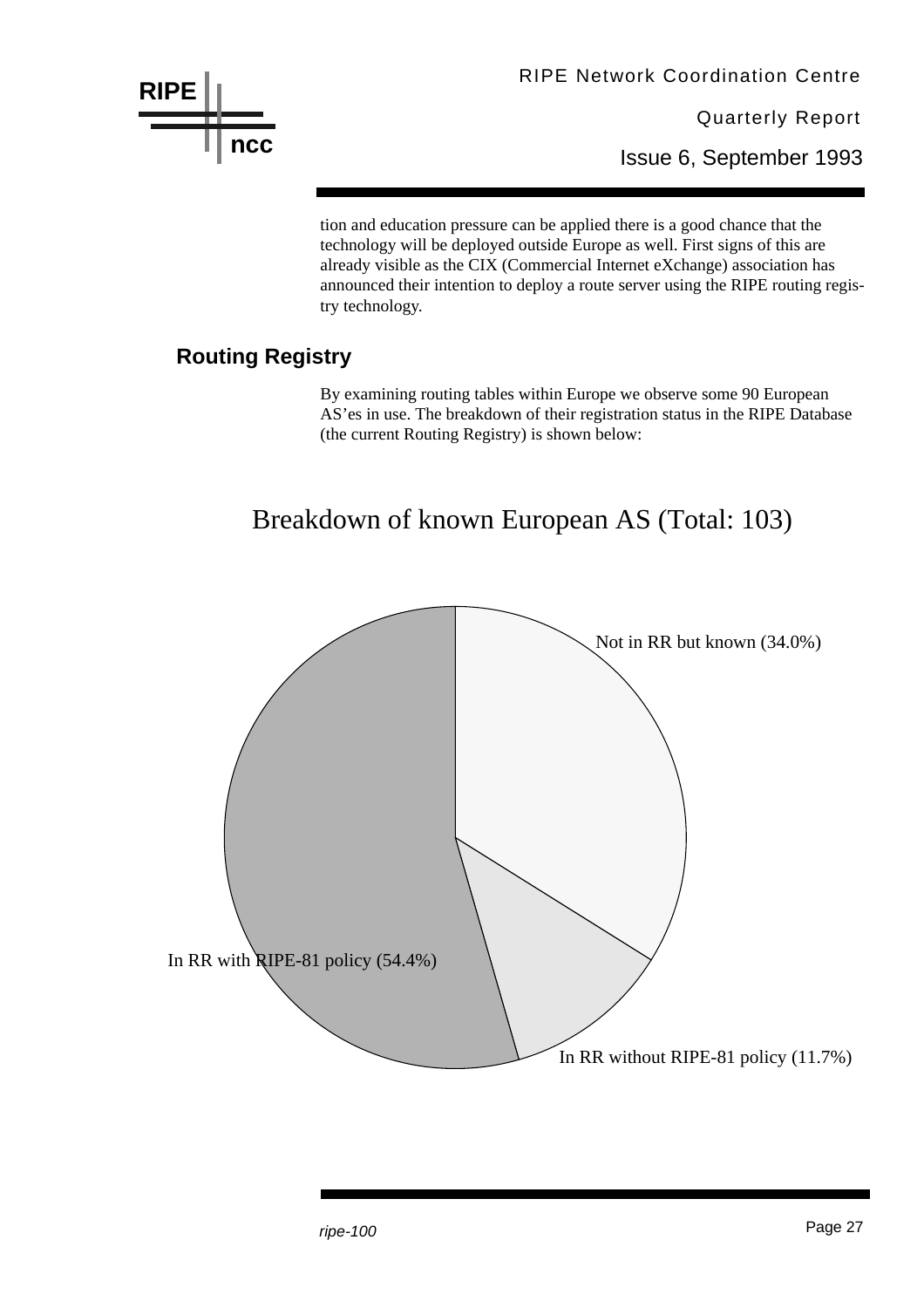

Issue 6, September 1993

## Acknowledgements

The RIPE NCC wishes to thank the RARE Secretariat for their excellent support throughout this quarter.

We wish also to thank the local registries for their excellent work, especially with regard to the allocation of IP numbers.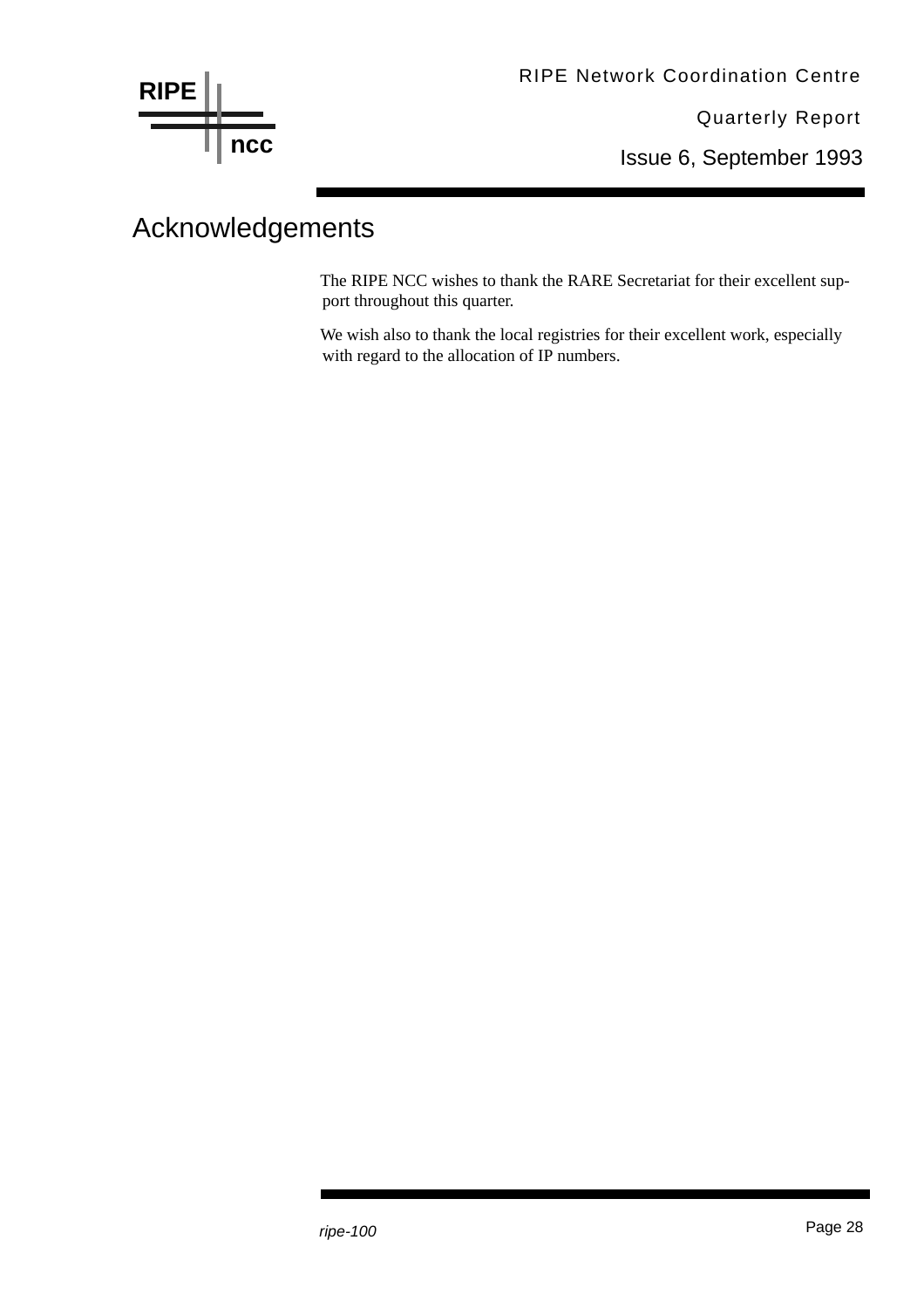

Issue 6, September 1993

## Appendix A

#### **Meetings Attended**

The following meetings were attended by staff during the second quarter of the RIPE NCC operations.

| Date        | Name & Location                            | Attendee                                                               |
|-------------|--------------------------------------------|------------------------------------------------------------------------|
| $12-6$ July | <b>IETF</b><br>Amsterdam, NL               | Marten Terpstra<br>Anne Lord<br><b>Tony Bates</b><br>Daniel Karrenberg |
| 17-9 Aug    | INET'93<br>San Francisco, US               | Daniel Karrenberg<br><b>Tony Bates</b>                                 |
| 23-24 Aug   | <b>IEPG and CCIRN</b><br>San Francisco, US | Daniel Karrenberg                                                      |
| 8 Sept      | German EUnet Workshop<br>Dortmund, Germany | Daniel Karrenberg                                                      |
| 15-17 Sept  | <b>RIPE 16</b><br>Amsterdam, NL            | Marten Terpstra<br>Anne Lord<br><b>Tony Bates</b><br>Daniel Karrenberg |
| 20-23 Sept  | Interop NOC<br>Paris, France               | Marten Terpstra                                                        |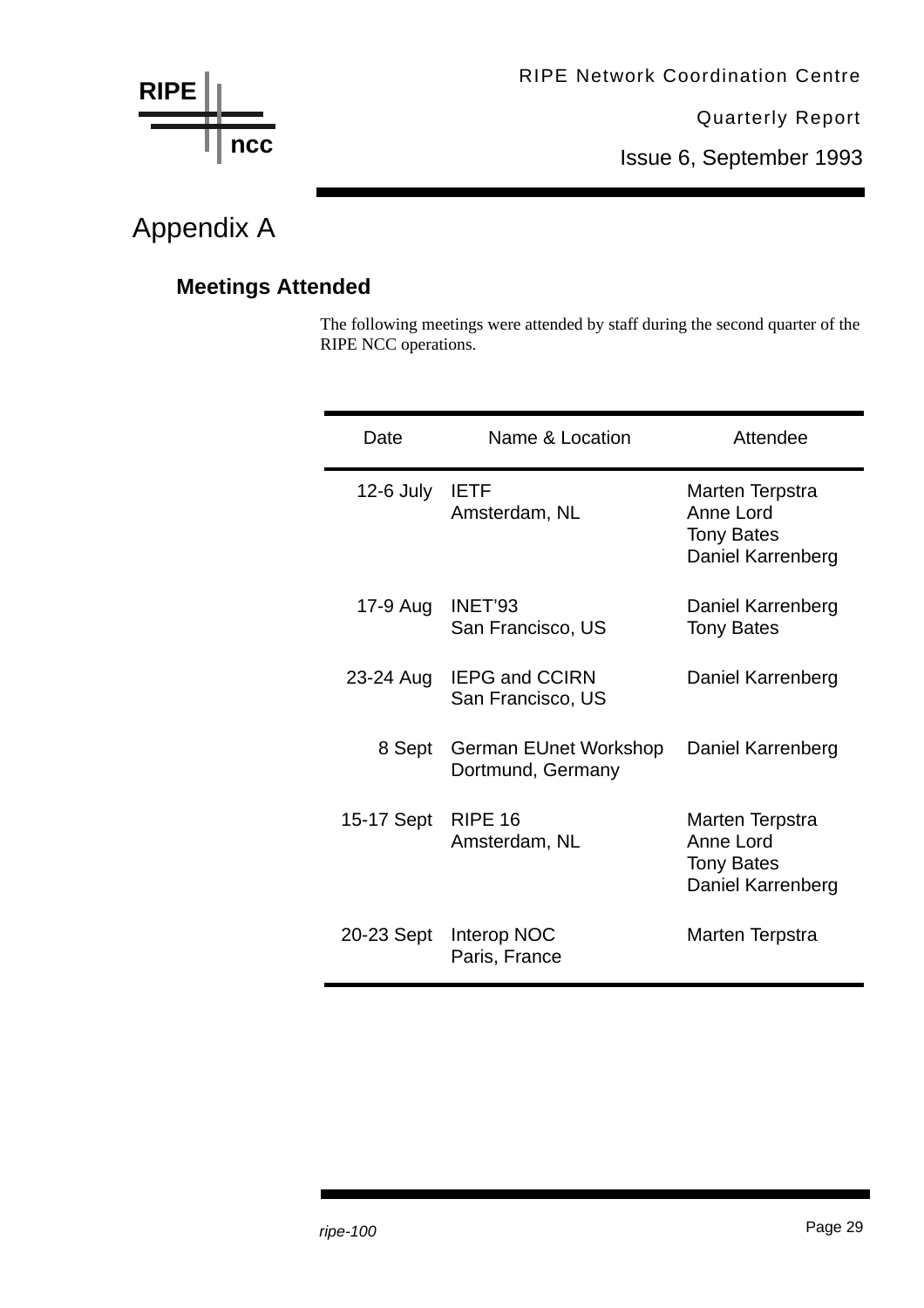

Issue 6, September 1993

## Appendix B

#### **Class B Network Number Allocations to Date**

The table below summarises all assignments of class B network numbers made through the RIPE NCC to date. The "Via" column indicates through which registry the NCC received the request and solicited the necessary justification.

| Network Number | Via             |
|----------------|-----------------|
| 141.92         | <b>RIPE NCC</b> |
| 141.93         | <b>RIPE NCC</b> |
| 141.94         | <b>JANET</b>    |
| 141.95         | <b>JANET</b>    |
| 141.96         | <b>RIPE NCC</b> |
| 141.97         | <b>JANET</b>    |
| 141.98         | <b>SWITCH</b>   |
| 145.224        | <b>JANET</b>    |
| 145.225        | <b>DE-NIC</b>   |
| 145.226        | <b>RIPE NCC</b> |
| 145.227        | <b>JANET</b>    |
| 145.228        | <b>DE-NIC</b>   |
| 145.229        | <b>JANET</b>    |
| 145.230        | <b>DE-NIC</b>   |
| 145.231        | INRIA           |
| 145.232        | <b>SWITCH</b>   |
| 145.233        | <b>JANET</b>    |
| 145.234        | <b>CH-NIC</b>   |
| 145.235        | <b>SE-NIC</b>   |
| 145.236        | <b>HU-NIC</b>   |
| 145.237        | <b>PL-NIC</b>   |
| 145.238        | <b>InterNIC</b> |
| 145.239        | <b>PIPEX</b>    |
| 145.240        | <b>ICNET</b>    |
| 145.241        | EUnet-AT        |
| 145.242        | <b>RIPE NCC</b> |
| 145.243        | DE-NIC          |
| 145.244        | <b>RIPE NCC</b> |
| 145.245        | EUnet-CH        |
| 145.246        | <b>RIPE NCC</b> |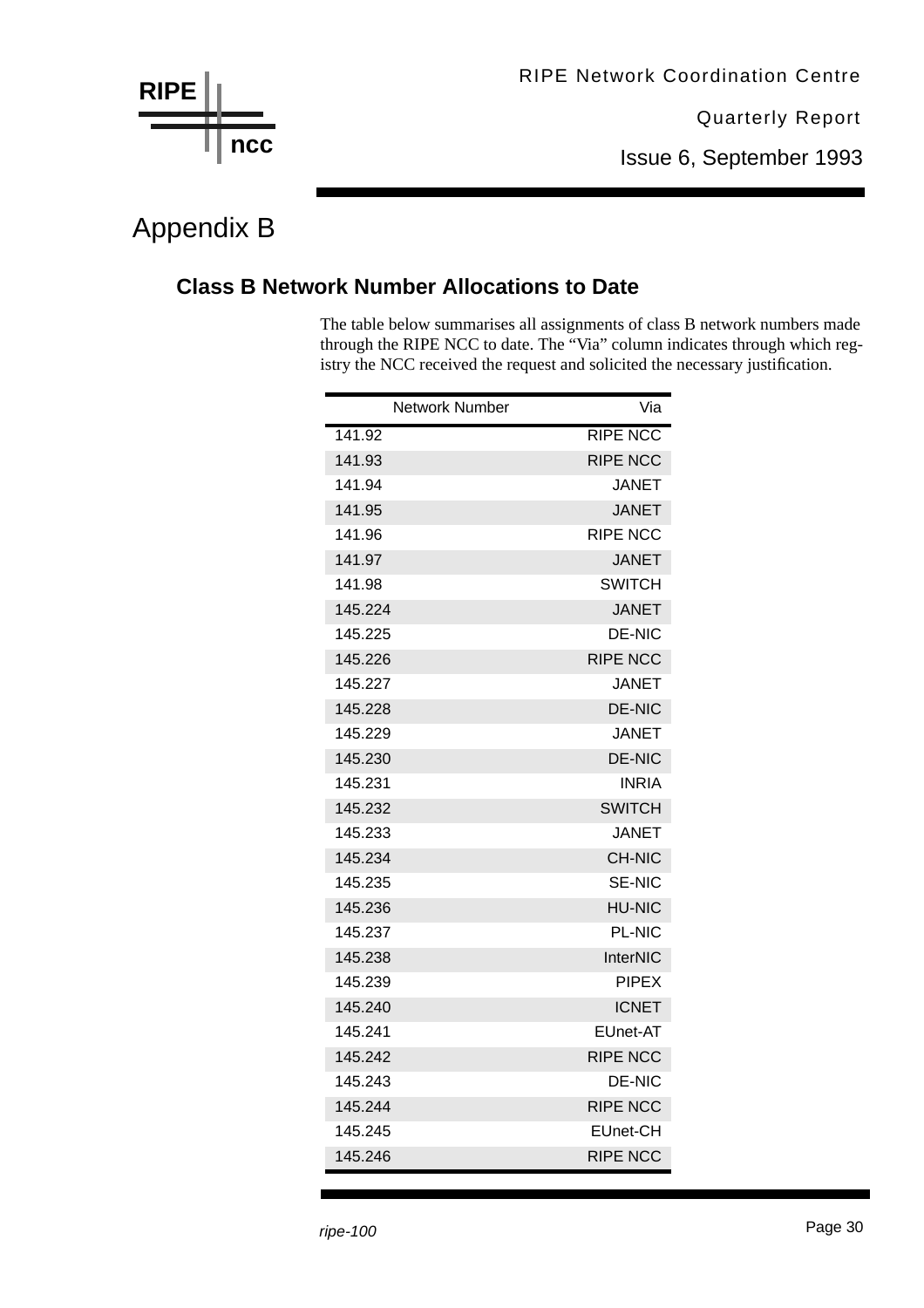Issue 6, September 1993

| <b>Network Number</b> | Via             |
|-----------------------|-----------------|
| 145.247               | <b>DATANET</b>  |
| 145.248               | <b>RIPE NCC</b> |
| 145.249               | <b>RU-NIC</b>   |
| 145.250               | <b>SWITCH</b>   |
| 145.251               | <b>SE-NIC</b>   |
| 145.252-254           | Free            |
|                       |                 |
| 160.44-160.52         | <b>DE-NIC</b>   |
| 160.53                | <b>SWITCH</b>   |
| 160.54-160.58         | <b>DE-NIC</b>   |
| 160.59                | <b>SWITCH</b>   |
| 160.60                | <b>DE-NIC</b>   |
| 160.61-160.62         | <b>CH NIC</b>   |
| 160.63                | <b>SWITCH</b>   |
| 160.219               | EUnet/CH        |
| 160.220               | <b>RIPE NCC</b> |
| 163.156-163.157       | <b>RIPE NCC</b> |
| 163.158               | <b>CH-NIC</b>   |
| 163.159-163.160       | <b>RIPE NCC</b> |
| 163.161               | <b>SWITCH</b>   |
| 163.162               | GARR            |
| 163.163-163.165       | <b>RIPE NCC</b> |
| 163.166               | <b>ICNET</b>    |
| 163.167               | <b>JANET</b>    |
| 163.168-163.175       | <b>RIPE NCC</b> |
|                       |                 |
| 164.1                 | <b>RIPE NCC</b> |
| 164.2                 | <b>RIPE NCC</b> |
| 164.3                 | EUnet/AT        |
| 164.4                 | <b>SE-NIC</b>   |
| 164.5                 | <b>RIPE NCC</b> |
| 164.6                 | <b>PIPEX</b>    |
| 164.7                 | <b>RIPE NCC</b> |
| 164.8                 | <b>ARNES</b>    |
| 164.9                 | <b>SE-NIC</b>   |
| 164.10                | <b>SE-NIC</b>   |
| 164.11                | <b>JANET</b>    |

**ncc**

**RIPE**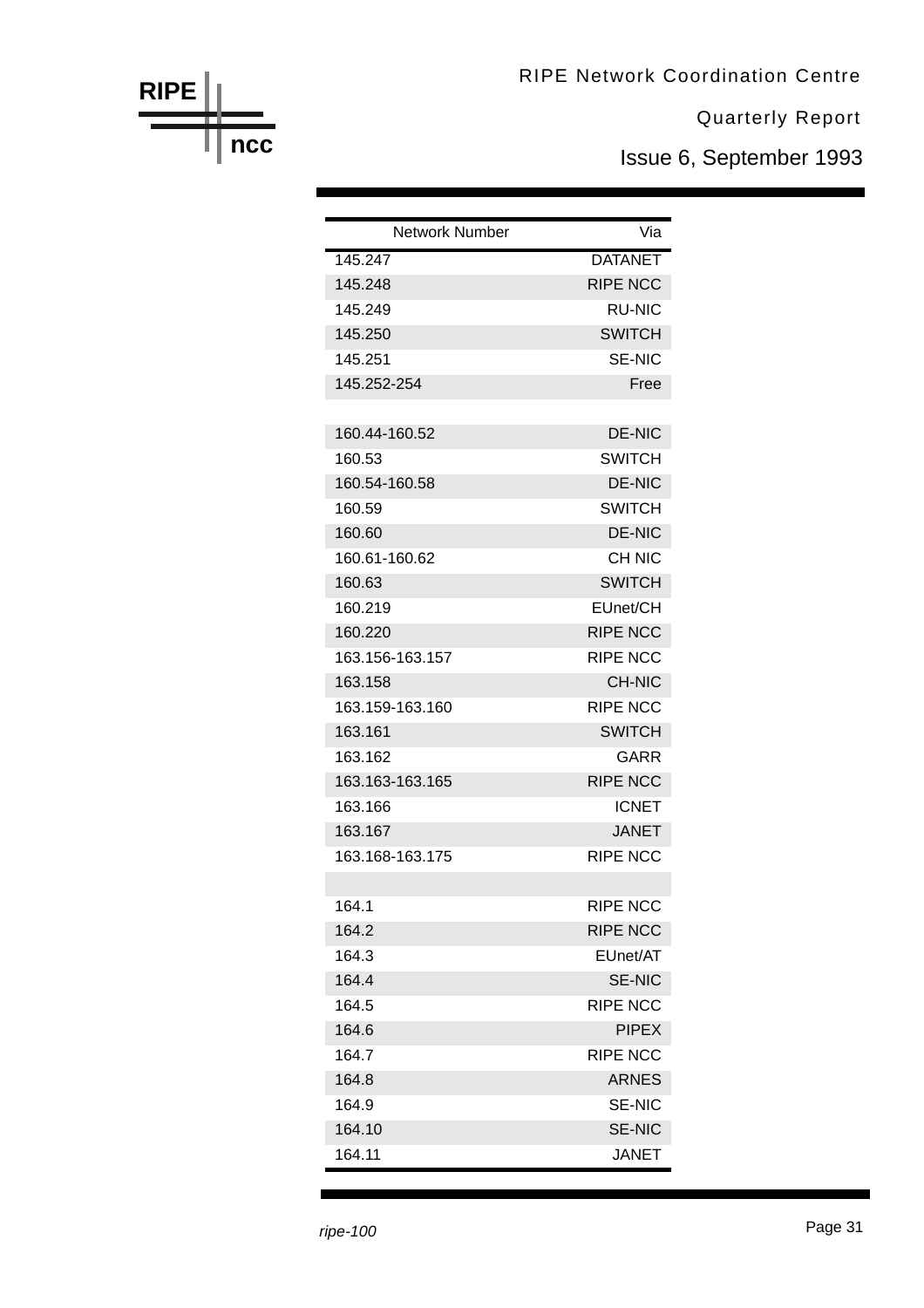Issue 6, September 1993

| <b>Network Number</b> | Via                |
|-----------------------|--------------------|
| 164.12                | <b>RIPE NCC</b>    |
| 164.13                | Telecom<br>Finland |
| 164.14                | <b>RIPE NCC</b>    |
| 164.15                | <b>RIPE NCC</b>    |
| 164.16-164.34         | DE-NIC             |
| 164.35                | <b>RIPE NCC</b>    |
| 164.36                | <b>RIPE NCC</b>    |
| 164.37                | <b>SE-NIC</b>      |
| 164.38                | <b>PIPEX</b>       |
| 164.39                | НP                 |
| 164.40                | <b>RIPE NCC</b>    |
| 164.61                | free               |
|                       |                    |
| 164.128               | <b>DATRAC</b>      |
| 164.129               | <b>RIPE NCC</b>    |
| 164.130               | <b>RIPE NCC</b>    |
| 164.131               | <b>RIPE NCC</b>    |
| 164.132               | GARR               |
| 164.133               | <b>DE-NIC</b>      |
| 164.134               | UK-NIC             |
| 164 135-164 143       | Free               |

**RIPE ncc**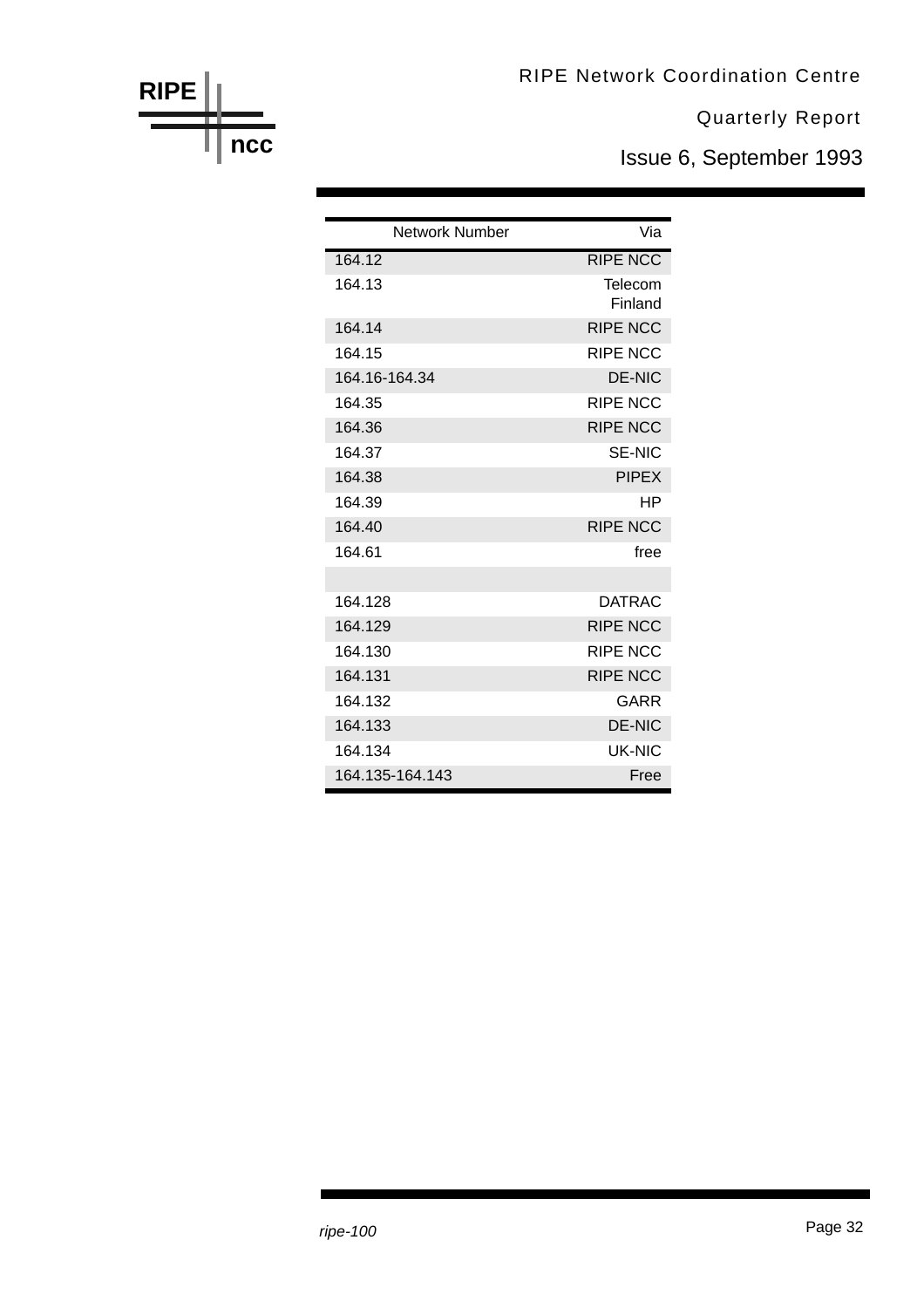

Issue 6, September 1993

## Appendix C

#### **Class C Block Allocations to Date**

The table below summarises the delegation status of the class C network number blocks allocated through the NCC and the number of networks allocated from these blocks. The "p/n" column indicates whether the block in question is delegated to the local registry of a service provider or is used to allocate numbers to organisations without a service provider.

It should be noted that blocks are reserved based on usage estimates given by the local registries for a period of about 24 months. Should the assignment rate differ from the estimated one, reserved blocks can and will be used for other purposes if necessary.

| <b>Block</b> | р<br>n | nets<br>assigned | Country                 | Registry                    |
|--------------|--------|------------------|-------------------------|-----------------------------|
| 192.162      | ?      | 26               | $\overline{\text{NCC}}$ | Miscellaneous TN, RO, PT    |
| 192.164      | p      | 238              | AT                      | EUnet/AT                    |
| 192.165      | ?      | 192              | <b>SE</b>               | <b>NORDUnet</b>             |
| 192.166      | ?      | 176              | <b>DE</b>               | <b>DE-NIC</b>               |
| 192.167      | ?      | 154              | IT                      | <b>GARR</b>                 |
| 192.168      | p      | $\Omega$         | EU                      | EUnet/NOC                   |
|              |        |                  |                         |                             |
| 193.0        | ?      | 149              | none                    | <b>NCC</b>                  |
| 193.1        | р      | 22               | IE                      | <b>HEANET</b>               |
| 193.2        | р      | 16               | YU                      | <b>ARNES</b>                |
| 193.3        | ?      | 154              | <b>DK</b>               | EUnet/DK                    |
| 193.4        | ?      | 89               | IS                      | Iceland everything          |
| 193.5        | p      | 178              | <b>CH</b>               | <b>SWITCH</b>               |
| 193.6        | p      | 160              | HU                      | <b>Sztaki</b>               |
| 193.7        | р      | 0                | DE                      | chambers of commerce DE-NIC |
| 193.8        | n      | 132              | <b>CH</b>               | non-provider CH-NIC         |
| 193.9        | n      | 215              | EU                      | NCC non-provider European   |
| 193.10       | p      | 23               | <b>SE</b>               | <b>SUNET</b>                |
| 193.11       | р      | resvd            | <b>SE</b>               | <b>SUNET</b>                |
| 193.12       | p      | 120              | <b>SE</b>               | <b>SWIPNET</b>              |
| 193.13-15    | p      | resvd            | <b>SE</b>               | <b>SWIPNET</b>              |
| 193.16       | n      | 156              | <b>DE</b>               | non-provider DE-NIC         |
| 193.17       | n      | 94               | DE                      | non-provider DE-NIC         |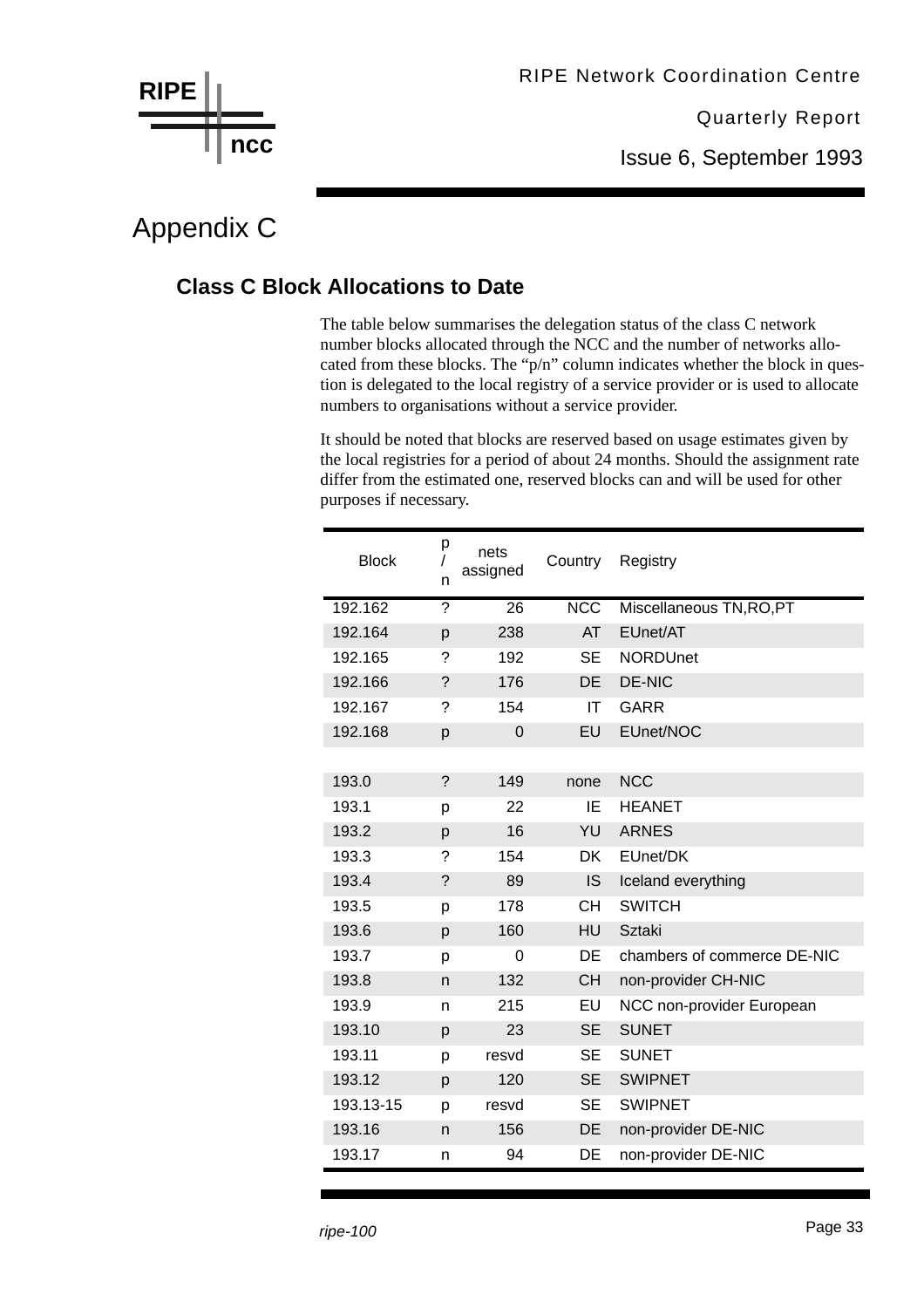Issue 6, September 1993

| <b>Block</b> | р<br>n | nets<br>assigned | Country   | Registry                         |
|--------------|--------|------------------|-----------|----------------------------------|
| 193.18       | n      | 254              | DE        | non-provider DE-NIC              |
| 193.19       | n      | 0                | DE        | non-provider DE-NIC              |
| 193.20       | n      | 256              | DE        | non-provider DE-NIC              |
| 193.21       | n      | 256              | DE        | non-provider DE-NIC              |
| 193.22       | n      | 178              | DE        | non-provider DE-NIC              |
| 193.23       | n      | 198              | DE        | non-provider DE-NIC              |
| 193.24       | n      | 132              | DE        | non-provider DE-NIC              |
| 193.25       | n      | 140              | DE        | non-provider DE-NIC              |
| 193.26       | n      | 192              | DE        | non-provider DE-NIC              |
| 193.27       | n      | 136              | DE        | non-provider DE-NIC              |
| 193.28       | n      | 138              | DE        | non-provider DE-NIC              |
| 193.29       | n      | 217              | DE        | non-provider DE-NIC              |
| 193.30       | n      | 55               | DE        | non-provider DE-NIC              |
| 193.31       | n      | resvd            | DE        | non-provider DE-NIC              |
| 193.32       | p      | 252              | UK        | non-provider UK-NIC              |
| 193.33-34    | n      | resvd            | UK        | Sainsbury's (multiple B request) |
| 193.35       | n      | 254              | UK        | non-provider UK NIC              |
| 193.36       | n      | 252              | UK        | non-provider UK NIC              |
| 193.37       | n      | 256              | <b>UK</b> | non-provider UK NIC              |
| 193.38       | n      | 256              | UK        | non-provider UK NIC              |
| 193.39       | n      | 206              | UK        | non-provider UK NIC              |
| 193.40       | n      | 34               | EE        | NCC non-provider EE              |
| 193.41       | n      | resvd            | EE        | non provider EE                  |
| 193.42       | n      | 94               | IT        | non provider IT NIC              |
| 193.43       | n      | resvd            | IT        | non provider IT NIC              |
| 193.44       | p      | 41               | <b>SE</b> | <b>TIPNET</b>                    |
| 193.45       | p      | resvd            | <b>SE</b> | <b>TIPNET</b>                    |
| 193.46       | p      | 36               | <b>SE</b> | <b>TIPNET</b>                    |
| 193.47       | р      | 7                | <b>SE</b> | <b>TIPNET</b>                    |
| 193.48       | р      | 165              | FR        | <b>RENATER</b>                   |
| 193.49       | р      | 115              | <b>FR</b> | <b>RENATER</b>                   |
| 193.50       | р      | 170              | <b>FR</b> | <b>RENATER</b>                   |
| 193.51       | p      | 99               | <b>FR</b> | <b>RENATER</b>                   |
| 193.52       | р      | 171              | FR        | <b>RENATER</b>                   |
| 193.53       | n      | 117              | <b>BE</b> | NCC non-provider (dup)           |

**ncc**

**RIPE**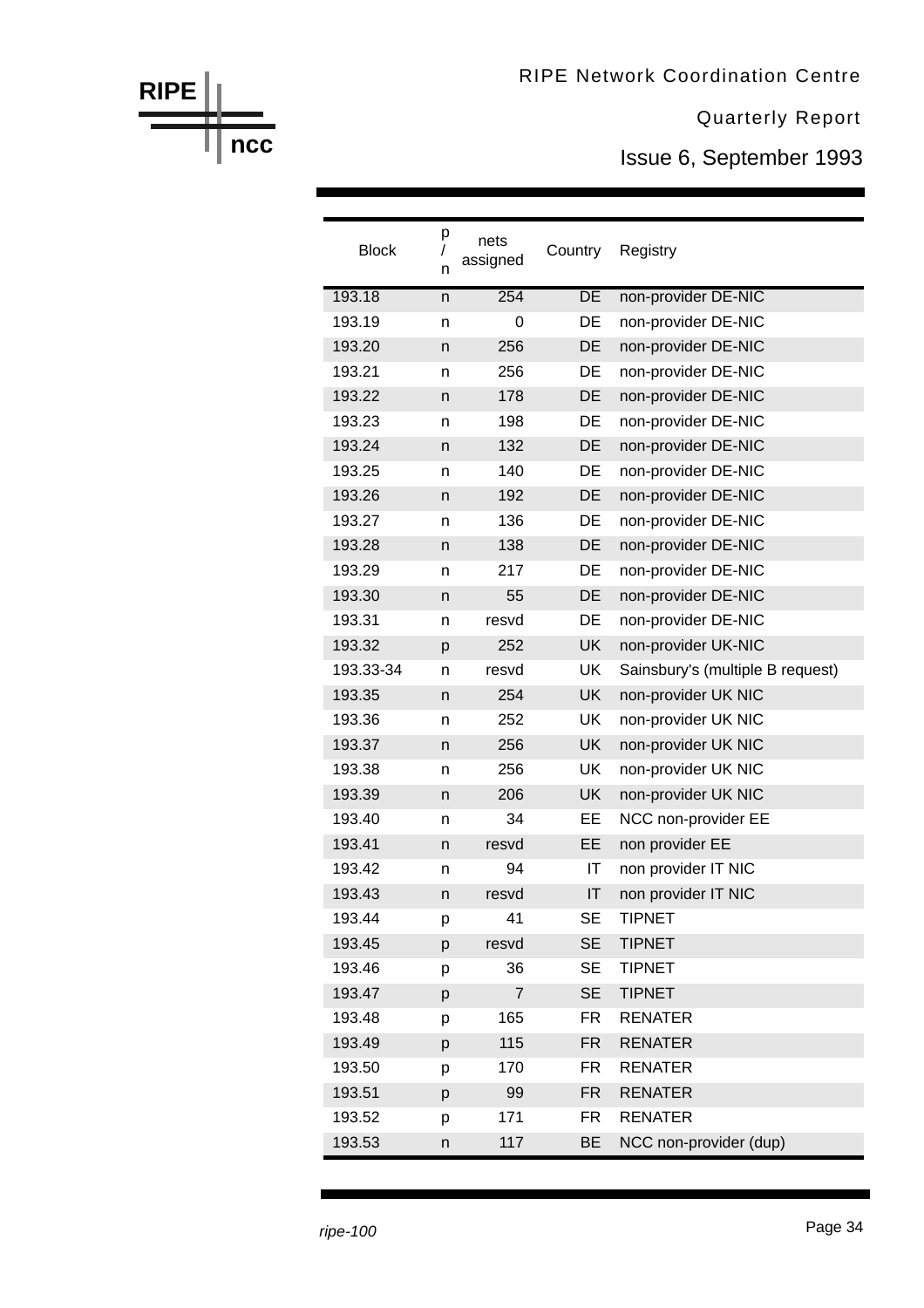Issue 6, September 1993

| <b>Block</b> | р<br>n | nets<br>assigned | Country                | Registry            |
|--------------|--------|------------------|------------------------|---------------------|
| 193.54       | p      | 125              | $\overline{\text{FR}}$ | <b>RENATER</b>      |
| 193.55       | p      | 135              | <b>FR</b>              | <b>RENATER</b>      |
| 193.56       | n      | 158              | FR.                    | non-provider FR NIC |
| 193.57       | n      | 129              | <b>FR</b>              | non-provider FR NIC |
| 193.58       | n      | 35               | ВE                     | NCC non-provider    |
| 193.59       | p      | 61               | <b>PL</b>              | academic            |
| 193.60       | p      | 210              | <b>UK</b>              | <b>JANET</b>        |
| 193.61       | p      | 238              | <b>UK</b>              | <b>JANET</b>        |
| 193.62       | р      | 16               | UK                     | <b>JANET</b>        |
| 193.63       | p      | 209              | <b>UK</b>              | <b>JANET</b>        |
| 193.64       | p      | 59               | FI                     | EUnet/FI            |
| 193.65       | p      | $\mathbf 0$      | F1                     | EUnet/FI            |
| 193.66-67    | p      | resvd            | FI                     | EUnet/FI            |
| 193.68       | p      | 9                | BG                     | EUnet/BG            |
| 193.69       | р      | resvd            | IS                     | EUnet/IS            |
| 193.70       | p      | resvd            | $\mathsf{I}\mathsf{T}$ | EUnet/IT            |
| 193.71       | p      | 85               | <b>NO</b>              | EUnet/NO            |
| 193.72       | p      | 105              | <b>CH</b>              | EUnet/CH            |
| 193.73       | p      | resvd            | <b>CH</b>              | EUnet/CH            |
| 193.74       | p      | 56               | BE                     | EUnet/BE            |
| 193.75       | р      | resvd            | ВE                     | EUnet/BE            |
| 193.76       | p      | $\mathbf 0$      | <b>HR</b>              | EUnet/HR            |
| 193.77       | р      | 18               | HR.                    | EUnet/HR            |
| 193.78       | p      | 86               | <b>NL</b>              | EUnet/NL            |
| 193.79       | p      | 106              | <b>NL</b>              | EUnet/NL            |
| 193.80       | p      | 140              | AT                     | EUnet/AT            |
| 193.81-83    | р      | resvd            | AT                     | EUnet/AT            |
| 193.84       | p      | 190              | <b>CS</b>              | EUnet/CS            |
| 193.85       | p      | 152              | CZ                     | EUnet/CZ            |
| 193.86       | p      | resvd            | SK/CZ                  | EUnet/SK/CZ         |
| 193.87       | р      | 37               | <b>SK</b>              | EUnet/SK for SANET  |
| 193.88       | p      | 122              | DK                     | EUnet/DK            |
| 193.89       | р      | 10               | DK                     | EUnet/DK            |
| 193.90       | p      | resvd            | Dk                     | EUnet/DK            |
| 193.91       | р      | 1                | DK                     | EUnet/DK            |

**RIPE**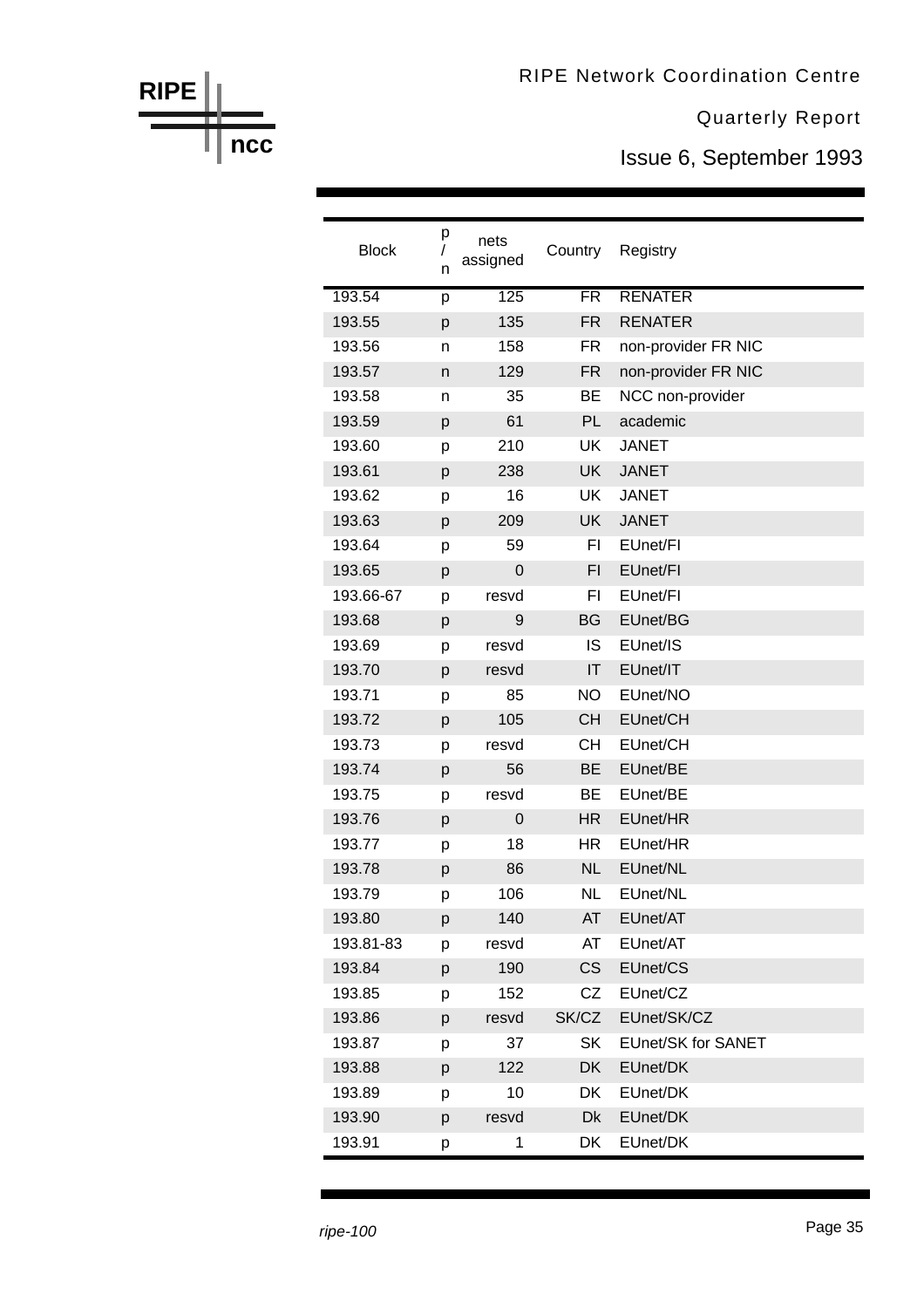Issue 6, September 1993

| <b>Block</b> | р<br>n             | nets<br>assigned | Country   | Registry                    |
|--------------|--------------------|------------------|-----------|-----------------------------|
| 193.92       | p                  | $\overline{19}$  | GR        | EUnet/GR                    |
| 193.93       | p                  | 17               | GR        | EUnet/GR                    |
| 193.94       | p                  | 5                | <b>TN</b> | <b>NCC EUnet/TN</b>         |
| 193.95       | р                  | resvd            | <b>TN</b> | EUnet/TN                    |
| 193.96       | p                  | 152              | DE        | EUnet/DE                    |
| 193.97       | р                  | 127              | DE        | EUnet/DE                    |
| 193.98       | p                  | 160              | DE        | EUnet/DE                    |
| 193.99       | p                  | 109              | DE        | EUnet/DE                    |
| 193.100-103  | p                  | resvd            | DE        | EUnet/DE                    |
| 193.104      | р                  | 68               | FR        | EUnet/FR                    |
| 193.105      | p                  | 105              | <b>FR</b> | EUnet/FR                    |
| 193.106      | р                  | 91               | FR.       | EUnet/FR                    |
| 193.107-111  | p                  | resvd            | <b>FR</b> | EUnet/FR                    |
| 193.112      | p                  | 149              | UK        | EUnet/UK                    |
| 193.113      | p                  | 67               | <b>UK</b> | EUnet/UK (special)          |
| 193.114      | р                  | 207              | <b>UK</b> | EUnet/UK                    |
| 193.115      | p                  | 133              | UK        | EUnet/UK                    |
| 193.116      | р                  | 1                | UK        | EUnet/UK                    |
| 193.117-119  | p                  | resvd            | <b>UK</b> | EUnet/UK                    |
| 193.120      | p                  | 40               | IE        | EUnet/IE                    |
| 193.121-123  | p                  | resvd            | IE        | EUnet/IE                    |
| 193.124      | р                  | 202              | <b>RU</b> | EUnet/RU + xSU              |
| 193.125      | p                  | resvd            | <b>RU</b> | EUnet/RU + xSU              |
| 193.126      | р                  | 67               | PT        | EUnet/PT                    |
| 193.127      | p                  | 14               | ES        | EUnet/ES                    |
| 193.128      | р                  | 218              | UK        | <b>PIPEX</b>                |
| 193.129      | p                  | 138              | UK        | <b>PIPEX</b>                |
| 193.130-133  | р                  | resvd            | UK        | <b>PIPEX</b>                |
| 193.134      | p                  | 0                | <b>CH</b> | <b>SWITCH</b>               |
| 193.135      | p                  | resvd            | СH        | <b>SWITCH</b>               |
| 193.136      | p                  | 75               | PT        | <b>RCCN</b>                 |
| 193.137      | p                  | resvd            | PT        | <b>RCCN</b>                 |
| 193.138      | $\overline{\cdot}$ | 5                | SI        | NCC general                 |
| 193.139      | р                  | 254              | FR        | Individual Block allocation |
| 193.140      | ?                  | 91               | <b>TR</b> | NCC general                 |

**RIPE**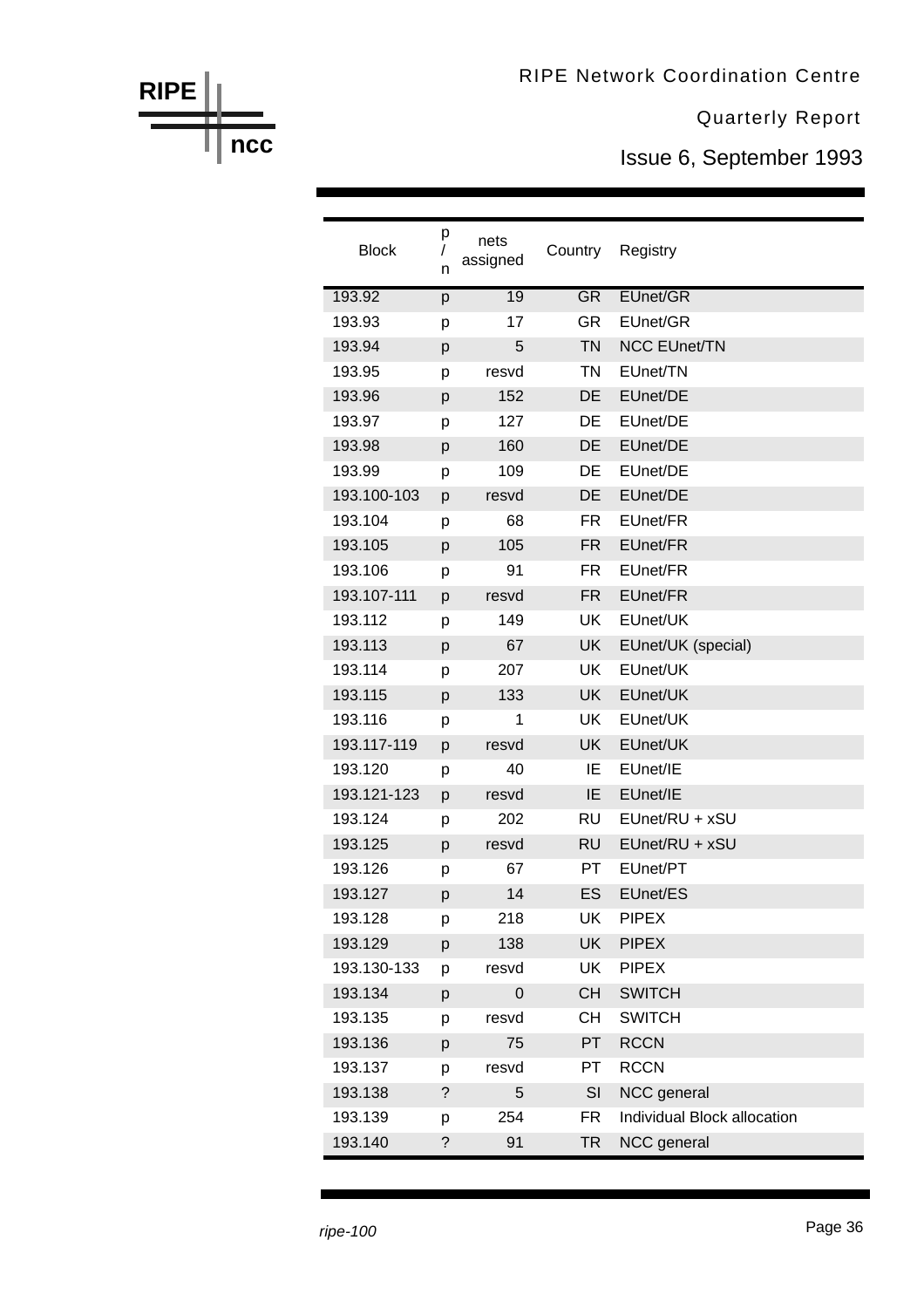Issue 6, September 1993

| <b>Block</b> | р<br>n | nets<br>assigned | Country   | Registry              |
|--------------|--------|------------------|-----------|-----------------------|
| 193.141      | p      | 49               | DE        | XLINK + reserved      |
| 193.142      | n      | 82               | FI        | NCC non-provider      |
| 193.143      | n      | 19               | FI        | NCC non-provider      |
| 193.144      | p      | 169              | ES        | <b>RedIRIS</b>        |
| 193.145      | p      | 30               | ES        | <b>RedIRIS</b>        |
| 193.146-147  | p      | resvd            | ES        | <b>RedIRIS</b>        |
| 193.148      | n      | 146              | ES        | non-provider ES NIC   |
| 193.149-155  | n      | resvd            | ES        | non-provider ES NIC   |
| 193.156      | р      | 90               | <b>NO</b> | <b>UNINETT</b>        |
| 193.157      | p      | 56               | <b>NO</b> | <b>UNINETT</b>        |
| 193.158-159  | р      | resvd            | NO.       | <b>UNINETT</b>        |
| 193.160      | n      | 146              | <b>NO</b> | non-provider NO NIC   |
| 193.161      | n      | 40               | <b>NO</b> | non-provider NO NIC   |
| 193.162      | n      | 39               | <b>DK</b> | non-provider DK NIC   |
| 193.163      | n      | resvd            | <b>DK</b> | non-provider DK NIC   |
| 193.164      | n      | 3                | PL        | NCC non-provider      |
| 193.165      | n      | resvd            | PL        | non-provider          |
| 193.166      | p      | 35               | F1        | <b>FUNET</b>          |
| 193.167      | р      | resvd            | FI        | <b>FUNET</b>          |
| 193.168      | n      | 45               | LU        | NCC non provider      |
| 193.169      | р      | 0                | <b>UK</b> | <b>AT&amp;T Istel</b> |
| 193.170      | p      | 74               | AT        | <b>NCC ACONET</b>     |
| 193.171      | р      | resvd            | AT        | <b>ACONET</b>         |
| 193.172      | р      | 52               | EU        | <b>NCC EMPB</b>       |
| 193.173      | p      | resvd            | EU        | <b>EMPB</b> resvd     |
| 193.174      | p      | 160              | DE        | <b>DFN</b>            |
| 193.175      | p      | resvd            | DE        | <b>DFN</b>            |
| 193.176      | n      | 252              | <b>NL</b> | non provider NL NIC   |
| 193.177      | n      | 84               | <b>NL</b> | non provider NL NIC   |
| 193.178      | n      | 37               | IE        | NCC non provider IE   |
| 193.179      | n      | resvd            | ΙE        | non provider IE       |
| 193.180      | n      | 236              | <b>SE</b> | non provider SE NIC   |
| 193.181      | n      | 243              | SE        | non provider SE NIC   |
| 193.182      | n      | 230              | <b>SE</b> | non-provider SE NIC   |
| 193.183      | n      | 189              | <b>SE</b> | non-provider SE NIC   |

**RIPE**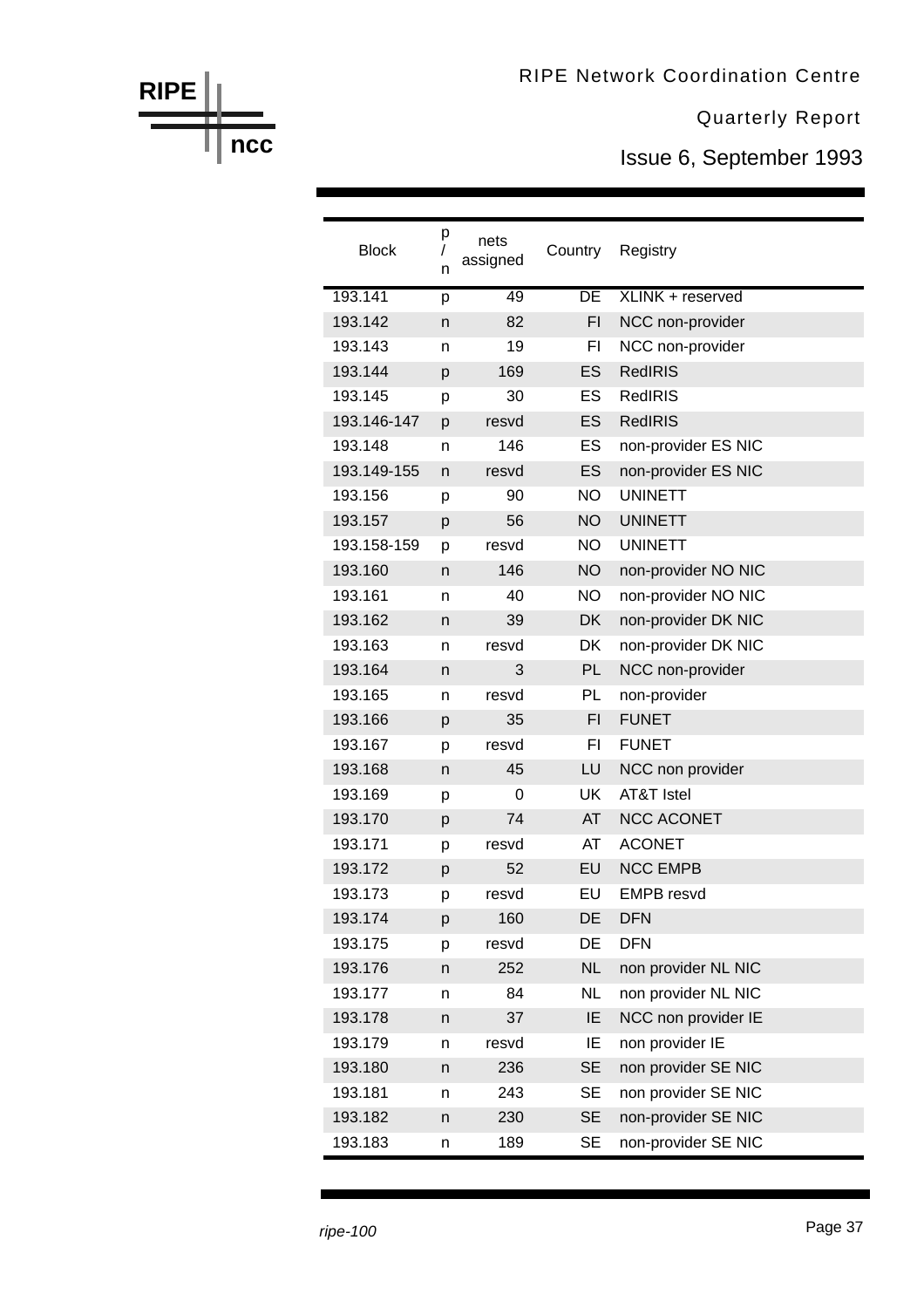Issue 6, September 1993

| <b>Block</b> | р<br>n      | nets<br>assigned         | Country       | Registry                         |
|--------------|-------------|--------------------------|---------------|----------------------------------|
| 193.184      | p           | 4                        | FI            | Helsinki Telephone Company       |
| 193.185      | р           | resvd                    | FI            | Helsinki Telephone Company       |
| 193.186      | n           | 254                      | AT            | non provider AT NIC              |
| 193.187      | n           | 248                      | AT            | non provider AT NIC              |
| 193.188      | n           | 28                       | several       | <b>NCC Middle East</b>           |
| 193.189      | n           | 64                       | ΝG            | <b>NCC Nigeria</b>               |
| 193.190      | p           | 83                       | <b>BE</b>     | Belgian National Research Net    |
| 193.191      | р           | resvd                    | ВE            | Belgian National Research Net    |
| 193.192      | n           | 11                       | PT            | NCC non provider                 |
| 193.193      | n           | resvd                    | PT            | NCC non provider reserved        |
| 193.194      | $\tilde{?}$ | 3                        | МA            | MA general NCC managed           |
| 193.195      | р           | 58                       | UK            | <b>UK DEMON</b>                  |
| 193.196      | p           | 196                      | DE            | DE BelWue                        |
| 193.197      | р           | 4                        | DE            | DE BelWue                        |
| 193.198      | n           | 17                       | <b>HR</b>     | NCC non provider                 |
| 193.199      | n           | 65                       | FI            | National Board of Education      |
| 193.200      | n           | $\Omega$                 | <b>BG</b>     | <b>BG Non provider</b>           |
| 193.201      | n           | resvd                    | BG            | <b>BG Non provider reserved</b>  |
| 193.202      | n           | 175                      | Pan Eur       | <b>NCC</b>                       |
| 193.203      | n           | 1                        | <b>YU-SPL</b> | <b>NCC</b>                       |
| 193.204      | n           | 102                      | IT            | <b>GARR NIS</b>                  |
| 193.205-207  | n           | resvd                    | ΙT            | <b>GARR NIS reserved</b>         |
| 193.208      | p           | 242                      | FI            | <b>DATANET</b>                   |
| 193.209      | р           | 72                       | FI            | <b>DATANET</b>                   |
| 193.210-211  | p           | resvd                    | FI            | DATANET reserved                 |
| 193.212      | р           | 39                       | <b>NO</b>     | <b>Telepost Communication AS</b> |
| 192.213-215  | p           | resvd                    | <b>NO</b>     | <b>Telepost Communication AS</b> |
| 193.216      | p           | 3                        | <b>NO</b>     | <b>DAXnet</b>                    |
| 193.217      | p           | resvd                    | <b>NO</b>     | DAXnet reserved                  |
| 193.218      | n           | 6                        | <b>GR</b>     | NCC non-provider                 |
| 193.219      | n           | $\overline{\mathcal{A}}$ | LT            | NCC non-provider                 |
| 193.220      | n           | resvd                    | LT            | NCC non-provider reserved        |
| 193.221      | p           | 145                      | Pan-Eu        | <b>NCC</b>                       |
| 193.222      | n           | 167                      | <b>CH</b>     | CH non-provider                  |
| 193.223      | n           | 186                      | <b>CH</b>     | CH non-provider                  |

**RIPE**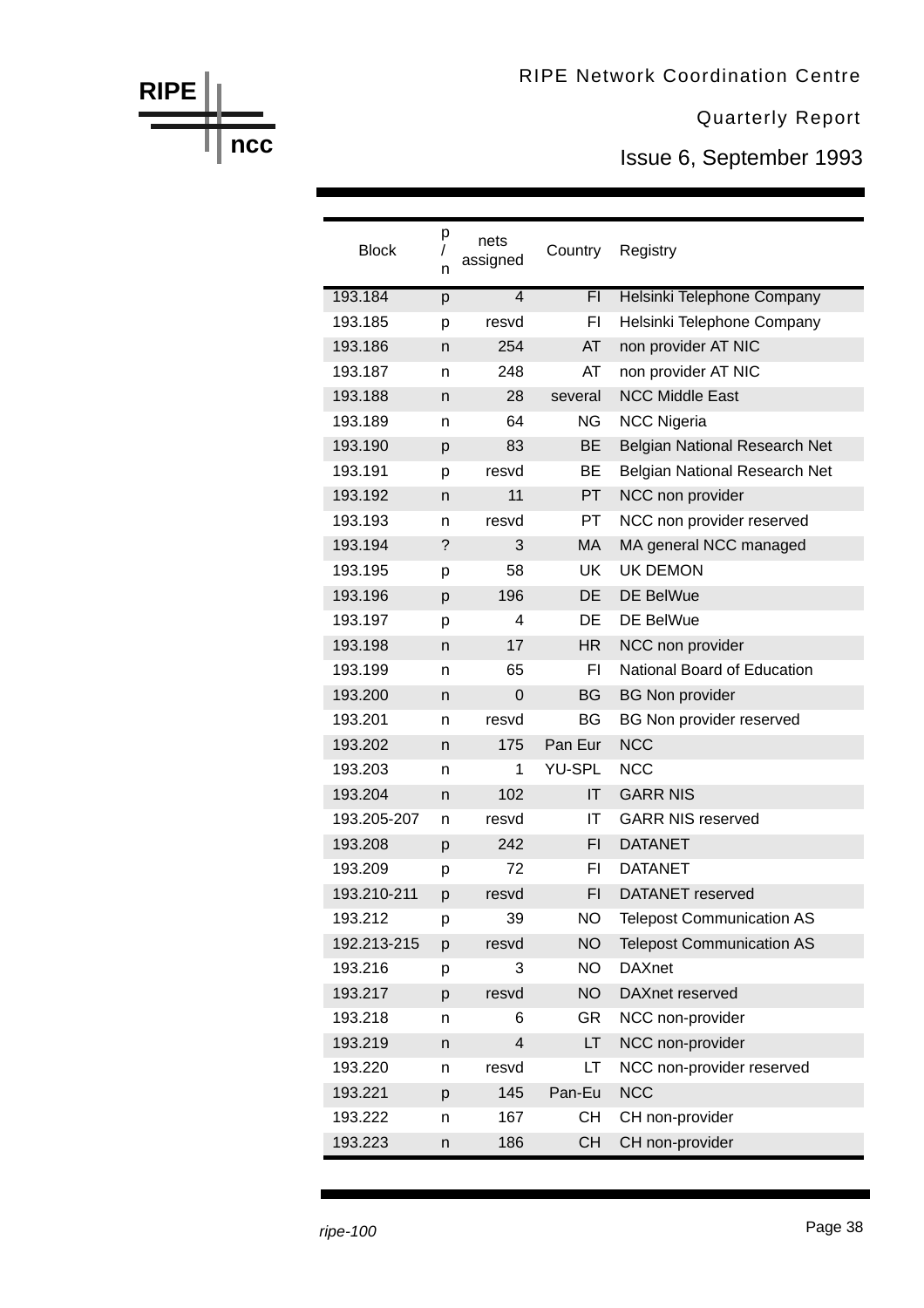Issue 6, September 1993

| <b>Block</b> | р<br>n | nets<br>assigned | Country        | Registry                          |
|--------------|--------|------------------|----------------|-----------------------------------|
| 193.224      | р      | 15               | H <sub>U</sub> | <b>HU General Sztaki</b>          |
| 193.225      | р      | resvd            | HU             | <b>HU General reserved Sztaki</b> |
| 193.226      | р      | 13               | <b>RO</b>      | RO partly delegated               |
| 193.227      | n      | 31               | EG             | EG non-provider NCC managed       |
| 193.228      | р      | ი                | UK             | <b>UK Chernikeef</b>              |
| 193.229-231  | p      | resvd            | UK -           | <b>UK Chernikeef</b>              |
| 193.232      | n      | 29               | RU             | RU xSU non-provider               |
| 193.233      | n      | resvd            | RU             | RU xSU non-provider reserved      |
| 193.234      | n      | 208              | SЕ             | SE non-provider                   |
| 193.235      | n      | $\Omega$         | <b>SE</b>      | SE non-provider                   |
| 193.236      | n      | 0                | PT             | PT non-provider                   |
| 193.237-239  | b      | resvd            | <b>PT</b>      | PT non-provider                   |
| 193.240      | р      | 0                | RACAL          | <b>RACAL Network Services</b>     |
| 193.241      | n      | resvd            | <b>SE</b>      | <b>NCC</b>                        |
| 193.242      | n      | 128              | Pan-EU         | <b>NCC</b>                        |
| 193.243      | p      | 32               | <b>UK</b>      | <b>NCC</b>                        |
| 193.244      | р      | 512              | <b>BE</b>      | Kredietbank                       |
| 193.245-247  | p      | 512              | <b>BE</b>      | Kredietbank                       |
| 193.248-253  | p      | 1530             | FR.            | France Telecom Internal Network   |
| 193.254      | n      | 1                | AL             | <b>NCC</b>                        |
| 193.255      | ?      | free             | none           | <b>NCC</b>                        |

**RIPE**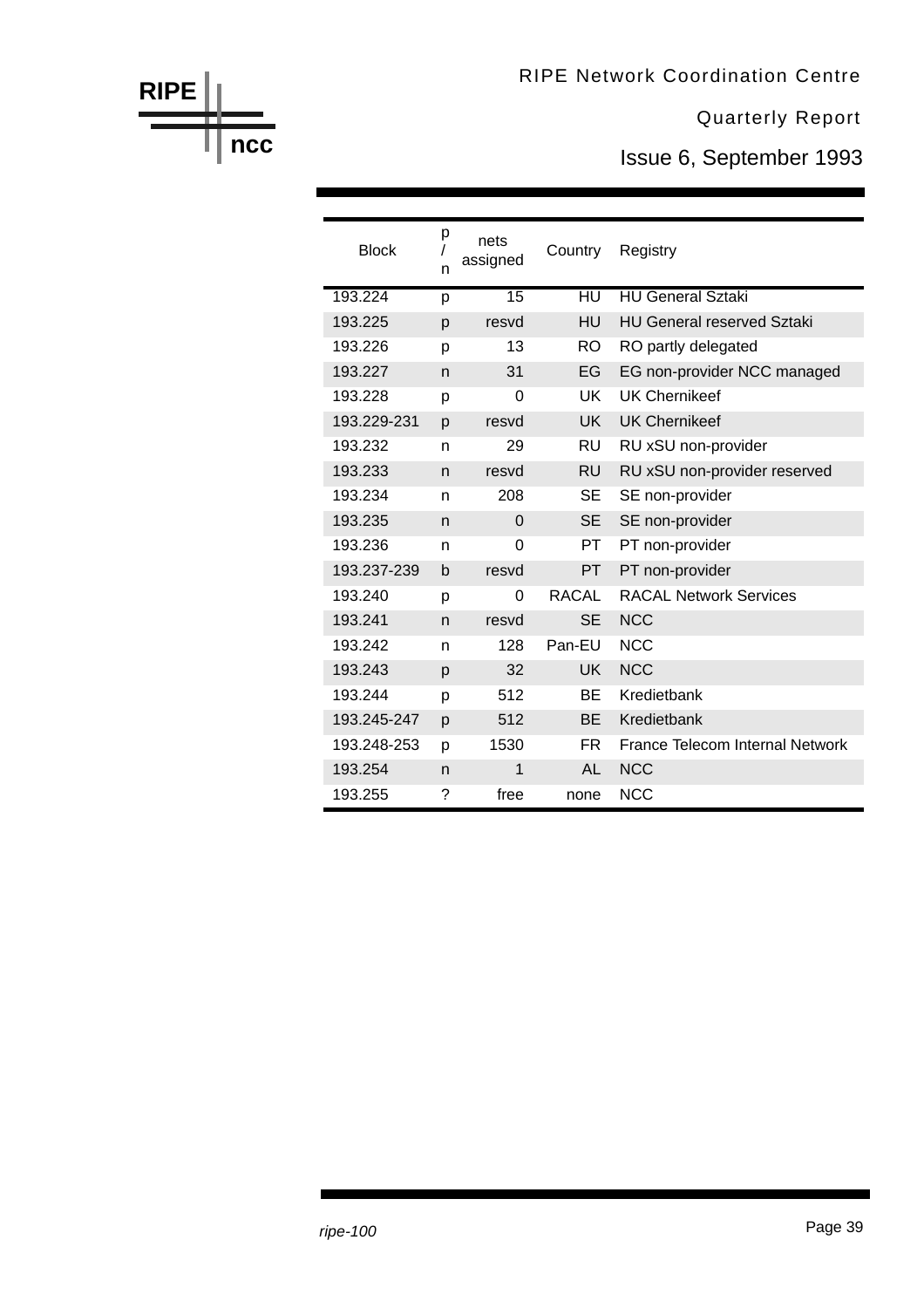

Issue 6, September 1993

## Appendix D

#### **Domain Table**

This appendix gives an overview of all top level domains, and other categories mentioned in the tables and graphs.

| Domain         | Specifying                                                      |
|----------------|-----------------------------------------------------------------|
| IXI            | EuropaNet (formerly IXI)                                        |
| <b>IIS</b>     | the Interactive Information Server                              |
| <b>LOCAL</b>   | the NCC itself using IP                                         |
| NCC-X25        | the NCC itself using X.25                                       |
| <b>PSPDN</b>   | the Public Data Network                                         |
| <b>UNKNOWN</b> | no mapping between IP address and<br>domain name could be found |
|                |                                                                 |
| com            | commercial organisations (mainly in the<br>US)                  |
| edu            | educational organisations (mainly in the<br>US)                 |
| gov            | US government organisations                                     |
| mil            | US military organisations                                       |
| net            | network providers and related organisa-<br>tions                |
| org            | organisations (mainly in the US)                                |
|                |                                                                 |
| al             | Albania                                                         |
| at             | Austria                                                         |
| au             | Australia                                                       |
| be             | Belgium                                                         |
| br             | <b>Brazil</b>                                                   |
| bg             | <b>Bulgaria</b>                                                 |
| by             | <b>Byelorus</b>                                                 |
| ca             | Canada                                                          |
| ch             | Switzerland                                                     |
| cl             | Chile                                                           |
| <b>CS</b>      | Czechoslovakia                                                  |
| de             | Germany                                                         |
| dk             | <b>Denmark</b>                                                  |
| dz             | Algeria                                                         |
| ee             | Estonia                                                         |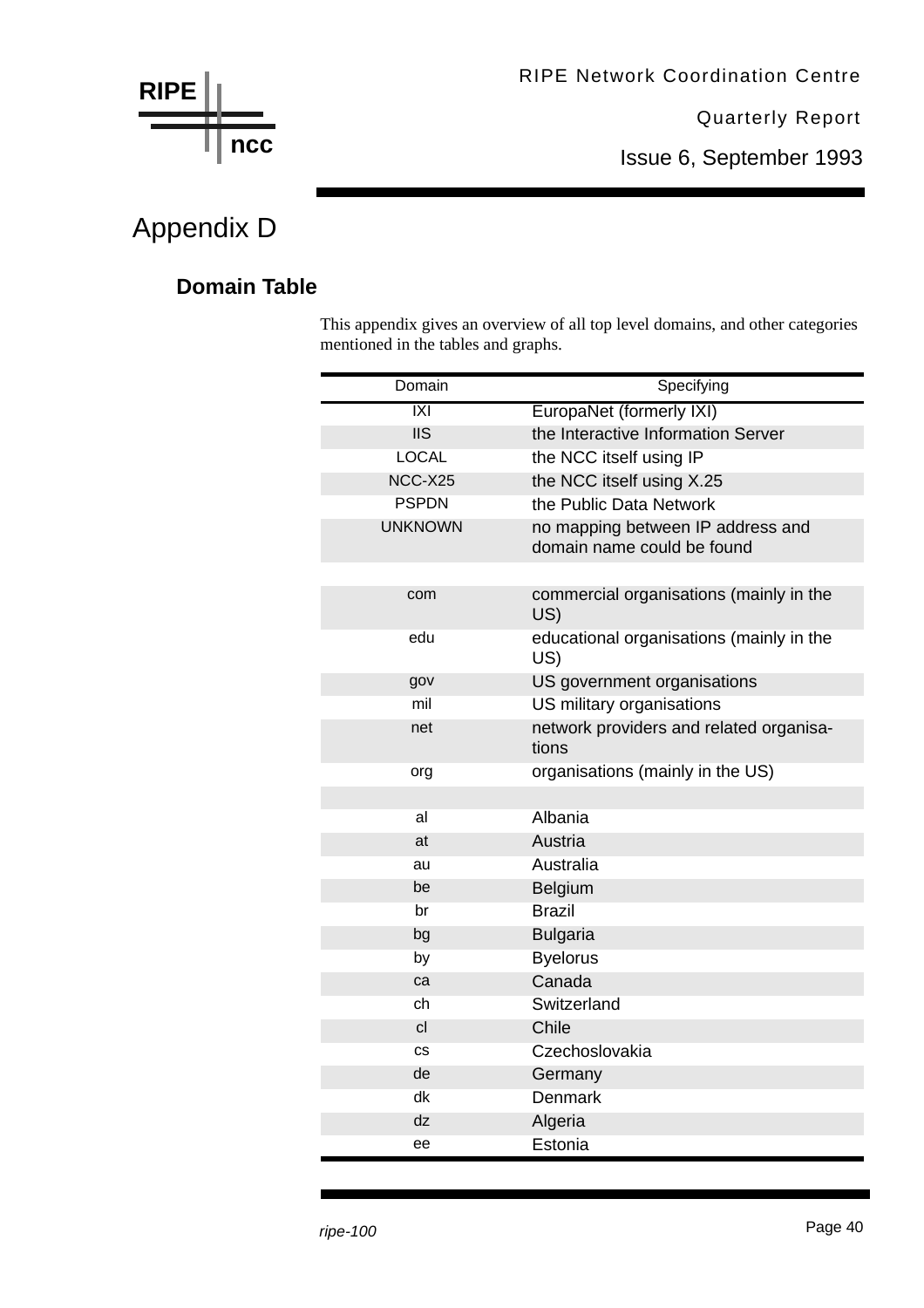RIPE Network Coordination Centre

Quarterly Report

Issue 6, September 1993

| Domain         | Specifying            |
|----------------|-----------------------|
| es             | Spain                 |
| fi             | Finland               |
| f <sub>r</sub> | France                |
| gb             | <b>Great-Britain</b>  |
| gr             | Greece                |
| hk             | Hong Kong             |
| hr             | Croatia               |
| hu             | Hungary               |
| ie             | Ireland               |
| in             | India                 |
| is             | Iceland               |
| it             | Italy                 |
| il             | Israel                |
| jp             | Japan                 |
| kr             | Korea                 |
| It             | Lithuania             |
| lu             | Luxembourg            |
| Iv             | Latvia                |
| mx             | Mexico                |
| n <sub>l</sub> | Netherlands           |
| no             | Norway                |
| nz             | New Zealand           |
| pl             | Poland                |
| pt             | Portugal              |
| ro             | Romania               |
| se             | Sweden                |
| sg             | Singapore             |
| si             | Slovenia              |
| su             | <b>USSR</b>           |
| tn             | <b>Tunesia</b>        |
| tw             | Taiwan                |
| ua             | <b>Ukraine</b>        |
| uk             | <b>United Kingdom</b> |
| us             | <b>United States</b>  |
| va             | Vatican City State    |
| yu             | Yugoslavia            |
| za             | South Africa          |

**RIPE**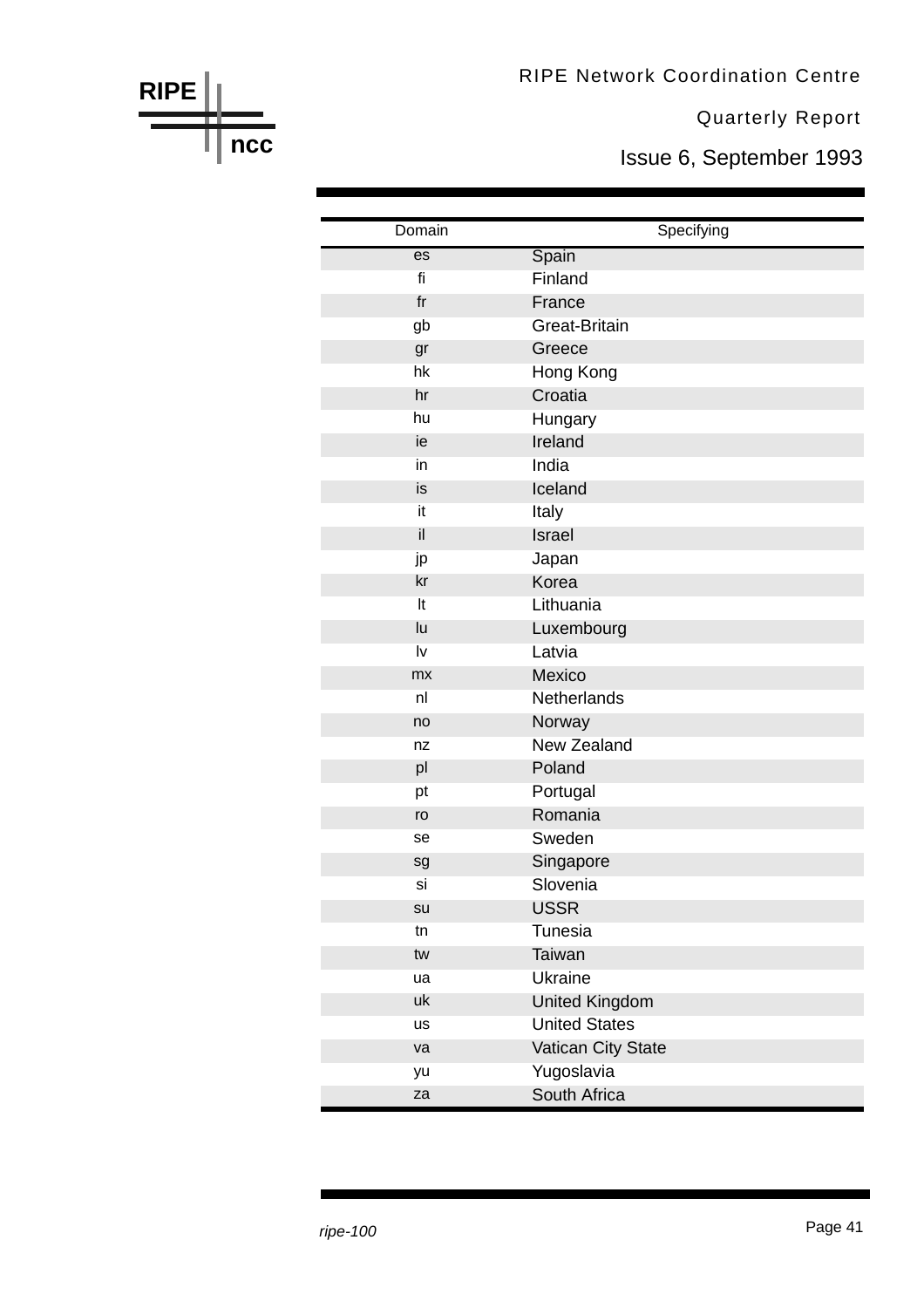

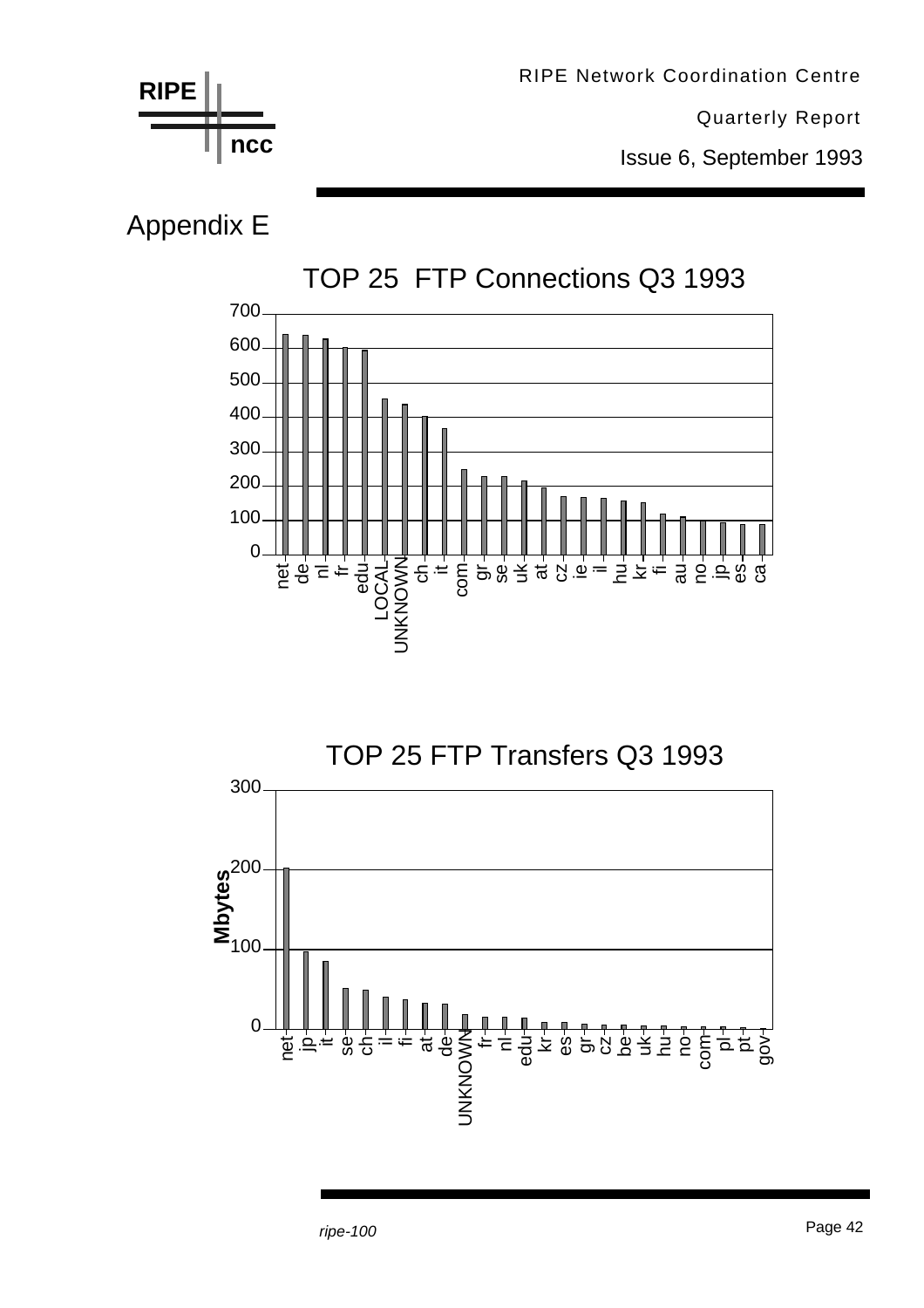

## TOP 25 Interactive Information Server Usage Q3 1993

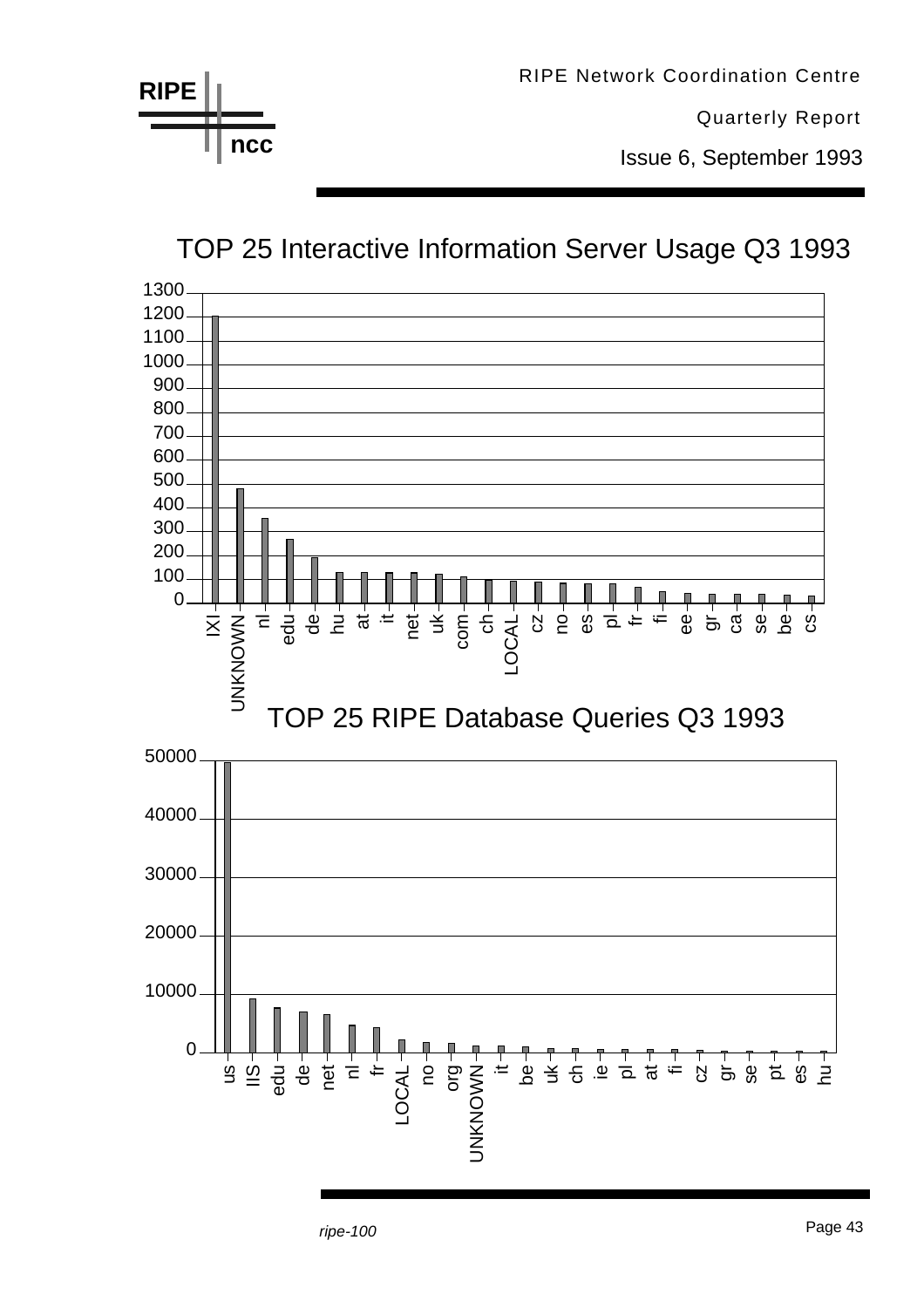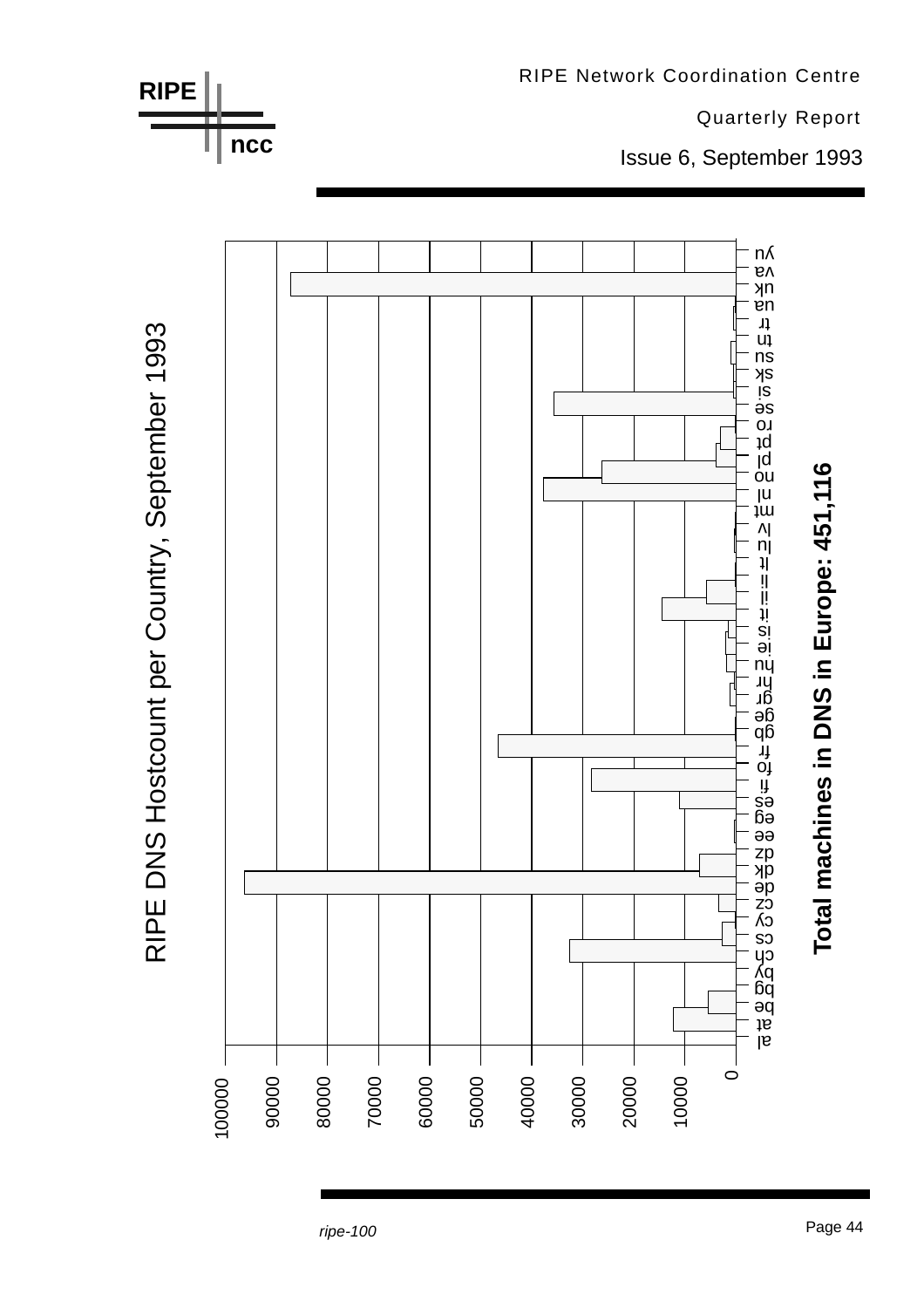

RIPE Network Coordination Centre

Networks in DNS Registered in RIPE Database 1993

Page 45 *ripe-100*